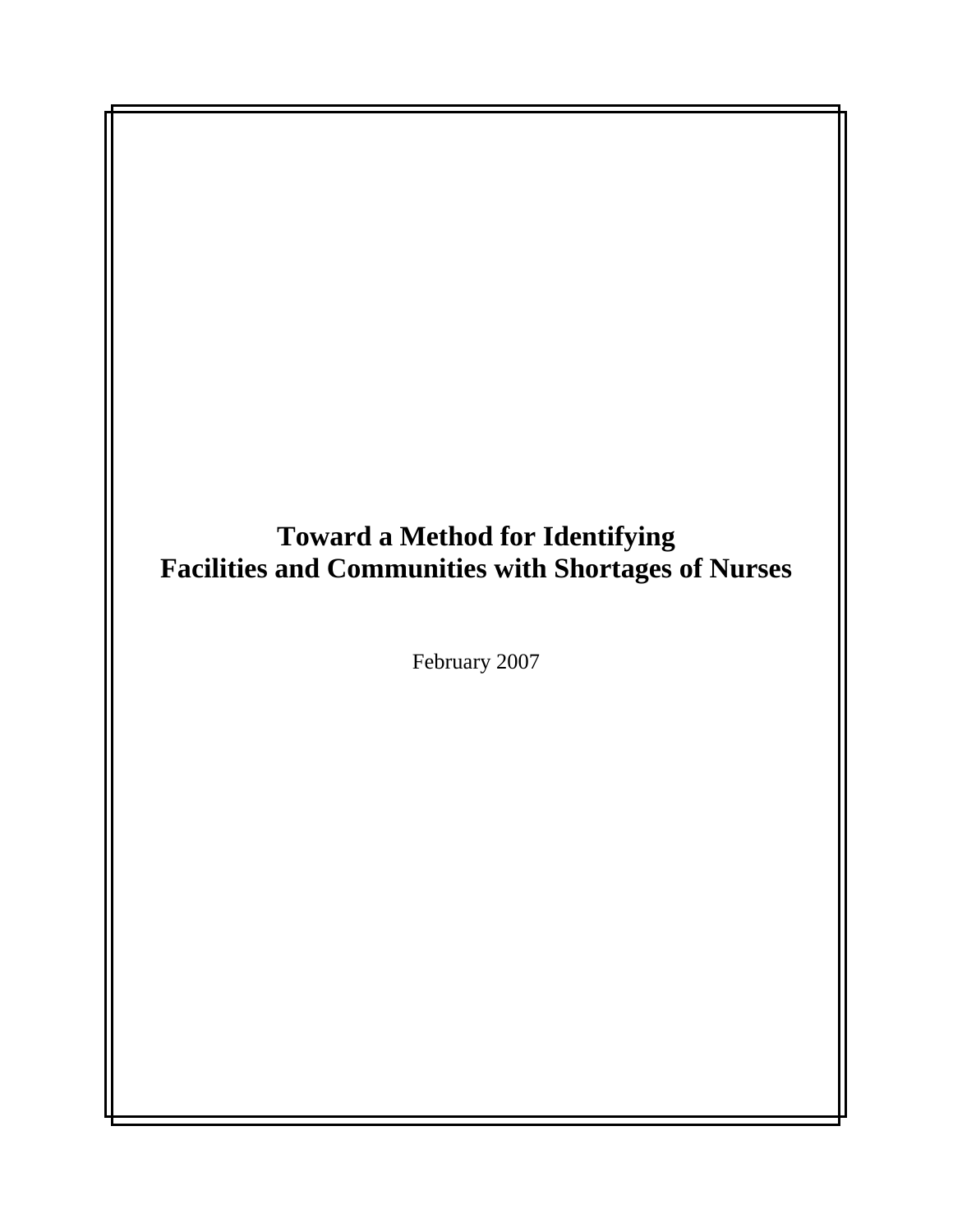#### **Preface**

This report summarizes the findings of a research study conducted to identify and evaluate different methods for assessing the extent to which health care facilities and geographic areas are experiencing shortages of registered nurses (RNs). It documents the strengths and weaknesses of different methods and identifies approaches that appear to be especially effective or promising. A companion report is available that provides additional details about the different statistical models and analyses summarized in this report.

The study was conducted by the Center for Health Workforce Studies (the Center) at the School of Public Health at the University at Albany, State University of New York under a contract with the Division of Shortage Designation at the Health Resources and Services Administration (HRSA) of the USDHHS. The report was prepared by Paul Wing, Sandra McGinnis, and Jean Moore of the Center staff, with the assistance of Zulkarnain Pulungan, Tracey Continelli, and Ajita De, all graduate research assistants at the Center. The authors acknowledge the contributions of Diane Douglas, the HRSA project officer, and her colleagues from HRSA for their help in framing the tasks to be performed and reviewing drafts of documents. The contributions of a formal advisory committee are also gratefully acknowledged. Responsibility for the accuracy of the report rests solely with the authors.

The study team gratefully acknowledges the special contributions of Linda Lacey of the North Carolina Center for Nursing to this research effort. The provision of the responses to their surveys made possible much of the empirical analysis conducted in the early phases of the study. The cooperation of Patricia Moulton of the Center for Rural Health at UND in North Dakota, who also provided data for analysis, is also acknowledged. Other organizations and states are also acknowledged for their assistance early in the study by participating in discussions of possible pilot testing of different methods, including agencies in Iowa, California, Delaware, and Pennsylvania.

The Center was established in 1996 to collect, analyze, and present data about health care workers to inform provider, professional, government, and education organizations; policy makers; and the public. Today, the Center is a national leader in the field of health workforce studies. It supports and improves health workforce planning and access to quality health care through its efforts to compile, collect, track, analyze, evaluate, and disseminate information about the health workforce at the national, state, and local levels. Additional information about the Center and copies of many Center reports can be found on its Web site: [http://chws.albany.edu.](http://chws.albany.edu/)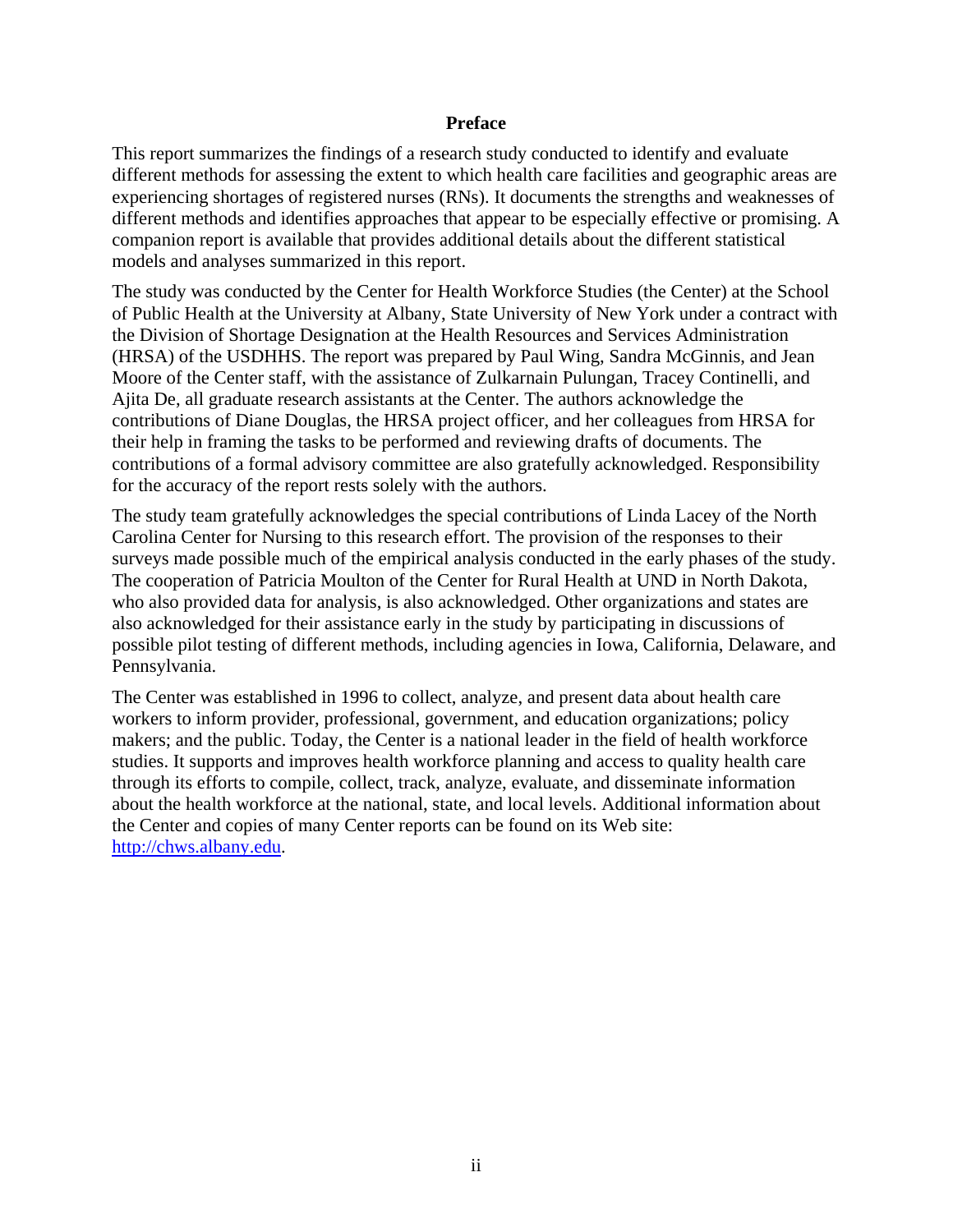| D. Apply North Carolina Ordered Probit Coefficients in North Dakota  21 |     |
|-------------------------------------------------------------------------|-----|
|                                                                         |     |
|                                                                         |     |
|                                                                         |     |
|                                                                         |     |
|                                                                         |     |
|                                                                         |     |
|                                                                         |     |
|                                                                         |     |
|                                                                         |     |
|                                                                         |     |
|                                                                         |     |
|                                                                         |     |
| V. Preferred Method.                                                    | .31 |
|                                                                         |     |
|                                                                         |     |
|                                                                         |     |
|                                                                         |     |
|                                                                         |     |
|                                                                         |     |
|                                                                         |     |
|                                                                         |     |
|                                                                         |     |
|                                                                         |     |
|                                                                         |     |

# **Table of Contents**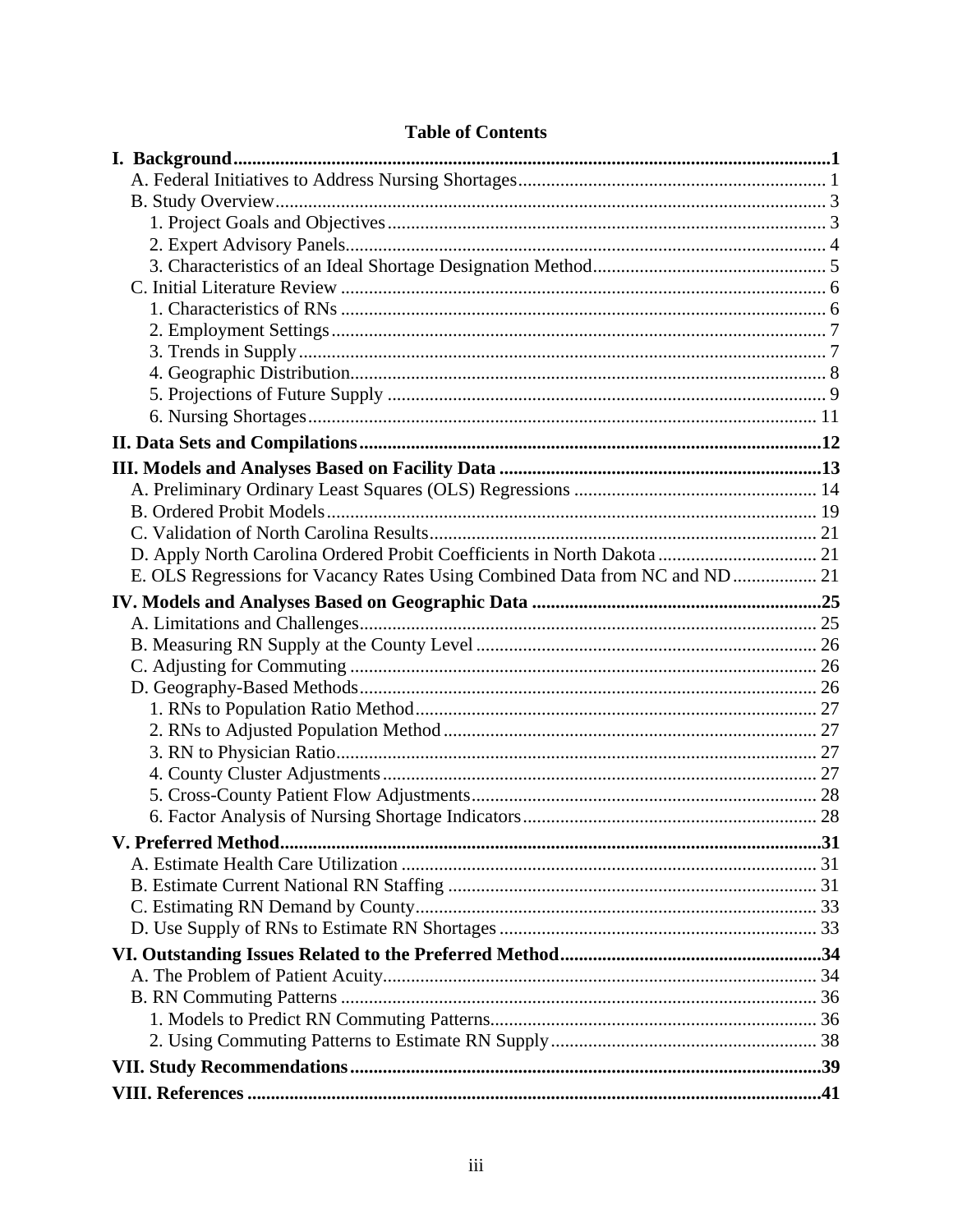# **List of Tables**

| Table 2. Coefficients for Full and Abbreviated OLS Regression Models to Predict Number of    |
|----------------------------------------------------------------------------------------------|
|                                                                                              |
| Table 3. Coefficients for Full OLS Regression Model to Predict RN Vacancy Rates in Nursing   |
| Homes in NC                                                                                  |
| Table 4. Coefficients for Full OLS Regression Model to Predict Number of Adverse Effects of  |
|                                                                                              |
| Table 5. Coefficients for Full OLS Regression Model to Predict Number of Adverse Effects of  |
|                                                                                              |
| Table 6. Coefficients for Abbreviated OLS Regression Model to Predict Number of Adverse      |
|                                                                                              |
| Table 7. Coefficient Estimates for the Ordered Probit Nursing Shortage Model Based on All    |
|                                                                                              |
| Table 8. OLS Coefficient Estimates for RN Vacancy Rates in Hospital Settings for Combined    |
| 22                                                                                           |
| Table 9. Coefficient Estimates for RN Vacancy Rates in Home Health Setting for Combined NC   |
| 23                                                                                           |
| Table 10. Coefficient Estimates for Long-Term Care Setting for Combined NC & ND Model. 23    |
| Table 11. Coefficient Estimates for Public Health Setting for Combined NC & ND Model 24      |
| Table 12. Standardized Factor Analysis Coefficients Related to Nursing Shortages in Counties |
| 29                                                                                           |
| Table 13. Numbers and Percentages of Counties in Factor Analysis Categories, by Census       |
|                                                                                              |
|                                                                                              |
| Table 15. Ordinary Least Squares Regression Coefficients Predicting RN Incommuting, By       |
|                                                                                              |
| Table 16. Percentage of Cases in Which Estimate Differs From Actual by More Than 10% 38      |

# **List of Figures**

| Figure 5. Indexed Projections of RNs per 100K Population, RNs per 100K Age 65+ Population, |  |
|--------------------------------------------------------------------------------------------|--|
|                                                                                            |  |
| Figure 6. Facilities in North Carolina Reporting Different Levels of Difficulty Recruiting |  |
|                                                                                            |  |
| Figure 7. Percentage of Facilities in NC Reporting That Recruiting Nurses Was Either       |  |
|                                                                                            |  |
|                                                                                            |  |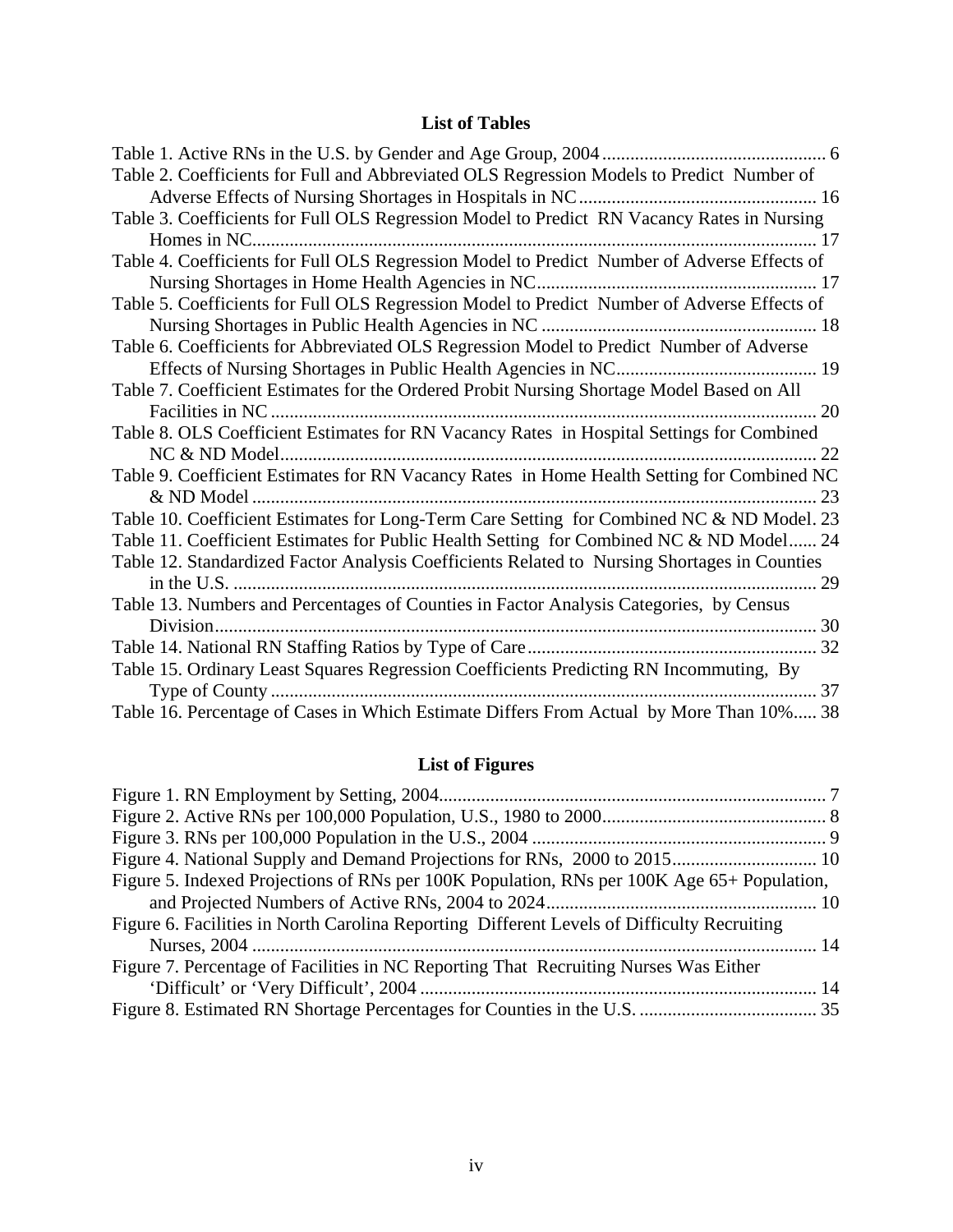# **Toward a Method for Identifying Facilities and Communities with Shortages of Nurses**

# **I. Background**

<span id="page-4-0"></span>In 2004, the Health Services and Resources Administration (HRSA) issued a Request for Proposals for a two-year research project to gather information and insights in support of the development of a new methodology for identifying health care facilities and communities with critical shortages of registered nurses (RNs). HRSA's decision to support this research was based in large part on their concern that its current method for identifying facilities and communities with shortages of RNs was too narrow in scope and that RN shortages were likely to worsen over the next 20 years. The New York Center for Health Workforce Studies at SUNY Albany was selected to conduct this study.

This report summarizes the findings of the various components of this empirical research study. It describes a number of methods for identifying facilities and communities with shortages of nurses. It documents the strengths and weaknesses of different methods for assessing the extent of shortages of RNs in facilities and communities. The report is presented in seven sections, each summarizing a different aspect of the study:

- Federal Initiatives to Address Nursing Shortages
- Initial Literature Review
- Data Sets and Compilations
- Methods and Analyses Based on Facility Data
- Methods and Analyses Based on Geographic Data
- Preferred Method
- Study Recommendations

In addition to summarizing these research components of the study, this report presents a series of conclusions designed to inform policy makers and other researchers who may be interested in implementing or adapting one or more of these methods in the future. Additional details about the different methods, including estimates of the supply and demand for RNs in different jurisdictions, can be found in the technical report prepared as part of the larger study.

### **A. Federal Initiatives to Address Nursing Shortages**

The Federal government has had a long-standing interest in the nursing workforce. For more than two decades, through its National Center for Health Workforce Analysis, Division of Nursing and the Shortage Designation Branch of HRSA has collected data on nurses in the U.S. and developed quantitative models to estimate the current and future supply of and demand for RNs. Several programs to encourage new RNs to practice in facilities and communities with severe shortages of RNs, including the Nursing Education Loan Repayment Program (NELRP) and the Nursing Scholarship Program, have been operating for many years. These programs help to alleviate persistent shortages of RNs.

In framing the parameters for this research study, HRSA identified a number of issues that needed resolution including: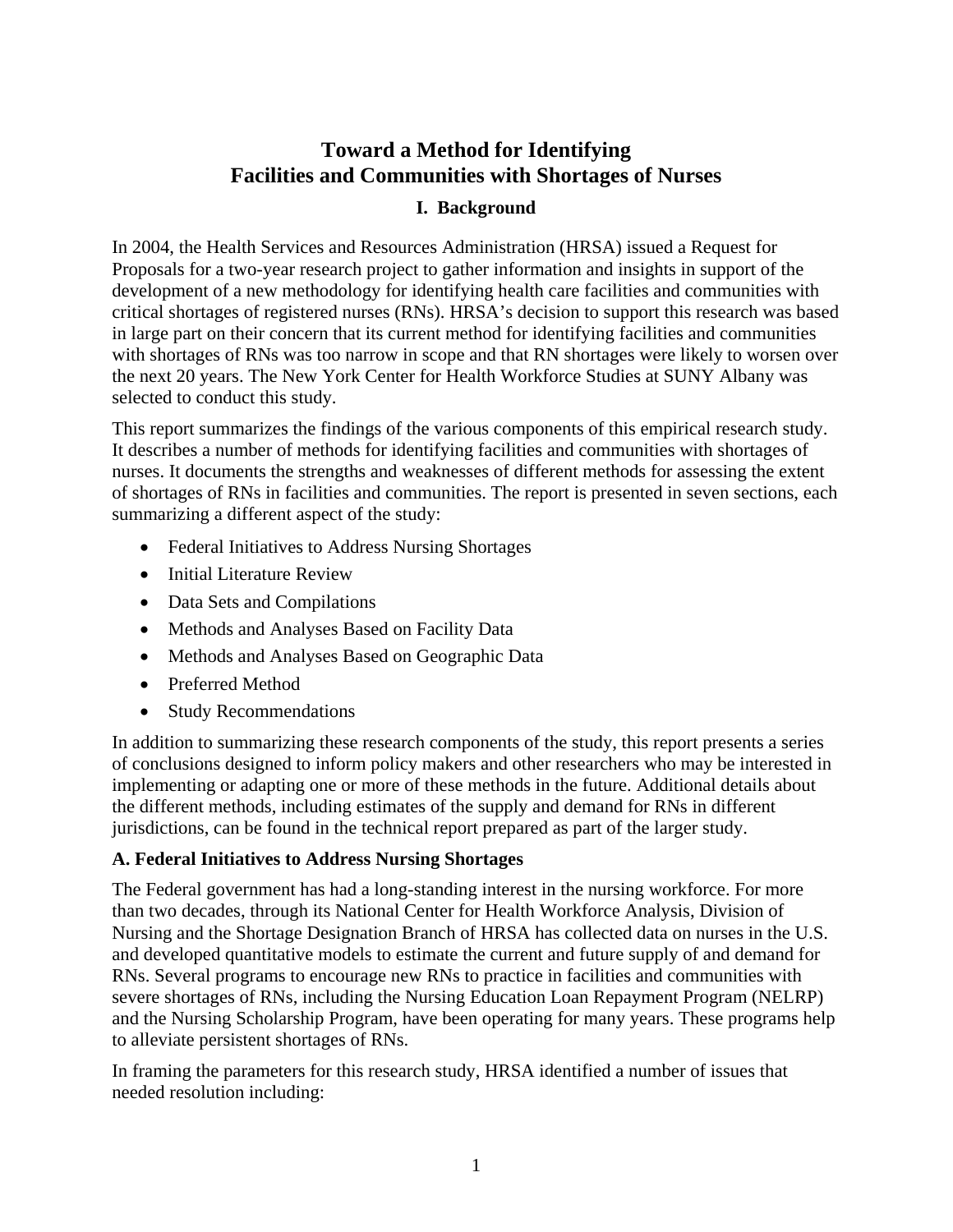- ¾ Should indicators developed to measure critical shortages of RNs be based on *need* for RNs or *demand* for RNs?
- $\triangleright$  Can standard indicators that measure critical shortages of RNs be applied to all of the eligible settings<sup>[1](#page-5-0)</sup> included in this study?
- $\triangleright$  Can variations in the supply of and demand for RNs by region, geography (i.e., rural or urban), setting, or facility be accounted for in indicators that measure RN shortages?
- $\triangleright$  Are setting-specific data sets available at the national level that include the elements needed to measure critical shortages of RNs?
- $\triangleright$  Can a process be developed that identifies facilities with the most serious shortages of RNs so that Federal resources can be targeted to the neediest facilities?
- $\triangleright$  How can true shortages of nurses be distinguished from shortages created by poor management practices?

An effective study should take all of these issues into account while researching and testing the development of a national methodology to measure shortages of RNs. Current methods are inadequate. A better method would support several government incentive programs to attract new nurses. It would also provide a better basis for monitoring RN shortages locally and nationally.

One important Federal response to the national nursing shortage was the Nurse Reinvestment Act, which was enacted in August 2002. The Act reauthorized the NELRP, which provides loan repayment to RNs in return for work at facilities or in communities with a shortage of RNs, and established the Nursing Scholarship Program. Eligible placement sites for these programs were expanded to include:

- Ambulatory surgical centers;
- Federally designated migrant, community public housing, or homeless health centers;
- Federally qualified health centers;
- Home health agencies;
- Hospice programs;
- Hospitals;
- Indian Health Service centers;
- Native Hawaiian health centers;
- Nursing homes;
- Rural health clinics; and
- State or local health department clinics or skilled nursing facilities.

The method used for the identification of qualified placement sites included a combination of geographic and facility designations. In 2002, the New York Center for Health Workforce Studies assisted the Bureau of Health Professions by developing an up-to-date list of nursing

<span id="page-5-0"></span> $\overline{a}$  $1$  The eligible settings included in this study are: hospitals, home health agencies, hospices, ambulatory care sites (including community health centers and other public clinics), long-term care facilities, and state or local health departments.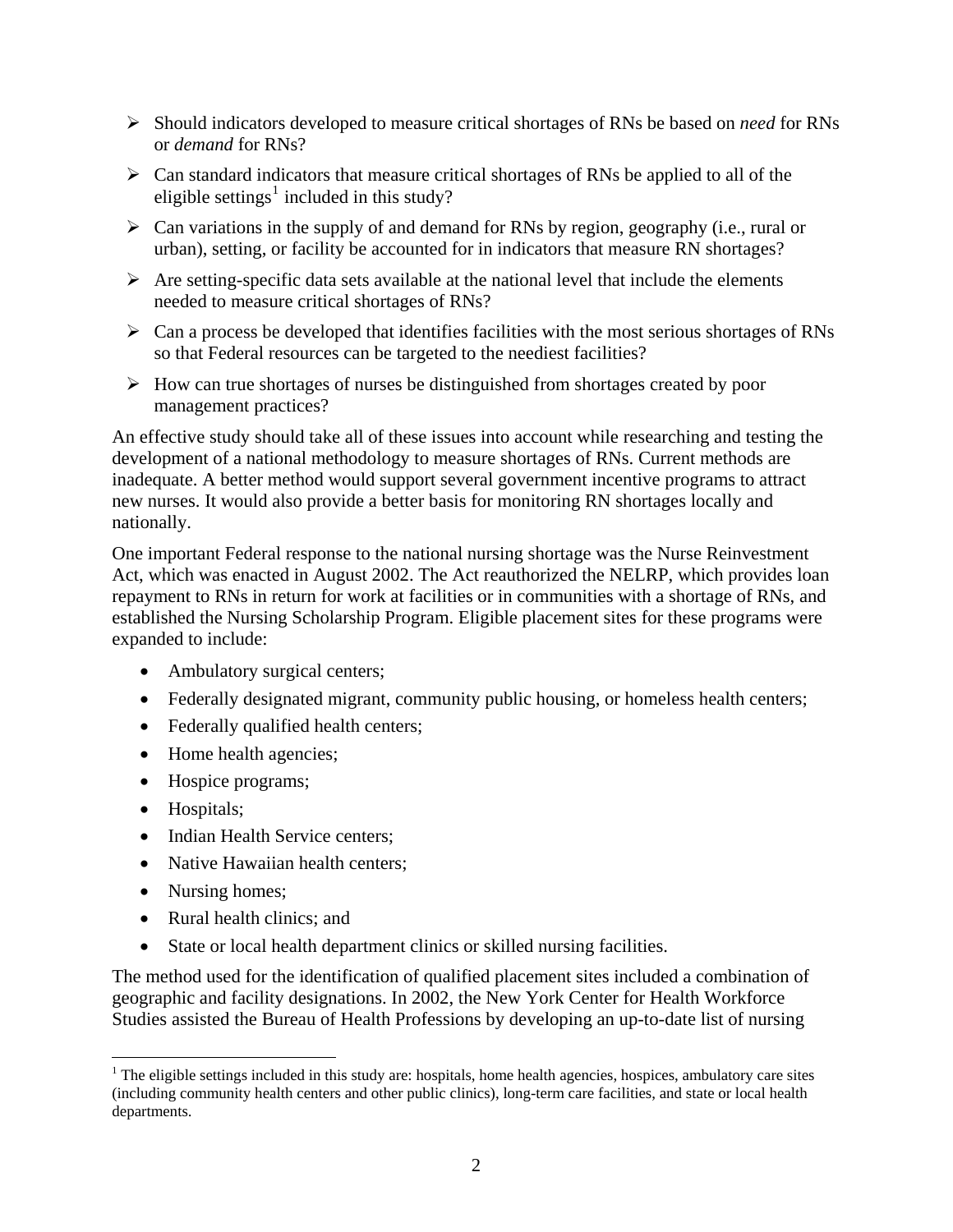<span id="page-6-0"></span>shortage hospitals and counties throughout the U.S. and its territories. The Center used two separate methodologies, one to identify private, non-profit hospitals with shortages of nurses and the second to identify counties with shortages of nurses. Appendix C of the full technical report provides a brief description of the methodologies used for the designation of hospitals and areas with nursing shortages.

Because this approach relied on hospital nursing data to identify facilities with nursing shortages, it failed to quantify nursing shortages experienced by any providers except hospitals. Most of the other types of facilities included on the list above were considered categorically eligible, based on the premise that they faced critical shortage of nurses.

# **B. Study Overview**

In the general context described above, this study was conducted over a two-year period, starting in the fall of 2004. After a brief summary of the study goals, objectives, and other characteristics of the study, the ten study components are summarized below.

# **1. Project Goals and Objectives**

The primary goal of this study was to conduct research on the necessary components of a comprehensive, nationwide methodology to identify facilities and communities with critical shortages of RNs across the U.S. and its territories in order to target the placement of Federallyobligated RN scholars and loan repayers. This research, which involved statistical analysis supported by expert opinion, took into account population needs, practice settings, appropriate staffing levels, and nursing education, among other aspects of the supply of and demand for RNs. As a secondary benefit, the project revealed important insights about the differences in the use and distribution of RNs across the various settings and geographic areas of the country.

The study's staff worked to achieve the following objectives in support of the primary goal of the study:

- Identify and define indicators and measures that reflect critical RN shortages for the four types of facilities;
- Assess the availability of data sets that can be used to determine RN staffing needs nationally in each of the settings listed above;
- Develop quantifiable key measures of nursing shortages based on key indicators described above as well as the available data sets that include the necessary data to calculate the key measure.
- Determine whether these key measures of shortage can be incorporated into a comprehensive national methodology to identify facilities and agencies with critical nursing shortages based on the following criteria:
	- o the measure accurately quantifies nursing shortages in a specific health care setting; and
	- o the measure either can be calculated using an available national data set or the data can be collected and validated at the facility level.
- Establish an analytic framework that can be used for a comprehensive methodology to determine critical nursing shortages across a variety of health care settings.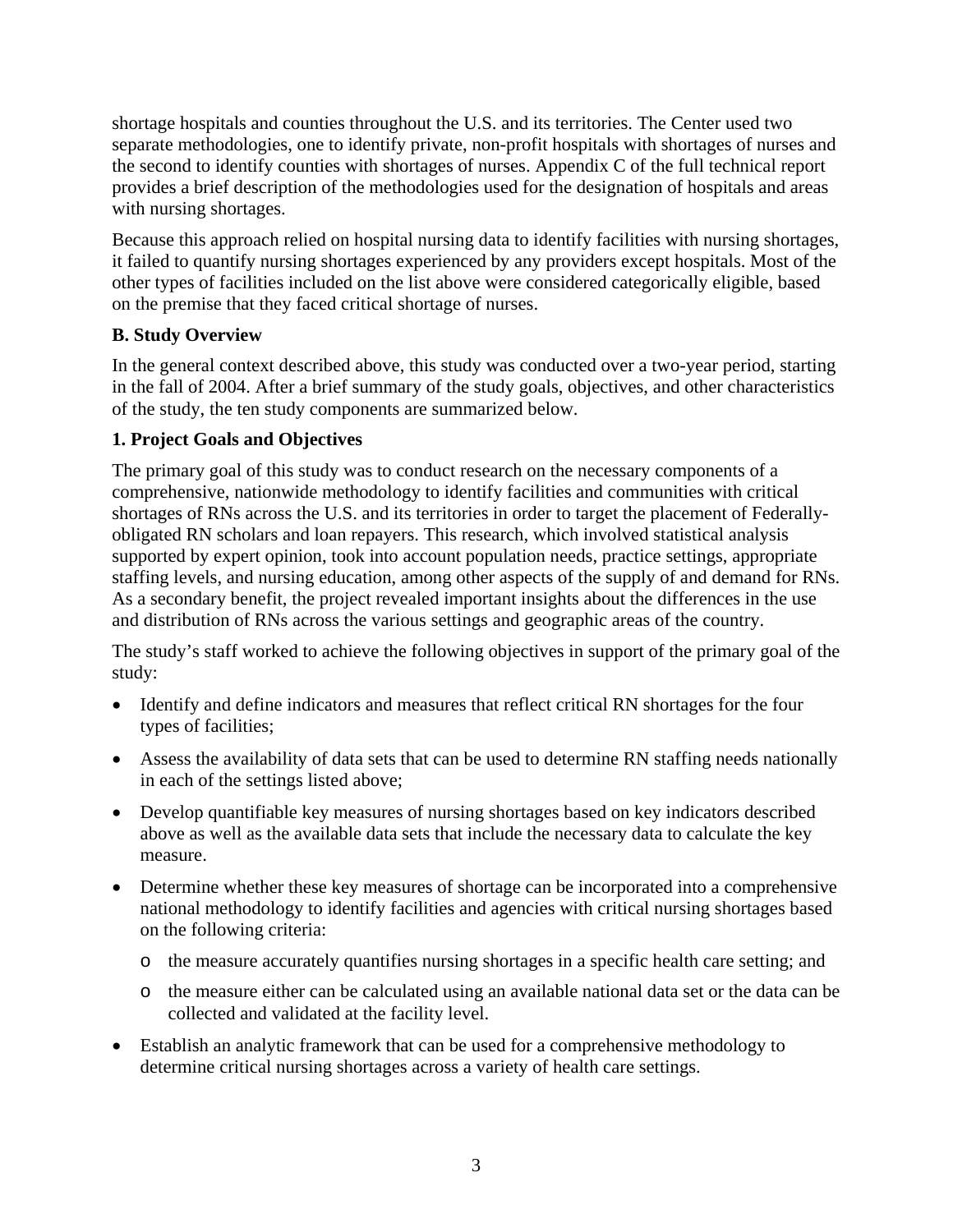<span id="page-7-0"></span>Ultimately, this research will support the development of a comprehensive method for identifying the health care facilities and agencies with critical shortages of RNs. This will permit more effective targeting of Federal and other resources to encourage service-obligated RNs to work in the facilities and communities with the greatest needs.

# **2. Expert Advisory Panels**

The study was conducted under the guidance of four expert advisory panels, one for each of four types of health care organizations: hospitals, home health agencies, nursing homes, and public health agencies. The names of the panelists can be found in Appendix B of the full, technical report.

These panels met face-to-face twice. The first meetings were held separately early in the study to discuss preliminary findings and agree on strategies for accomplishing study goals and objectives. The second meeting convened all the panels together toward the end of the study to gain the benefit of cross-fertilization of ideas. In between these meetings the panelists were invited to participate in two conference calls in which interim progress reports were provided to solicit feedback and suggestions.

An important outcome of the initial meetings of the advisory panels was agreement on a list of "guiding principles" to inform and direct our efforts. These principles can be roughly classified as relating to theoretical, practical, or fairness concerns. The list also included some specific recommendations about methodology.

The theoretical principles and ideals included:

- **Context: facility within community**. Both facility and community characteristics must be considered, but community characteristics are more important than facility characteristics.
- **Demand over need**. Analyses should primarily focus on employer demand for RNs (e.g., what the local labor market will actually support) rather than the health needs of the population. High-need areas that have no resources or infrastructure to employ additional RNs would find little benefit in the NELRP program.
- **Identify standards for data**. Ultimately, it will be important to upgrade Federal, state, and local data systems to support better planning for the nursing workforce, including the designation of facilities and communities with shortages of RNs.
- **Consider facility culture**. Some facilities may experience high RN vacancies not because of difficulties recruiting RNs, but because of persistent RN turnover due to problems of organizational culture within the facility (e.g., poor management). This is not a "shortage" issue, and the NELRP program is not intended to address such problems.
- **Define shortage based on outcomes**. Theoretically, a facility can be said to have "too few" RNs when there are not enough RNs for the facility to effectively function. This will be observed in certain outcome measures relating to quality of care and facility functioning.

The principles and ideals relating to practical concerns included:

• Low administrative burden on facilities and HRSA. Data used in the final methodology should not require a large-scale data collection or manipulation.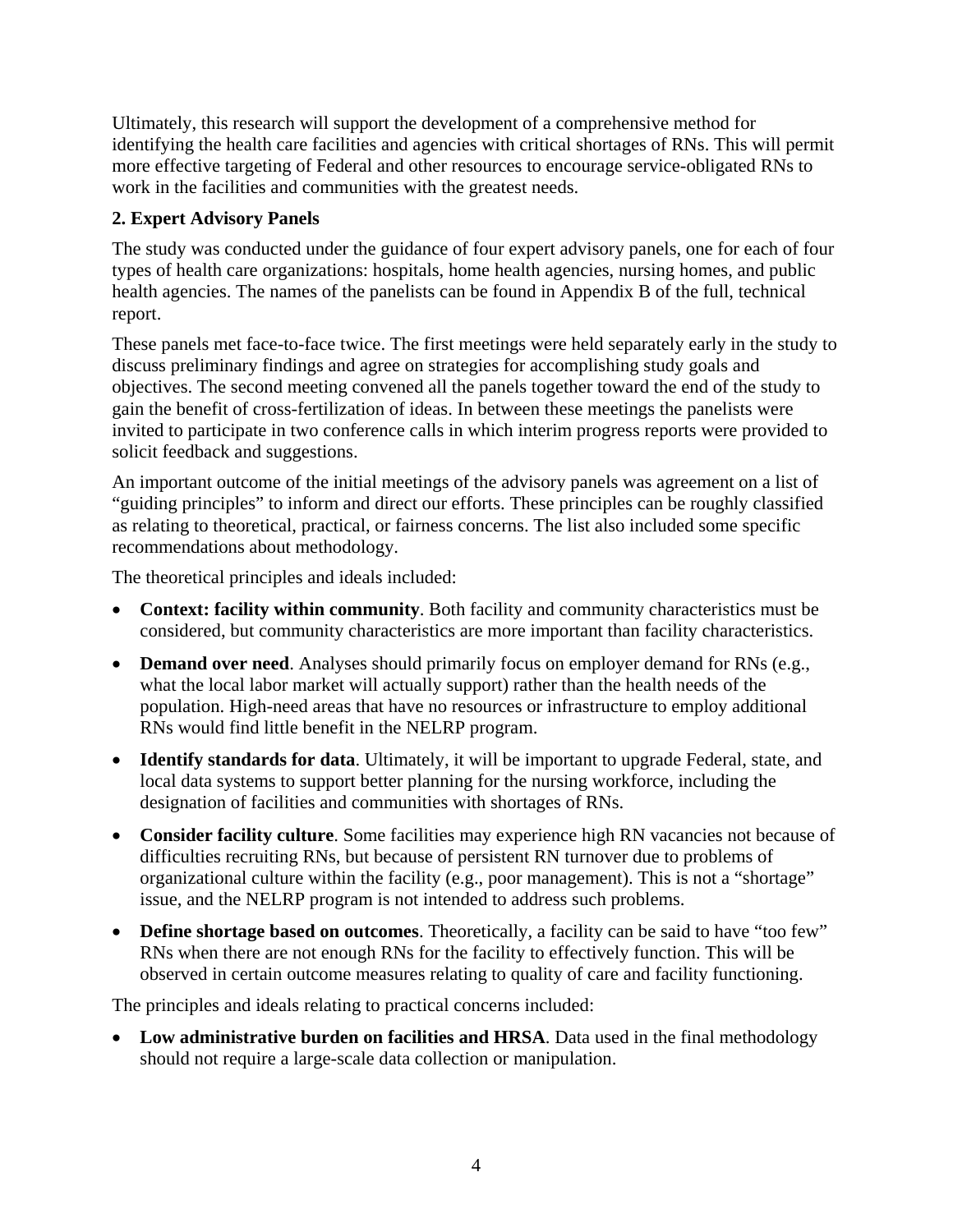- <span id="page-8-0"></span>• **Applicable to all facility types**. The final shortage methodology should be applicable to and appropriate for all facility types.
- **Readily available data over time**. Ideally, the final methodology should be supported by existing data that are easy to access and available over time for updating.
- **Commonly accepted data elements and indicators**. Using established indicators of supply, demand, and shortage is preferable to developing new ones.
- **Easy to update to reflect changing environment**. Data used for identifying shortages should be easy to update so that designations can be periodically reexamined.

The principles and ideals relating to fairness included:

- **Attention to rural and urban differences**. The shortage designation method should not systematically disadvantage either rural or urban facilities.
- **Special needs of some facilities**. The shortage designation method should recognize extenuating circumstances (e.g., facing critical problems, serving special populations).
- **Case mix of patients**. The method should recognize that some facilities have higher patient acuity than others, which may signify that some facilities require more intensive staffing.
- **Accommodate data manipulation**. The method should minimize opportunities for facilities and communities to "game" the system to achieve a shortage designation.

Specific recommendations for the method included:

- **Look beyond clinical care**. It should be recognized that overall demand for RNs extends beyond just those at the bedside to those in non-clinical positions.
- **Consider overall staff mix**. Some employees may substitute for RNs with other personnel. This may be more or less appropriate depending upon the facility type.
- **Consider RN staff mix** (e.g., specialty, education). Facilities with enough RNs overall may still have a shortage of RNs with certain credentials or in some services (e.g., ICUs).
- **Separate out different units within hospital care**. Different units have different staffing needs (e.g. intensive care units will require more RNs than general medical-surgical units).

Most of these guiding principles were addressed in at least some of the analyses, either directly or indirectly, and many are incorporated into the Preferred Method proposed by the study.

# **3. Characteristics of an Ideal Shortage Designation Method**

Early in the study a number of characteristics were identified as especially desirable for any method to identify facilities and communities with shortages of RNs. These characteristics, some of which may not be attainable, included:

- A common method to be used across the nation:
- Ease of calculation of the RN shortage index for individual facilities and communities;
- Implementation using existing data sets, with no additional data collection required;
- Comparison of shortages of RNs both within and between different types of facilities;
- Comparison of RN shortages across different states and other geographic jurisdictions;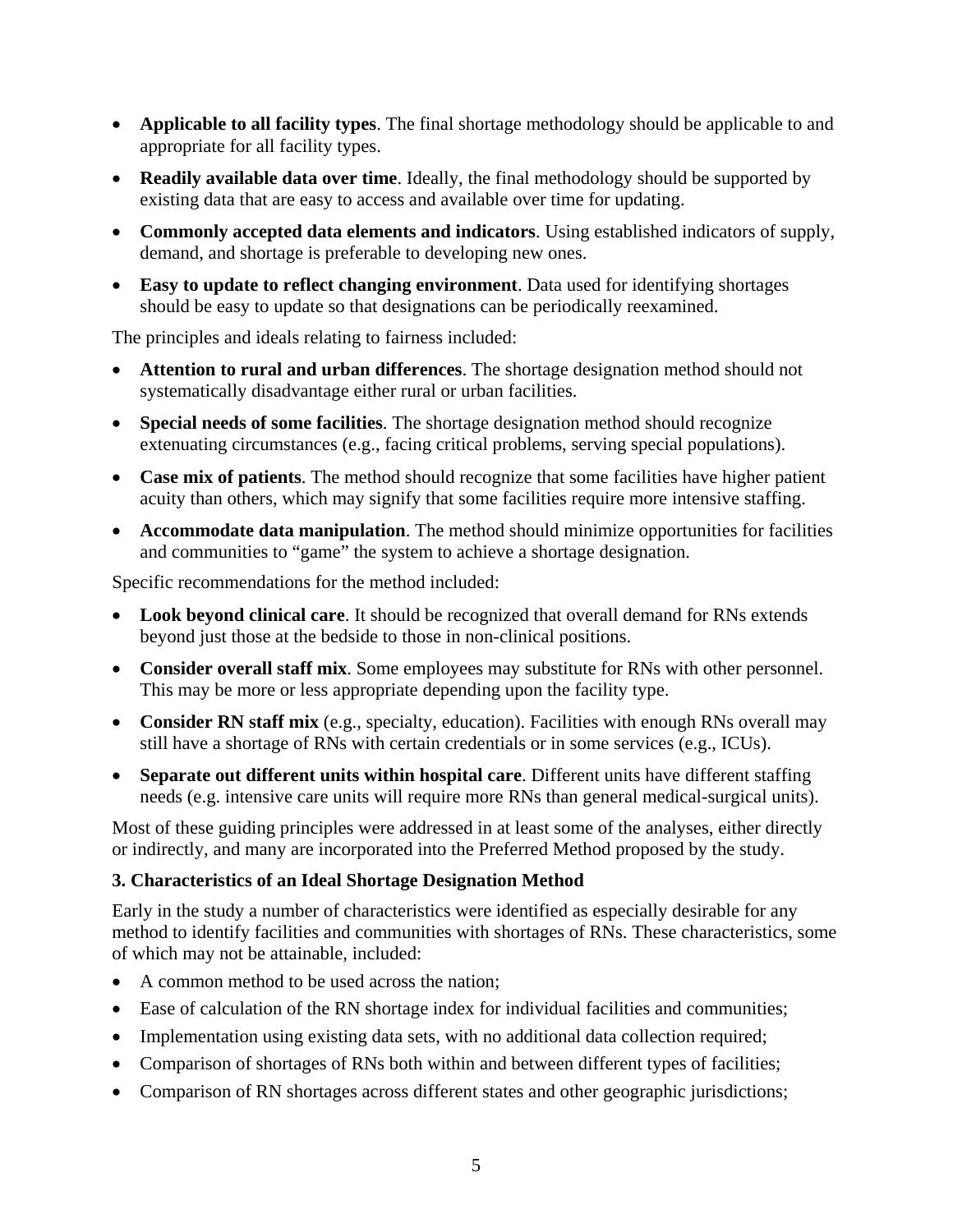- <span id="page-9-0"></span>• Consistency of shortage severity estimates with shortage assessments by local experts;
- Identification of shortages in facilities due to poor management; and
- Easy updates to the method to reflect more recent conditions, situations, and relationships.

#### **C. Initial Literature Review**

The first component of the research involved a careful review of the literature, focusing on characteristics of RNs relevant to the task of understanding current and future shortages. The discussion that follows summarizes a variety of relevant statistics.

#### **1. Characteristics of RNs**

- Table 1 shows that although 6.1% of RNs were men in 2004, which is higher than in previous years, nursing remains a female-dominated profession. This means that, at least in the near future, recruiting more men to the profession is not likely to be an important avenue for increasing the supply.
- By 2014 it will be necessary to recruit more than 400,000 new RNs just to replace those RNs older than age 55 who are expected to retire from active nursing practice.
- The latest estimates developed by the Bureau of Labor Statistics [BLS, 2006] indicate that the U.S. will require 1.2 million new RNs by 2014 to meet the nursing needs of the country, 500,000 to replace those leaving practice and an additional 700,000 to meet growing demands for nursing services.

| <b>Age Group</b>   | Male   | Female  | % in Age<br>Group |  |  |  |
|--------------------|--------|---------|-------------------|--|--|--|
| < 25               | 1,731  | 57,843  | 2.5%              |  |  |  |
| 25 to 29           | 10,955 | 148,721 | 6.7%              |  |  |  |
| 30 to 34           | 15,508 | 205,543 | 9.2%              |  |  |  |
| 35 to 39           | 19,217 | 237,693 | 10.7%             |  |  |  |
| 40 to 44           | 23,951 | 336,195 | 15.0%             |  |  |  |
| 45 to 49           | 30,986 | 418,634 | 18.8%             |  |  |  |
| 50 to 54           | 24,098 | 382,650 | 17.0%             |  |  |  |
| 55 to 59           | 13,469 | 257,640 | 11.3%             |  |  |  |
| 60 to 64           | 4,909  | 131,281 | 5.7%              |  |  |  |
| $65 +$             | 1,819  | 73,486  | 3.1%              |  |  |  |
| % Gender           | 6.1%   | 93.9%   | 2,396,329         |  |  |  |
| Source: 2004 NSSRN |        |         |                   |  |  |  |

#### **Table 1. Active RNs in the U.S. by Gender and Age Group, 2004**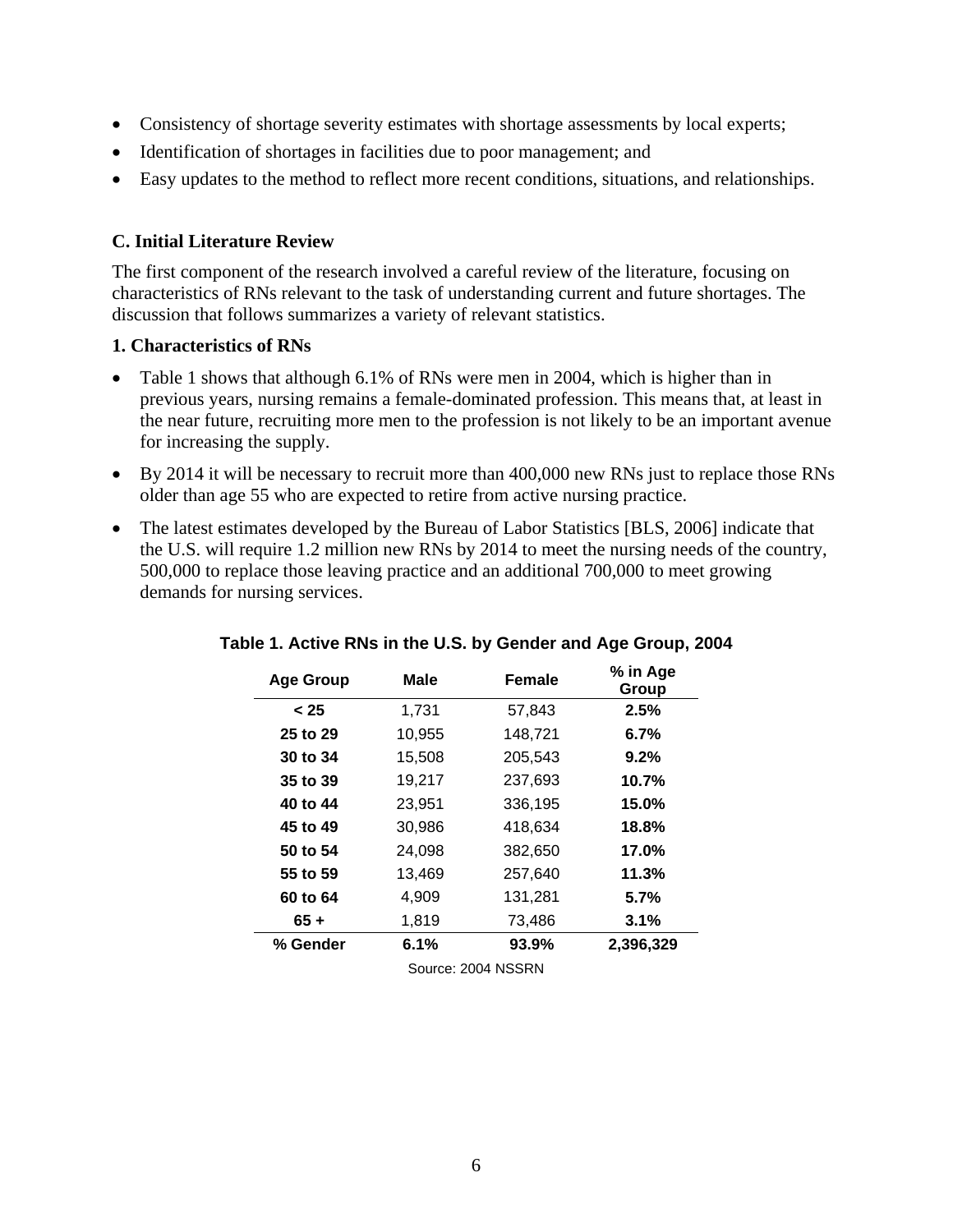#### <span id="page-10-0"></span>**2. Employment Settings**

• In 2004, more than 57% of RNs worked in hospitals, 11% worked in public or community health, nearly 12% worked in ambulatory care settings, and almost 7% worked in nursing homes and extended care facilities (Figure 1).



**Figure 1. RN Employment by Setting, 2004** 

### **3. Trends in Supply**

- Between 1980 and 2004, the number of active RNs in the U.S. grew by nearly 90%. In 2000, there were more than 2.4 million active RNs, an increase of more than 1.1 million over 1980.
- growth between 1996 and 2000 is attributable to two trends: a declining number of leaving the field [1]. This slowdown was temporary, however, as the growth in the supply of RNs of early years resumed between 2000 and 2004, more than keeping up with the growth in the population over the same period. • Between 1996 and 2000, the total number of RNs grew by only 1.3% each year, compared with average annual growth of 2% to 3% in earlier years (Figure 2). This slowdown in candidates passing the RN licensing examination annually and an increasing number of RNs
- The number of candidates passing the RN licensure examination has decreased steadily since 1995. Between 1995 and 2001, the number of RNs passing the licensing exam declined by nearly 28% [2].

Source: The Registered Nurse Population, March 2004. USDHHS, Bureau of Health Professions, Division of Nursing, November 2005.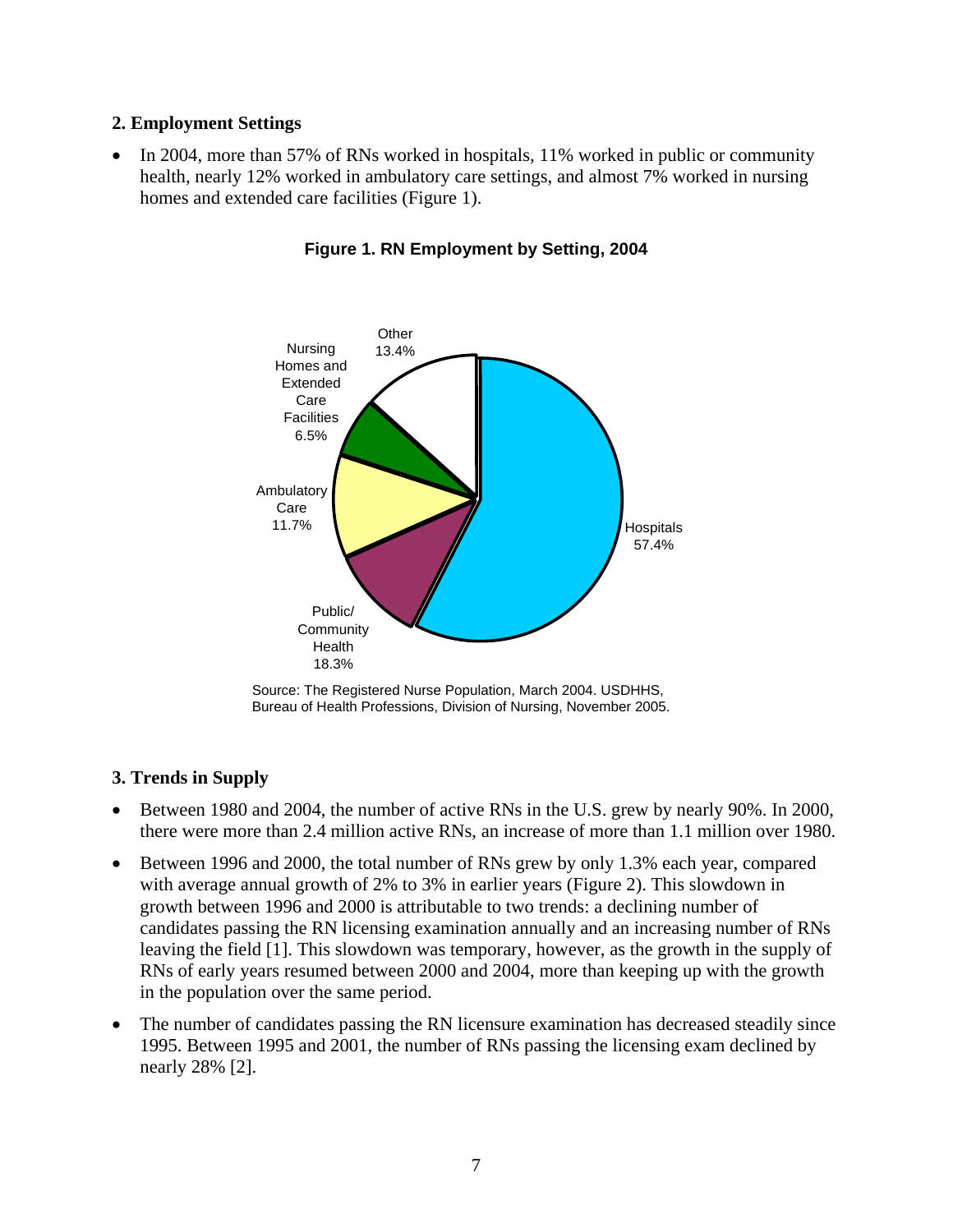

<span id="page-11-0"></span>**Figure 2. Active RNs per 100,000 Population, U.S., 1980 to 2000** 

Sources: U.S. Department of Health and Human Services, National Sample Survey of RNs, 2004 and earlier; Population Estimates Program, Population Division, U.S. Census Bureau.

• Between 1995 and 2001, the number of graduates of RN education programs in the U.S. declined. Nearly 29% fewer RNs graduated in 2001 than in 1995 [2]. The numbers of RN graduates have been steadily increasing since 2002 and in some states, including New York, they are now higher than the previous peak number in 1996 [3, 4]. There is evidence capacity limits in many nursing education programs (due to such factors as the inability to recruit enough faculty) are limiting the ability of the system to accept all qualified nursing school applicants.

#### **4. Geographic Distribution**

The geographic dispersion of active RNs in 2004 was far from uniform across the U.S. In fact, Figure 3 shows that the ratio of the highest to lowest RN per capita ratios was nearly 4:1, with the highest ratios in the District of Columbia (2,236 RNs per 100,000 population) and New Hampshire (1,321), and the lowest in California (603) and Nevada (612).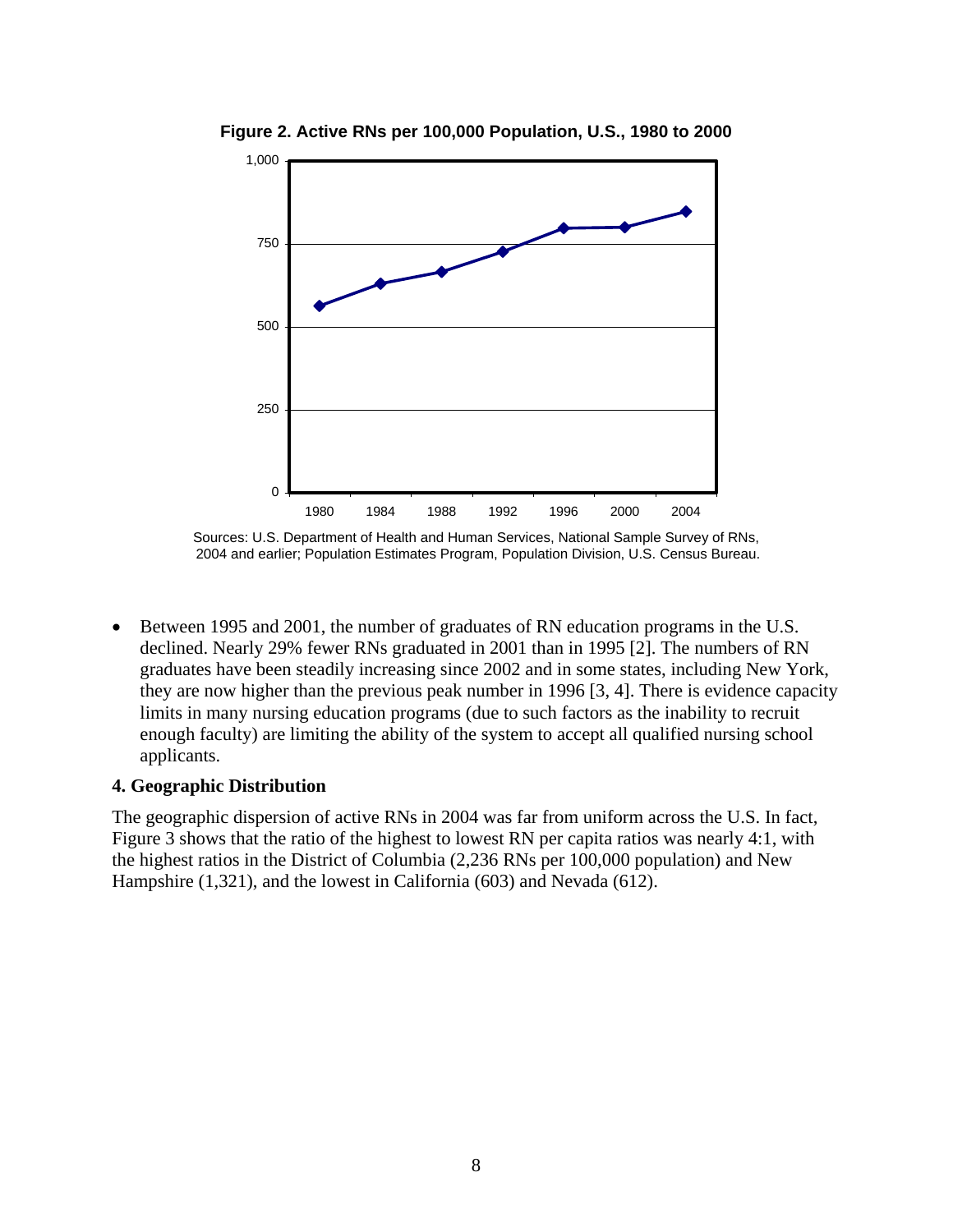<span id="page-12-0"></span>

#### **Figure 3. RNs per 100,000 Population in the U.S., 2004**

### **5. Projections of Future Supply**

- A growing shortage of RNs has been projected over the next 15 fifteen years, with a 12% shortage by 2010 and a 20% shortage by 2015 (Figure 4). The projected shortage is the result of the expected increase in demand coupled with a relatively stable supply of RNs [5].
- Figure 5 updates these projections based in part on the 2004 National Sample Survey of Registered Nurses (NSSRN). Total numbers of RNs may rise until 2016 if age-specific cohorts follow patterns observed in the NSSRN between 2000 and 2004. This is in large part because the sizes of birth cohorts in nursing tend to increase well into ages 50-55, and so a number of baby boomers (currently ages 43 to 60) may still enter nursing as a second career over the next 10 years.
- This does not mean that problems will not be felt until after 2016, however. Using these projections of numbers of RNs and projections of the total population and the population age 65 and older from the U.S. Census Bureau, Figure 5 shows that the number of RNs per 100,000 population will peak in 2012, while the number of RNs per 100,000 population age 65 and older will peak in 2008 and decline by 5% (falling below current rates) by 2012.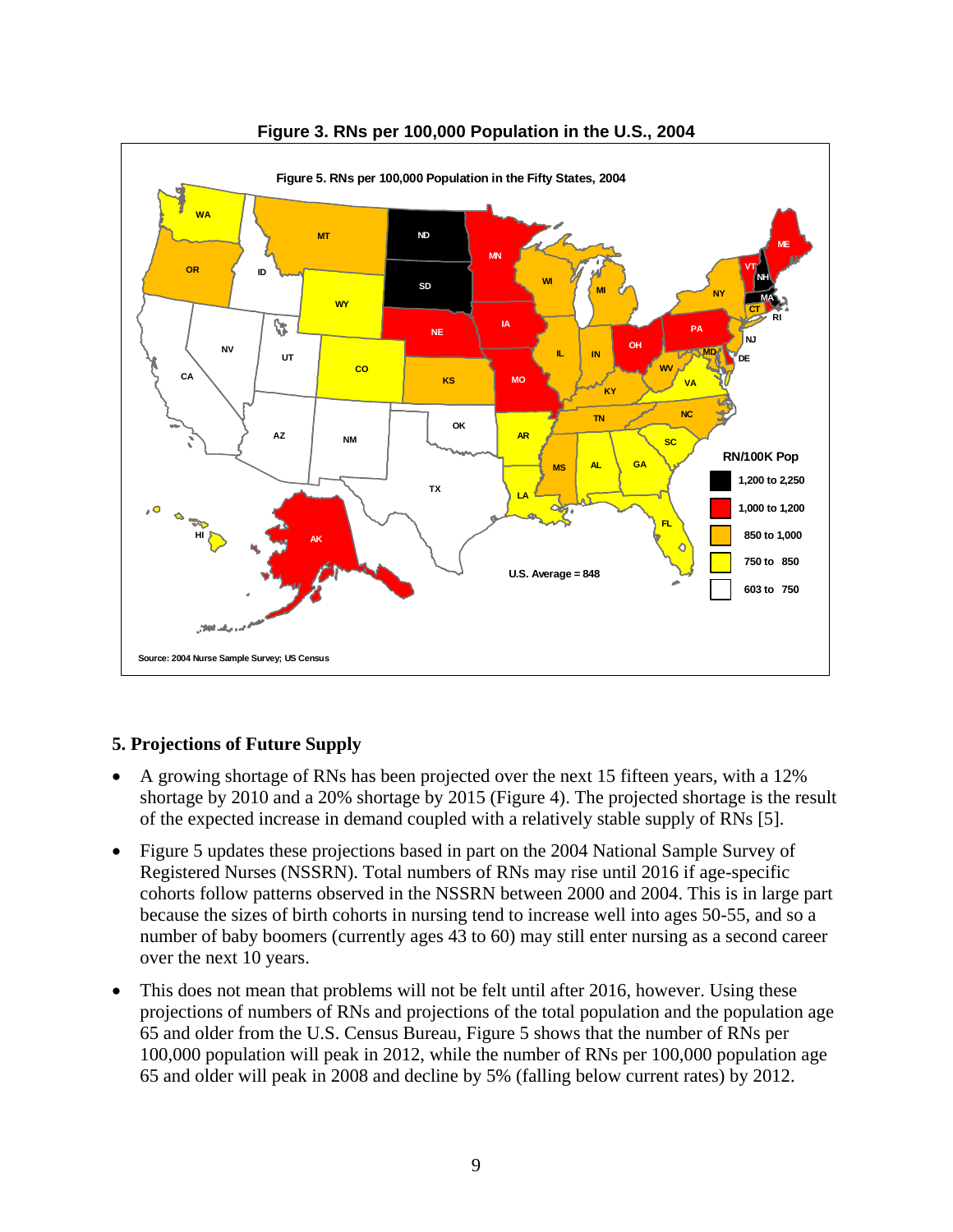<span id="page-13-0"></span>

**Figure 4. National Supply and Demand Projections for RNs, 2000 to 2015** 

Source: Bureau of Health Professions, RN Supply and Demand Projections

**Figure 5. Indexed Projections of RNs per 100K Population, RNs per 100K Age 65+ Population, and Projected Numbers of Active RNs, 2004 to 2024** 



Source: CHWS, 2006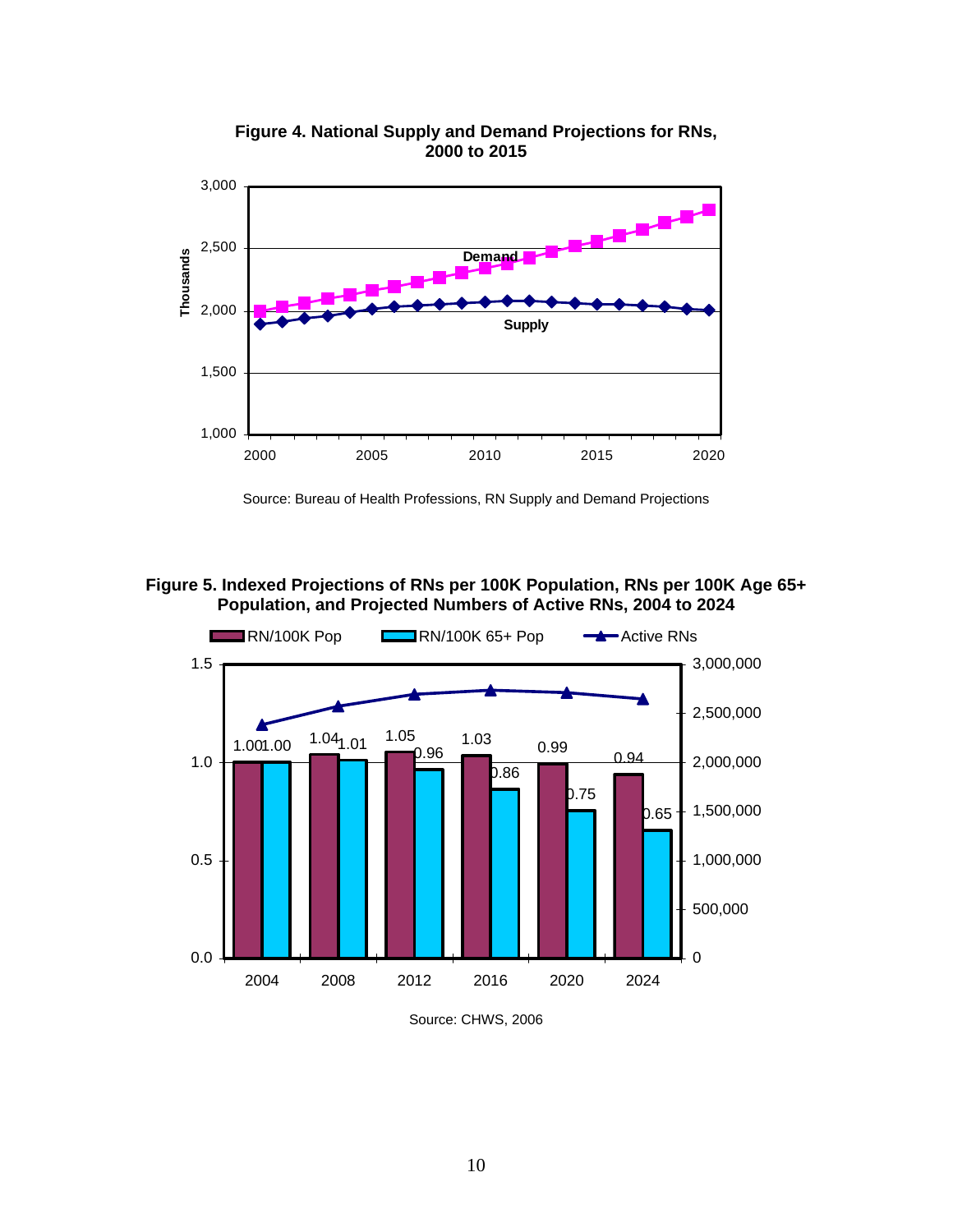#### <span id="page-14-0"></span>**6. Nursing Shortages**

A review of the literature revealed a number of studies examining future shortages of RNs relevant to this study. Some of the key findings are summarized briefly below.

- Health care providers across a variety of settings reported increasing difficulty recruiting and retaining RNs, particularly in hospital settings [6, 7].
- There were indications that the attrition from clinical settings may be related to dissatisfaction with working conditions. The 2004 NSSRN asked RNs about job satisfaction and found that 76% of RNs employed by hospitals and 75% of RNs employed by nursing homes were satisfied with their jobs, compared to 82% of RNs employed in nursing education and 83% of RNs employed in occupational health.
- There is growing concern about the impact of RN shortages on the quality of health care. A growing body of evidence demonstrates that hospitals with lower ratios of RNs to patients had more adverse events than hospitals with higher RN to patient ratios [8, 9, 10].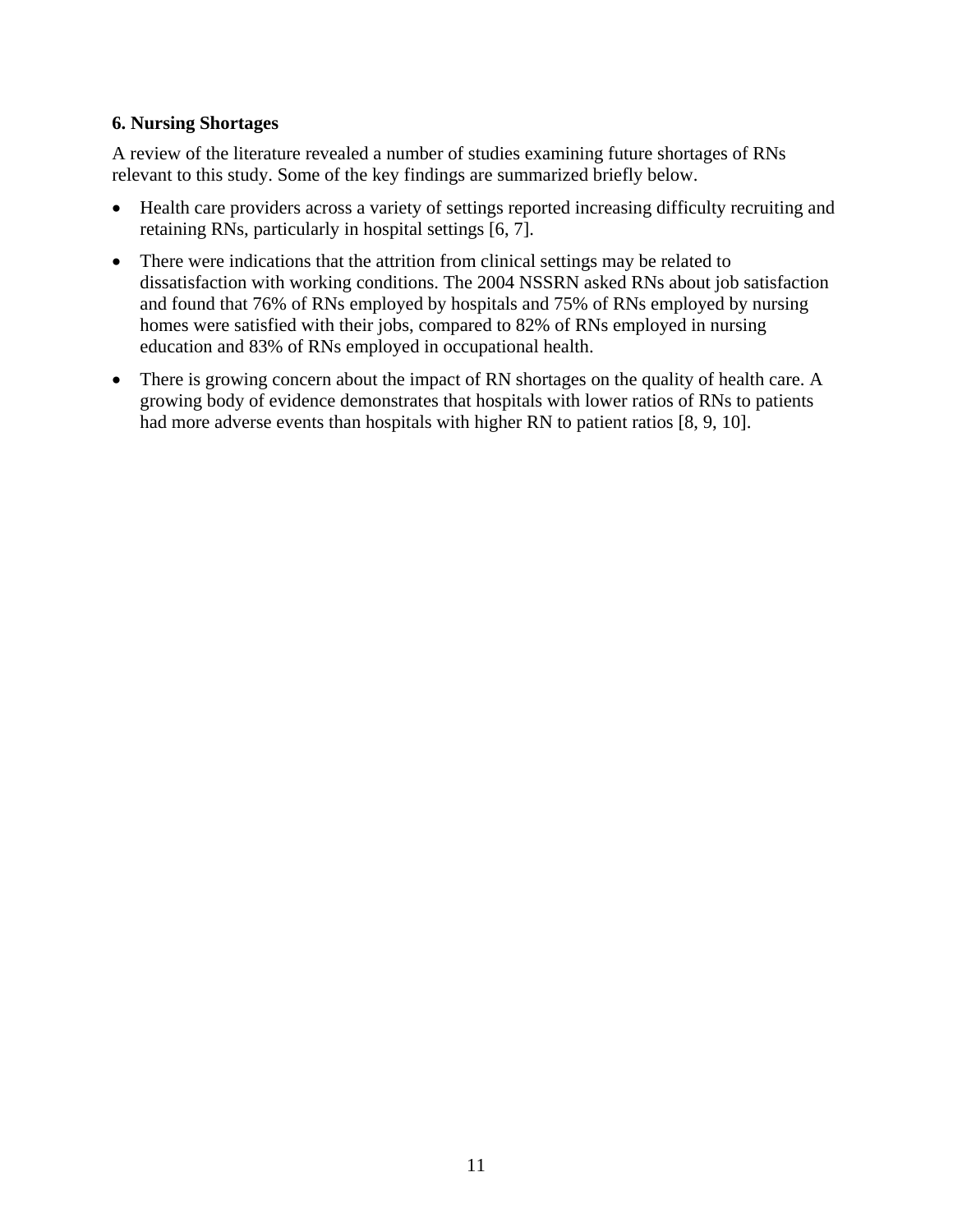# **II. Data Sets and Compilations**

<span id="page-15-0"></span>A number of data sets were analyzed over the course of this study. The most important of these are described briefly below.

#### *Survey of Nurse Employers in North Carolina and the North Dakota Nursing Needs Study Facility Survey*

Two datasets, one from the North Carolina Center for Nursing and the other from the University of North Dakota School of Medicine & Health Sciences Center for Rural Health were used extensively in this study. These were the best sources of data for facility-level analyses in hospitals, long-term care facilities, home health agencies, and public health agencies. Both datasets included data on RN staffing, turnover, vacancies, and recruiting difficulty. Because the surveys were very similar, they allowed many of the same analyses and some direct cross-state comparisons. These data were used for descriptive analyses, ordinary least squares regression, and ordered probit models.

#### *Area Resource File (ARF)*

The ARF, which is maintained by HRSA, contains county-level data from various sources on health care utilization, health care infrastructure, the health workforce, health care spending, and population demographics and economics.

#### *U.S. Census Bureau*

The U.S. Census data includes population counts by sex and age, and also occupational data at the county level. Data on sex and age are taken from the entire population. The occupational data is taken from a 1-in-6 sample of the population, and may not be completely accurate for small counties, but it is probably the best national source for the number of RNs at the county level. The Census also includes data on nursing home residents by county, which is also taken from the entire population.

### *National Sample Survey of Registered Nurses (NSSRN)*

The NSSRN is the most detailed source of data on RNs in the U.S. Unfortunately, the sampling design makes it unsuitable for sub-state analysis, but it is a comprehensive source of the number of RNs working in various types of settings nationwide. Most of the NSSRN data used in this study were from the 2004 survey, but data were used from the 2000 and 1996 surveys as well.

### *Health, United States, 2005*

*Health, United States* is an annual compilation of national health statistics. It is a good source of national utilization data for various types of health care, which can be combined with nurse staffing data from the NSSRN to produce national benchmarks for RN staffing (RNs per inpatient day, for example).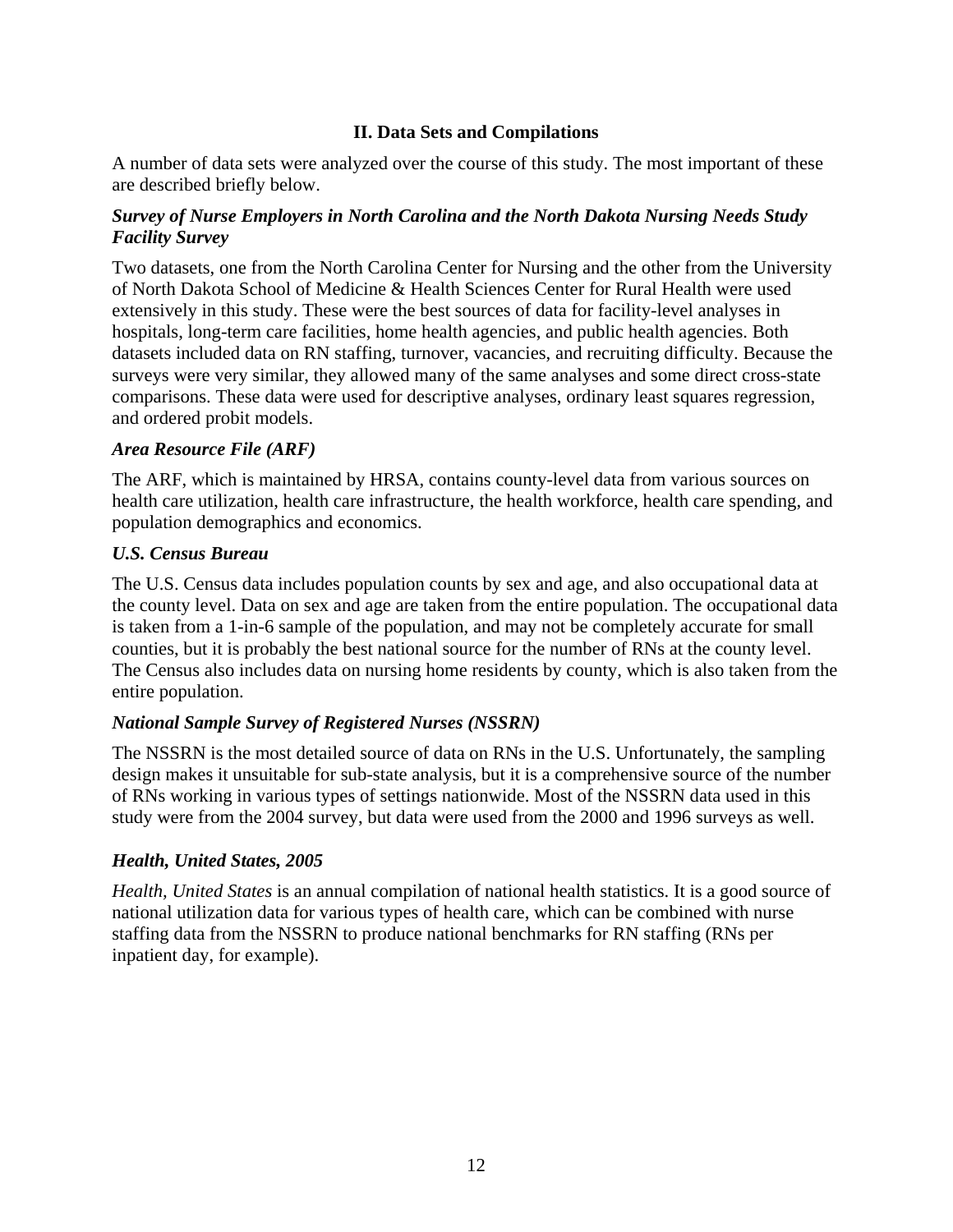#### **III. Models and Analyses Based on Facility Data**

<span id="page-16-0"></span>All of the analyses using facility data are based on North Carolina (NC) and North Dakota (ND). These datasets included a number of possible measures of shortage that could be used as dependent variables:

*Effects of Nursing Shortage on Facility Operations.* The surveys asked respondents an openended question about how nursing shortages have affected the operations of their facility. Responses were then coded into five broad categories: labor cost increase, reduced services, strain on staff, patient care problems, and organizational disturbance. More detailed codes within categories were also given (e.g., labor cost increase included breakouts for increases in agency use, recruitment costs, overtime, wages, retention expenses, development of float pools, and orientation expenses). This was an interesting variable because of in-depth discussions in the first advisory panel meeting about how the true measure of a nursing shortage should be related to patient care and facility operations. Although subjective, this variable touches on those issues. Caution was warranted, however, because the question asked about nursing shortage generally, and respondents may have answered the question thinking about LPNs as well as RNs, particularly if they were from a setting that relies heavily on LPNs (e.g., long-term care). Nonetheless, this variable was used as the dependent variable in a series of preliminary ordinary least squares (OLS) regressions.

*RN Vacancy Rates*. Both the NC and ND datasets included RN vacancy rates. Many facilities, however, had vacancy rates of 0, which limited the variation in the variable. Interestingly, there was very little correlation between RN vacancy rates and the number of reported effects of the nursing shortage, which was cause to question the utility of the consequences variable given its subjectivity. Vacancy rates were also used as the dependent variable in OLS regressions.

*RN Turnover Rates*. Turnover rates were not used in any of the in-depth analyses. In the first set of advisory panel meetings, the panelists pointed out that facilities that had a genuinely limited supply of RNs to draw from should be separated from facilities in which poor management led to large numbers of departures. Turnover can certainly reflect limited supply, but also seems likely to reflect problems of organizational culture, particularly in facilities that had low vacancy rates but high turnover (meaning that they had no trouble recruiting RNs, but had trouble retaining them.)

*Time to Recruit RNs.* Both datasets contained information on the average number of weeks reported to fill RN vacancies. Although theoretically a good indicator of shortage, the large amount of missing data for this variable ruled it out for practical reasons.

*Difficulty Recruiting RNs*. This ordinal variable was used in a series of ordered probit models conducted as part of the study. The variable used a five-point Likert scale with categories: Very Difficult, Difficult, Neutral, Easy, and Very Easy. Figure 6, which summarizes the responses for North Carolina, shows that somewhat more facilities reported difficulty than ease in recruiting RNs in 2004.

Figure 7 shows that only 4.6% of hospitals in North Carolina reported that recruiting RNs was either difficult or very difficult. The percentages were higher for home health agencies (15.2%), long-term care facilities (21.1%), and public health agencies (26.4%).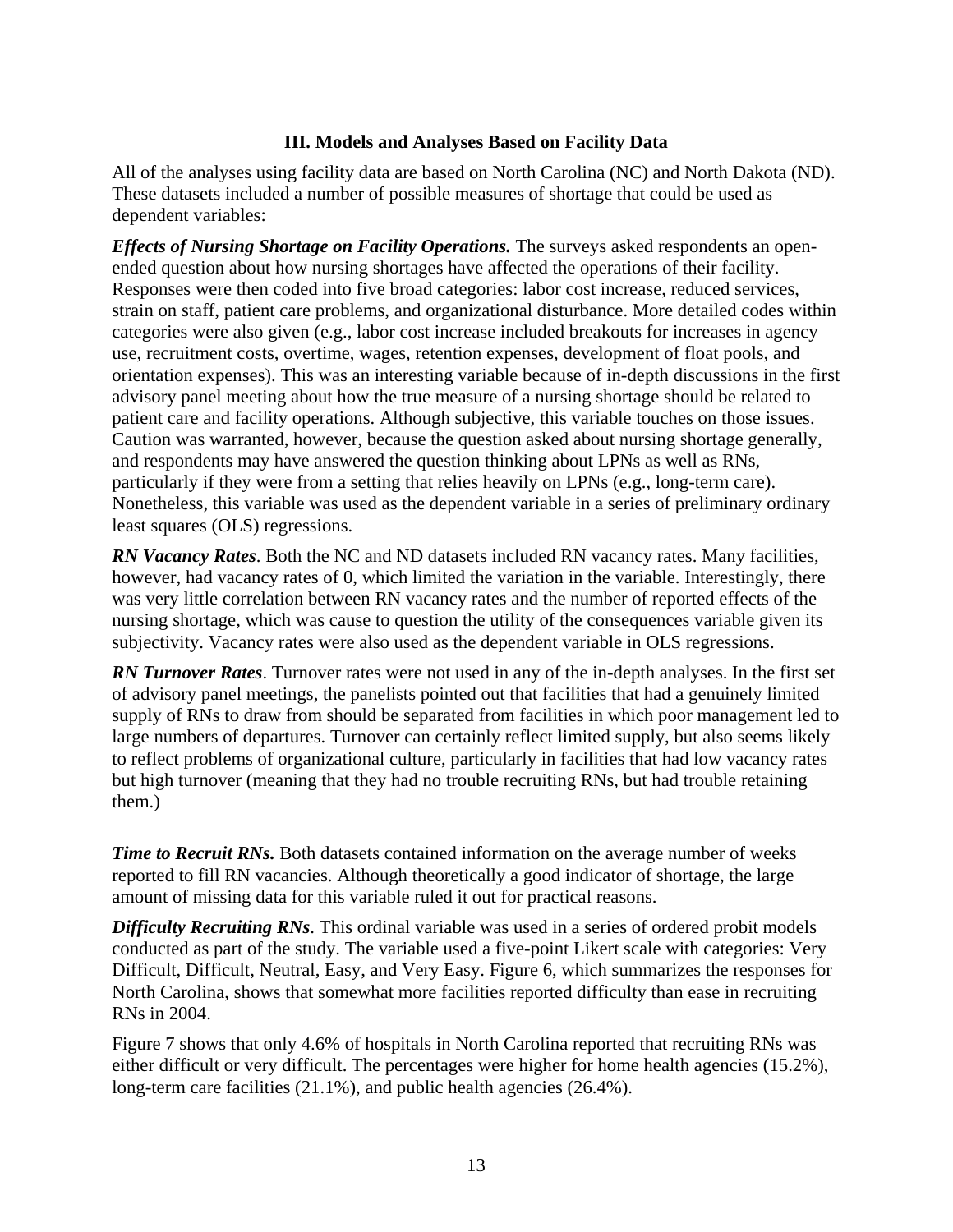<span id="page-17-0"></span>

#### **Figure 6. Facilities in North Carolina Reporting Different Levels of Difficulty Recruiting Nurses, 2004**





# **A. Preliminary Ordinary Least Squares (OLS) Regressions**

OLS regression equations were estimated to predict and explain the number of adverse consequences and vacancy rates in all four types of facilities in North Carolina. First the models were estimated with both facility- and county-level explanatory variables, which was the ideal model. In recognition of the fact that facility-level variables were not available in most states, an abbreviated model using only county-level data was estimated for each facility type as well. The results for the models in which adverse consequences were the dependent variables are shown in Tables 2 through 6.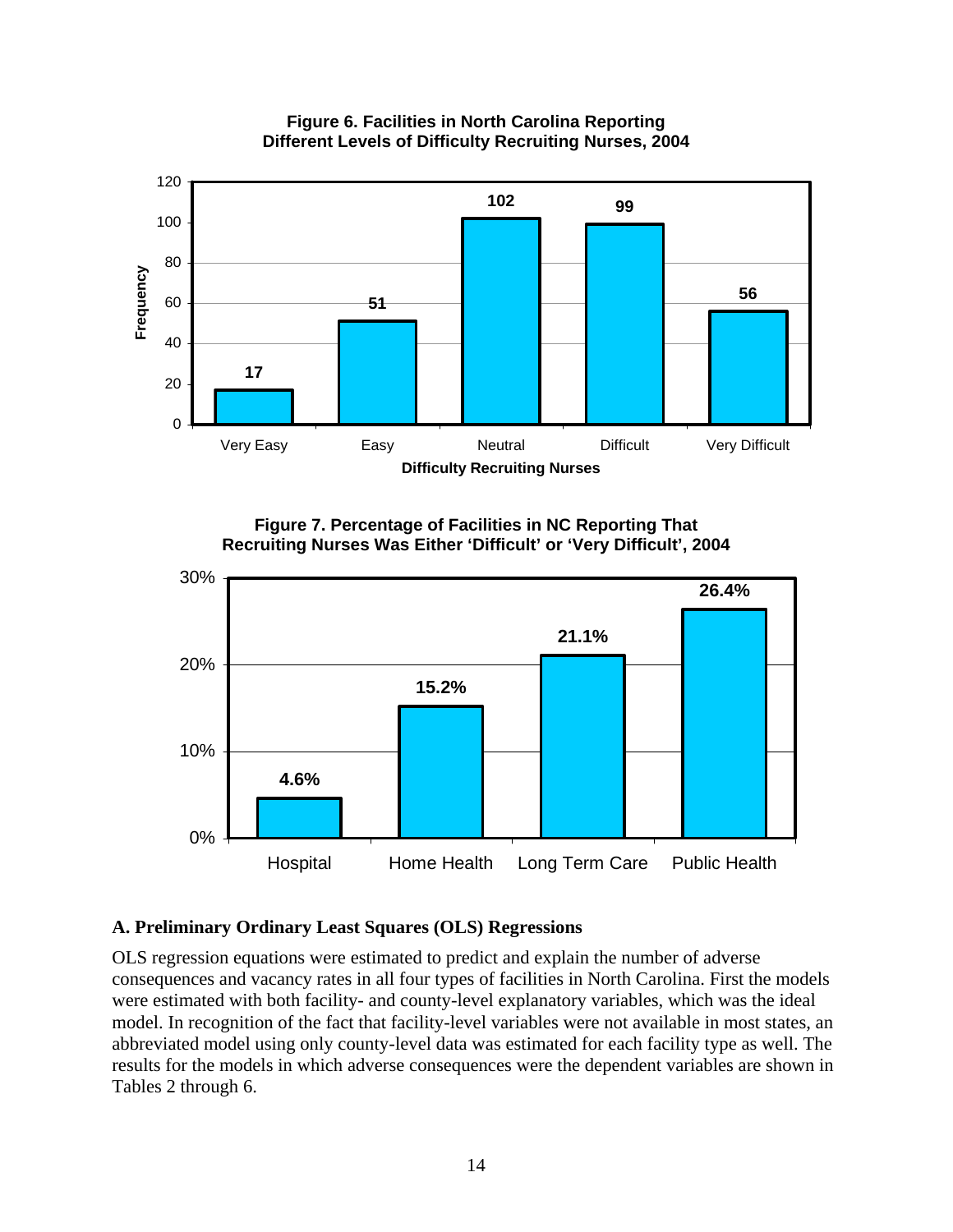The results of these models were not particularly satisfying. Relatively few variables were strongly correlated to adverse consequences, and the explanatory power of the models (as measured by the  $R<sup>2</sup>$  statistic) was generally low. Although there were some statistically significant explanatory (independent) variables in the models for both predicted consequences and vacancy rates, the models explained only a relatively small percentage of the variation in the dependent variables. The explanatory power was even smaller when the facility-level variables (which would not be available outside of NC and ND without new data collection) were removed from the models, and only community variables were used.

The conclusion based on these models is that the variables collected by North Carolina were not adequate to accurately predict and explain either adverse consequences or vacancy rates.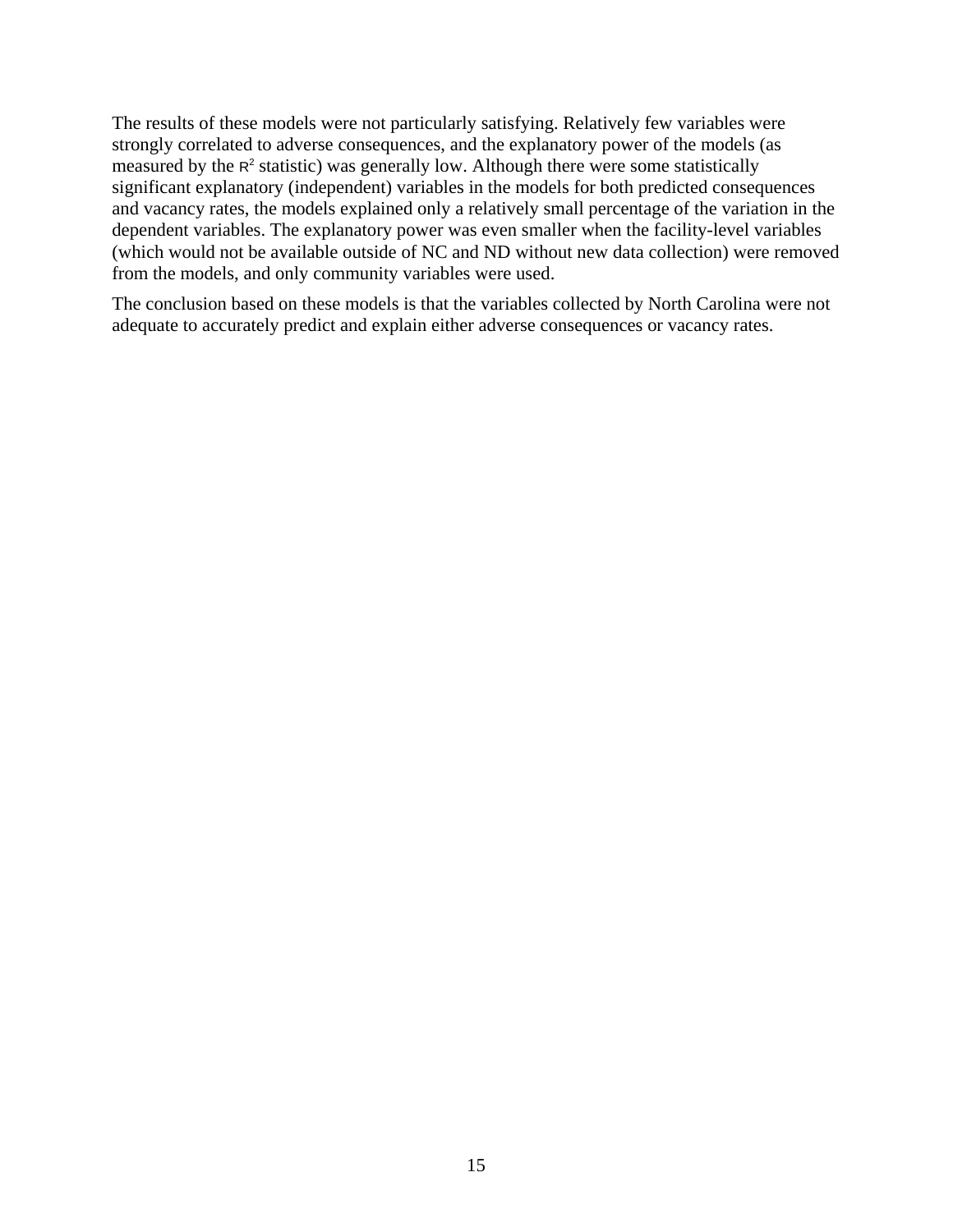|                                                                                          | <b>Full Model</b> |         |                               |          |                   | <b>Abbreviated Model</b> |                          |                          |                          |                |
|------------------------------------------------------------------------------------------|-------------------|---------|-------------------------------|----------|-------------------|--------------------------|--------------------------|--------------------------|--------------------------|----------------|
| Unstandardized<br>Explanatory (Independent) Variable<br>Standard-<br>Coefficient<br>ized | t                 | p Value | Unstandardized<br>Coefficient |          | Standard-<br>ized | t                        | p Value                  |                          |                          |                |
|                                                                                          | B                 | Std Err | Coefficient                   |          |                   | B                        | Std Err                  | Coefficient              |                          |                |
| Constant                                                                                 | $-0.683$          | 3.02    | ٠                             | $-0.226$ | 0.822             | 1.295                    | 2.374                    | $\overline{\phantom{0}}$ | 0.546                    | 0.587          |
| RNs per 100,000 Adjusted Need                                                            | $-0.004$          | 0.002   | $-0.353$                      | $-2.002$ | 0.052             | $-0.001$                 | 0.001                    | $-0.132$                 | $-0.880$                 | 0.382          |
| RN Salary to Average Salary                                                              | 0.518             | 0.707   | 0.132                         | 0.732    | 0.468             | 0.281                    | 0.582                    | 0.081                    | 0.482                    | 0.631          |
| # Nursing/Personal Care Facilities                                                       | 0.032             | 0.015   | 0.663                         | 2.176    | 0.035             | 0.023                    | 0.012                    | 0.494                    | 1.905                    | 0.061          |
| % Population Below Poverty, 2000                                                         | 0.078             | 0.065   | 0.308                         | 1.202    | 0.236             | 0.033                    | 0.053                    | 0.136                    | 0.622                    | 0.536          |
| RNs per Hospital Bed                                                                     | 0.265             | 0.445   | 0.082                         | 0.596    | 0.555             | 0.044                    | 0.402                    | 0.013                    | 0.108                    | 0.914          |
| Hours of Agency RNs                                                                      | 0.002             | 0.043   | 0.008                         | 0.058    | 0.954             | $\blacksquare$           |                          | $\blacksquare$           | $\blacksquare$           |                |
| Hours of RN Overtime                                                                     | $-0.001$          | 0.016   | $-0.007$                      | $-0.052$ | 0.959             | $\overline{\phantom{a}}$ | $\overline{\phantom{a}}$ | $\overline{\phantom{a}}$ | $\overline{\phantom{a}}$ | $\blacksquare$ |
| <b>RN Vacancy Rate</b>                                                                   | 0.032             | 0.032   | 0.142                         | 0.985    | 0.330             | $\blacksquare$           |                          | -                        | $\blacksquare$           |                |
| <b>RN Turnover Rate</b>                                                                  | 0.011             | 0.021   | 0.077                         | 0.505    | 0.616             | $\blacksquare$           |                          | $\blacksquare$           | $\overline{\phantom{a}}$ |                |
| Persons per Square Mile (natural log)                                                    | 0.156             | 0.358   | 0.146                         | 0.436    | 0.665             | $-0.158$                 | 0.271                    | $-0.159$                 | $-0.582$                 | 0.563          |
| # Short-term Community Hospitals, '01                                                    | $-0.359$          | 0.134   | $-0.610$                      | $-2.69$  | 0.010             | $-0.227$                 | 0.109                    | $-0.414$                 | $-2.076$                 | 0.041          |
| <b>RN Students per 100K Adjusted Need</b>                                                | $-0.010$          | 0.004   | $-0.392$                      | $-2.828$ | 0.007             | $-0.005$                 | 0.003                    | $-0.226$                 | $-1.967$                 | 0.053          |
| % Population White Non-Hispanic, 2004                                                    | $-0.011$          | 0.012   | $-0.167$                      | $-0.902$ | 0.372             | $-0.005$                 | 0.010                    | $-0.086$                 | $-0.511$                 | 0.611          |

#### **Table 2. Coefficients for Full and Abbreviated OLS Regression Models to Predict Number of Adverse Effects of Nursing Shortages in Hospitals in NC**

<span id="page-19-0"></span>Full model  $R^2 = 0.429$  Abbreviated model  $R^2 = 0.177$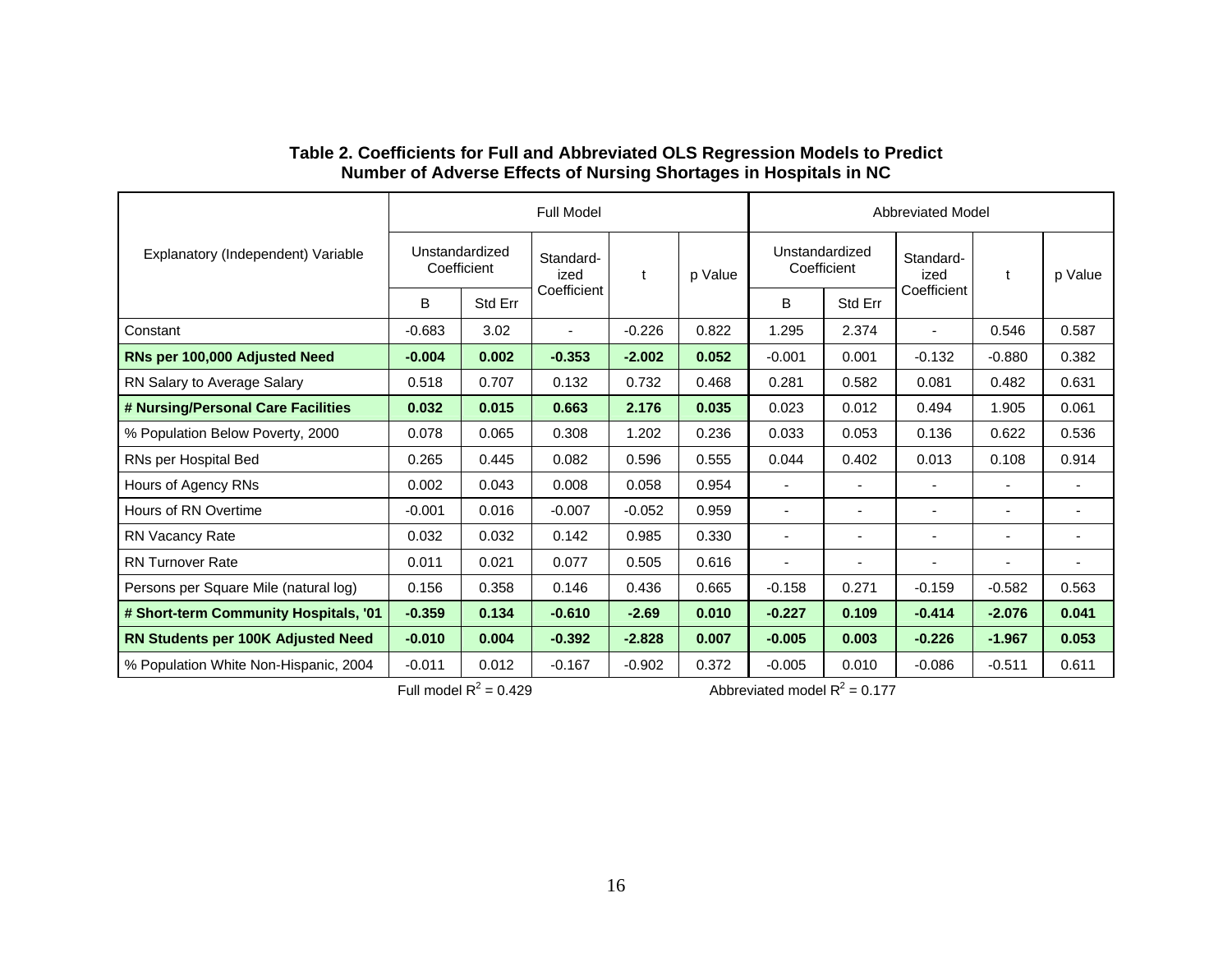<span id="page-20-0"></span>

| <b>Independent Variables</b>          |          | Unstandardized<br>Coefficients | Standardized<br>Coefficients | t        | p Value |  |
|---------------------------------------|----------|--------------------------------|------------------------------|----------|---------|--|
|                                       | B        | Std. Error                     | <b>Beta</b>                  |          |         |  |
| (Constant)                            | $-15.65$ | 18.185                         |                              | $-0.861$ | 0.392   |  |
| RNs per 100,000 Adjusted Need         | 0.032    | 0.022                          | 0.234                        | 1.444    | 0.152   |  |
| <b>RN Salary to Average Salary</b>    | 13.83    | 6.945                          | 0.316                        | 1.992    | 0.049   |  |
| # Nursing/Personal Care Facilities    | $-0.215$ | 0.127                          | $-0.320$                     | $-1.687$ | 0.095   |  |
| % Population Below Poverty, 2000      | $-0.939$ | 0.460                          | $-0.276$                     | $-2.039$ | 0.044   |  |
| RNs per Hospital Bed                  | $-9.236$ | 5.976                          | $-0.161$                     | $-1.545$ | 0.126   |  |
| Hours of Agency RNs                   | $-0.281$ | 0.165                          | $-0.182$                     | $-1.704$ | 0.092   |  |
| Hours of RN Overtime                  | 0.138    | 0.114                          | 0.116                        | 1.214    | 0.228   |  |
| <b>RN</b> Turnover Rate               | 0.027    | 0.026                          | 0.117                        | 1.063    | 0.291   |  |
| Persons per Square Mile (natural log) | 1.824    | 2.768                          | 0.120                        | 0.659    | 0.512   |  |
| # Short-Term Community Hospitals, '01 | 0.840    | 1.257                          | 0.104                        | 0.669    | 0.506   |  |
| <b>LPN Vacancy Rate</b>               | 0.356    | 0.083                          | 0.401                        | 4.287    | 0.000   |  |
| LPNs per 100,000 Adjusted Need        | $-0.080$ | 0.108                          | $-0.090$                     | $-0.740$ | 0.461   |  |
| <b>LPNs per RN</b>                    | 1.126    | 0.402                          | 0.257                        | 2.801    | 0.006   |  |
| <b>LPN Turnover Rate</b>              | 0.050    | 0.040                          | 0.128                        | 1.274    | 0.206   |  |

**Table 3. Coefficients for Full OLS Regression Model to Predict RN Vacancy Rates in Nursing Homes in NC** 

 $R^2 = 0.35$ 

#### **Table 4. Coefficients for Full OLS Regression Model to Predict Number of Adverse Effects of Nursing Shortages in Home Health Agencies in NC**

| Independent Variable                  | Coefficients | Unstandardized | Standardized<br>Coefficients | t        | p Value |  |
|---------------------------------------|--------------|----------------|------------------------------|----------|---------|--|
|                                       | B            | Std Err        | <b>Beta</b>                  |          |         |  |
| (Constant)                            | 2.270        | 2.216          |                              | 1.024    | 0.310   |  |
| RNs per 100,000 Adjusted Need         | 0.0022       | 0.002          | 0.214                        | 1.412    | 0.163   |  |
| <b>RN salary to Average Salary</b>    | 1.570        | 0.607          | 0.480                        | 2.587    | 0.012   |  |
| # Nursing/Personal Care Facilities    | 0.014        | 0.013          | 0.255                        | 1.137    | 0.260   |  |
| % Population Below Poverty, 2000      | $-0.118$     | 0.052          | $-0.519$                     | $-2.266$ | 0.027   |  |
| RNs per Hospital Bed                  | $-0.200$     | 0.337          | $-0.062$                     | $-0.594$ | 0.555   |  |
| <b>Hours of Agency RNs</b>            | 0.046        | 0.022          | 0.232                        | 2.069    | 0.043   |  |
| Hours of RN overtime                  | $-0.011$     | 0.030          | $-0.041$                     | $-0.369$ | 0.713   |  |
| <b>RN Vacancy Rate</b>                | 0.024        | 0.008          | 0.374                        | 3.078    | 0.003   |  |
| <b>RN Turnover Rate</b>               | 0.0069       | 0.003          | 0.265                        | 2.339    | 0.023   |  |
| Persons per Square Mile (natural log) | $-0.436$     | 0.290          | $-0.392$                     | $-1.502$ | 0.139   |  |
| # Short-Term Community Hospitals, '01 | $-0.020$     | 0.116          | $-0.027$                     | $-0.170$ | 0.865   |  |
| RN Students per 100K Adjusted Need    | $-0.00088$   | 0.001          | $-0.202$                     | $-1.605$ | 0.114   |  |
| % Population White Non-Hispanic, 2004 | $-0.0136$    | 0.010          | $-0.230$                     | $-1.340$ | 0.185   |  |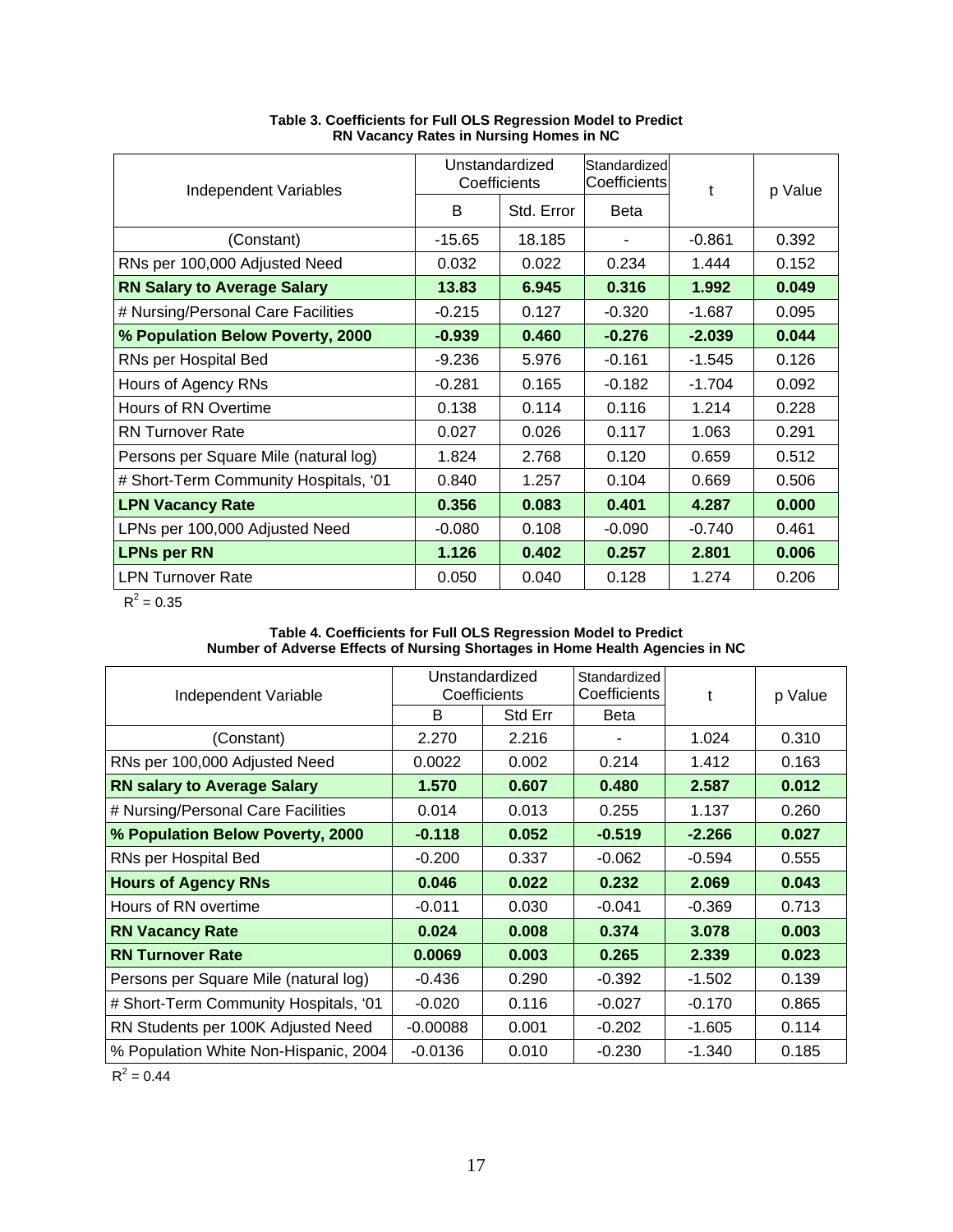| Independent Variable                      |           | Unstandardized<br>Coefficients | Standardized<br>Coefficients | t        | p Value |  |
|-------------------------------------------|-----------|--------------------------------|------------------------------|----------|---------|--|
|                                           | B         | Std. Error                     | <b>Beta</b>                  |          |         |  |
| (Constant)                                | 2.183     | 2.839                          |                              | 0.769    | 0.447   |  |
| RNs per 100,000 Adjusted Need             | $-0.0013$ | 0.002                          | $-0.123$                     | $-0.639$ | 0.527   |  |
| RN Salary to Average Salary               | 0.408     | 0.864                          | 0.088                        | 0.473    | 0.639   |  |
| # Nursing/Personal Care Facilities        | 0.017     | 0.034                          | 0.118                        | 0.517    | 0.608   |  |
| % Population Below Poverty, 2000          | $-0.066$  | 0.056                          | $-0.276$                     | $-1.176$ | 0.247   |  |
| RNs per Hospital Bed                      | 0.578     | 0.619                          | 0.159                        | 0.934    | 0.356   |  |
| Hours of Agency RNs                       | 0.0386    | 0.075                          | 0.080                        | 0.516    | 0.609   |  |
| Hours of RN Overtime                      | 0.0905    | 0.057                          | 0.227                        | 1.585    | 0.121   |  |
| <b>RN Vacancy Rate</b>                    | 0.0282    | 0.014                          | 0.353                        | 1.979    | 0.055   |  |
| <b>RN Turnover Rate</b>                   | 0.0041    | 0.007                          | 0.088                        | 0.555    | 0.582   |  |
| Persons per Square mile (natural log)     | 0.190     | 0.353                          | 0.162                        | 0.537    | 0.594   |  |
| # Short-Term Community Hospitals 2001     | $-0.352$  | 0.287                          | $-0.250$                     | $-1.228$ | 0.227   |  |
| <b>RN Students per 100K Adjusted Need</b> | $-0.0015$ | 0.001                          | $-0.409$                     | $-2.321$ | 0.026   |  |
| % Population White Non-Hispanic, '04      | $-0.024$  | 0.011                          | $-0.404$                     | $-2.179$ | 0.036   |  |

#### <span id="page-21-0"></span>**Table 5. Coefficients for Full OLS Regression Model to Predict Number of Adverse Effects of Nursing Shortages in Public Health Agencies in NC**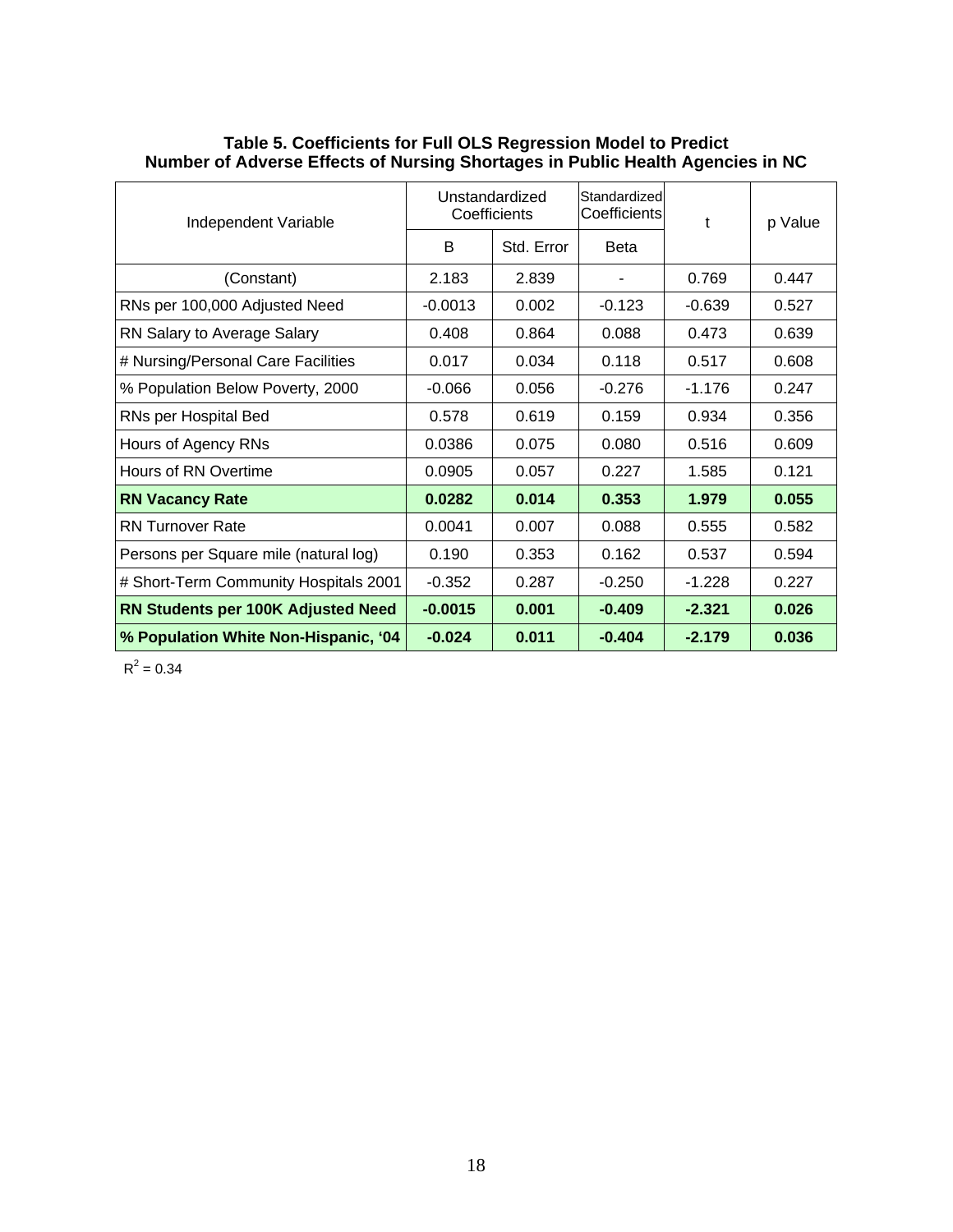| Independent Variable                      |            | Unstandardized<br>Coefficients | Standardized<br>Coefficients | t        | p Value |  |
|-------------------------------------------|------------|--------------------------------|------------------------------|----------|---------|--|
|                                           | B          | Std. Error                     | <b>Beta</b>                  |          |         |  |
| (Constant)                                | 3.607      | 2.172                          |                              | 1.661    | 0.102   |  |
| RNs per 100,000 Adjusted Need             | $-0.00085$ | 0.002                          | $-0.074$                     | $-0.405$ | 0.687   |  |
| RN Salary to Average Salary               | 0.571      | 0.612                          | 0.146                        | 0.932    | 0.355   |  |
| # Nursing/Personal Care Facilities 2000   | 0.037      | 0.030                          | 0.400                        | 1.236    | 0.221   |  |
| Percent of Population Below Poverty, 2000 | $-0.086$   | 0.051                          | $-0.338$                     | $-1.684$ | 0.098   |  |
| Ratio of RNs to Beds                      | 0.365      | 0.444                          | 0.116                        | 0.822    | 0.415   |  |
| <b>Ln Population Density</b>              | $-0.084$   | 0.262                          | $-0.072$                     | $-0.321$ | 0.750   |  |
| # Short-Term Community Hospitals '01      | $-0.430$   | 0.174                          | $-0.441$                     | $-2.468$ | 0.017   |  |
| RN Students per 100,000 Adjusted Need     | $-0.00087$ | 0.001                          | $-0.203$                     | $-1.675$ | 0.099   |  |
| Number of Hospital Beds                   | 0.00033    | 0.001                          | 0.124                        | 0.360    | 0.720   |  |
| <b>Percent White Non-Hispanic, 2004</b>   | $-0.0246$  | 0.010                          | $-0.412$                     | $-2.525$ | 0.014   |  |

#### <span id="page-22-0"></span>**Table 6. Coefficients for Abbreviated OLS Regression Model to Predict Number of Adverse Effects of Nursing Shortages in Public Health Agencies in NC**

 $R^2 = 0.30$ 

# **B. Ordered Probit Models**

The next set of models estimated for North Carolina used the dependent variable of difficulty recruiting RNs. Although this variable was not available for RNs overall, facilities in North Carolina did rate RN recruiting difficulty on a scale of one to five for several types of RNs in several types of units (e.g., staff RNs in ICUs, nurse managers in ob/gyn floors, etc.). To translate this set of ratings into a single summary variable, a median value was calculated for all the positions that each facility had provided. Although few facilities had valid values for all of the different categories of hires because they had not recruited for particular positions in the past year, the median did provide an estimate of the overall difficulty.

A series of ordered probit models were estimated to predict and explain variations in this new median self-reported difficulty in recruiting RNs. Coefficients for the different explanatory and independent variables were estimated for the four facility types both separately and together (to predict recruiting difficulty relative to facilities of their own type and relative to all facilities). The combined model is shown in Table 7 below; the facility-specific models are available in the technical report *Methods for Identifying Facilities and Communities with Shortages of Nurses*.

These models showed promise in explaining difficulty recruiting RNs. Nonetheless, the models were dependent upon a number of facility-level variables, and it was not clear whether a subjective assessment of the difficult recruiting was an adequate basis for rating nursing shortages in facilities.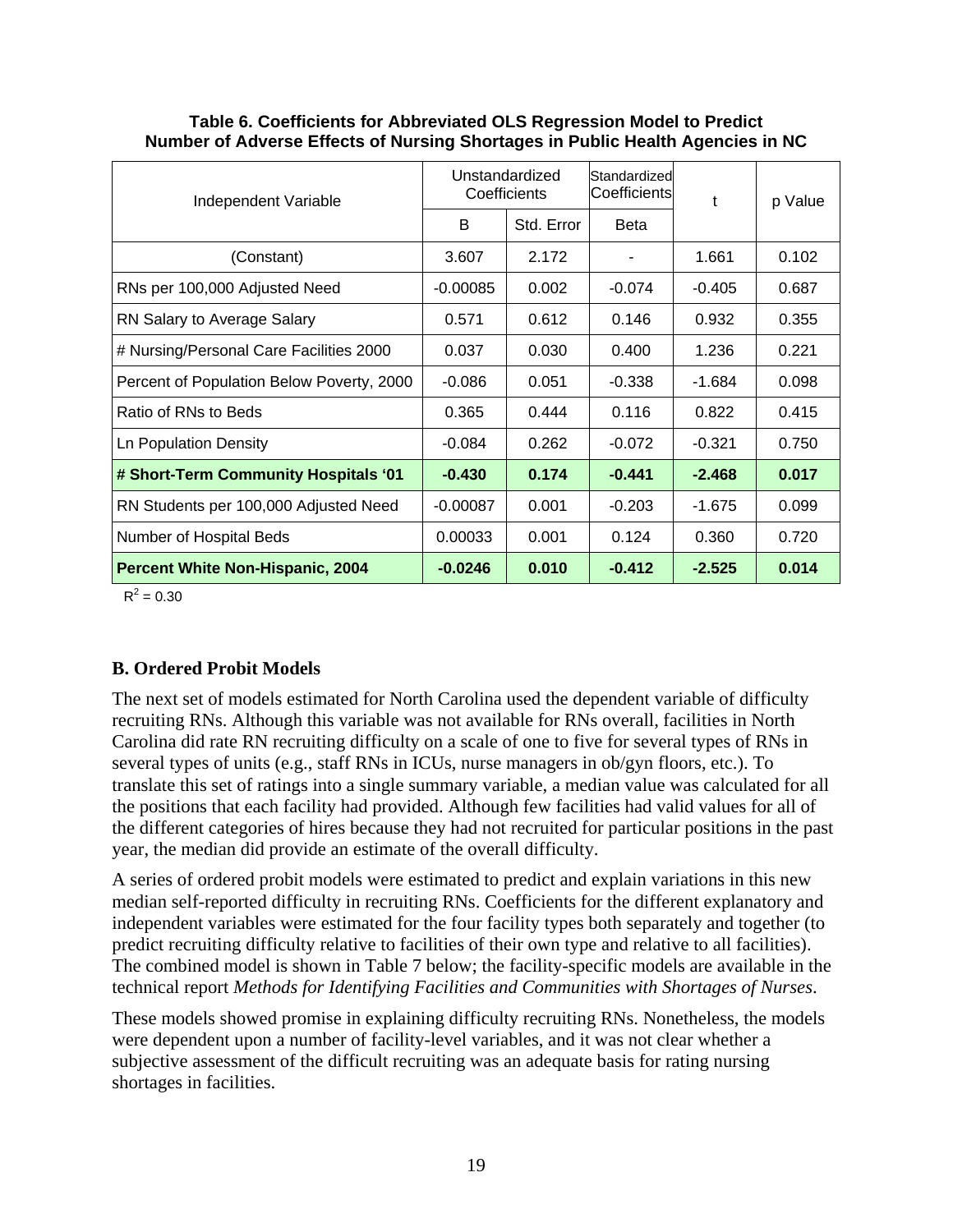| Variable                                                                                                                                    | Hospital |       |              | <b>Home Health</b>            |           | <b>Long-Term Care</b> |              | <b>Public Health</b> |
|---------------------------------------------------------------------------------------------------------------------------------------------|----------|-------|--------------|-------------------------------|-----------|-----------------------|--------------|----------------------|
|                                                                                                                                             | Coeff    | p     | <b>Coeff</b> | p                             | Coeff     | p                     | <b>Coeff</b> | p                    |
| <b>Demographic Variables</b>                                                                                                                |          |       |              |                               |           |                       |              |                      |
| Dummy for metropolitan area                                                                                                                 | $-0.343$ | 0.323 |              |                               | $-0.750$  | 0.016                 | $-0.474$     | 0.289                |
| Proportion of population < 5 years                                                                                                          |          |       |              |                               | $-7.032$  | 0.009                 |              |                      |
| Proportion of population age 20 - 65 years                                                                                                  |          |       | 25.836       | 0.001                         |           |                       |              |                      |
| Proportion of population >65 years                                                                                                          |          |       | 8.543        | 0.145                         | $-20.231$ | 0.001                 | 27.654       | 0.001                |
| Proportion of White population                                                                                                              |          |       |              |                               |           |                       | $-59.011$    | 0.005                |
| Proportion of Black population                                                                                                              |          |       | 2.270        | 0.121                         |           |                       | $-50.752$    | 0.014                |
| Proportion of Hispanic population                                                                                                           |          |       | 1.207        | 0.039                         | $-1.844$  | 0.000                 | $-4.511$     | 0.033                |
| Proportion of AIAN population                                                                                                               | 1.202    | 0.150 |              |                               | 0.586     | 0.020                 |              |                      |
| Income per capita (\$10,000)                                                                                                                | 0.692    | 0.099 |              |                               | $-0.593$  | 0.296                 | $-2.144$     | 0.066                |
| Percentage of population in poverty                                                                                                         |          |       | $-0.232$     | 0.004                         | $-0.110$  | 0.099                 | $-0.262$     | 0.014                |
| Proportion of population using Medicare                                                                                                     |          |       |              |                               | 1.5818    | 0.040                 |              |                      |
| Proportion of population using Medicaid                                                                                                     |          |       |              |                               |           |                       | 2.177        | 0.052                |
| <b>Nursing Variables</b>                                                                                                                    |          |       |              |                               |           |                       |              |                      |
| # of RNs per 100 individuals                                                                                                                |          |       |              |                               | $-1.103$  | 0.009                 |              |                      |
| # of Med Records & Health Info Techs per 1,000 individuals                                                                                  |          |       |              |                               | 1.942     | 0.008                 |              |                      |
| # of hospitals per 10,000 individuals                                                                                                       |          |       | 2.242        | 0.039                         |           |                       | $-4.656$     | 0.000                |
| # of Hospices per 10,000 individuals                                                                                                        | $-1.035$ | 0.454 | 0.696        | 0.450                         |           |                       | 2.457        | 0.048                |
| Dummy for county having hospital with nursing school                                                                                        | $-1.210$ | 0.061 |              |                               | 0.399     | 0.427                 | 2.457        | 0.048                |
| # of hospital full time personals per 10 individuals                                                                                        | 1.176    | 0.469 |              |                               | $-2.89$   | 0.101                 |              |                      |
| # of nursing home full time personals per 1,000 individuals                                                                                 |          |       | $-0.550$     | 0.038                         |           |                       |              |                      |
| Ratio of average RN salary to median income                                                                                                 |          |       | 2.530        | 0.010                         | $-1.877$  | 0.018                 | $-4.023$     | 0.004                |
| <b>Facility Variables</b>                                                                                                                   |          |       |              |                               |           |                       |              |                      |
| Facility type                                                                                                                               | $-5.384$ | 0.078 | $-22.06$     | < 0.0005                      | 9.801     | 0.022                 | 63.513       | 0.001                |
| Total number of budgeted RN positions                                                                                                       | $-0.130$ | 0.092 | $-1.946$     | 0.121                         | 1.834     | 0.438                 | $-2.491$     | 0.012                |
| RN vacancy rate                                                                                                                             | 1.936    | 0.046 | 50.736       | < 0.0005                      | 35.816    | 0.010                 |              |                      |
| Total number of budgeted LPN positions                                                                                                      | $-0.854$ | 0.115 |              |                               |           |                       |              |                      |
| <b>LPN</b> vacation rate                                                                                                                    |          |       |              |                               | 14.321    | 0.114                 |              |                      |
| RN turnover rate                                                                                                                            | 1.729    | 0.322 |              |                               | 0.1987    | 0.291                 | 6.396        | 0.005                |
| <b>Recruiting Difficulty Thresholds</b><br>Very easy (1) to recruit if score $\leq$ -5.494<br>Easy (2) to recruit if score<br>$\leq$ -4.429 |          |       |              | McKelvey-Zavoina $R^2$ = 0.71 |           |                       |              |                      |
| Not difficult (3) to recruit if score $\leq$ -3.348                                                                                         |          |       |              |                               |           |                       |              |                      |
| Difficult (4) to recruit if score<br>$≤ -2.159$                                                                                             |          |       |              |                               |           |                       |              |                      |

# **Table 7. Coefficient Estimates for the Ordered Probit Nursing Shortage Model Based on All Facilities in NC**

<span id="page-23-0"></span>Very difficult (5) to recruit if score > -2.159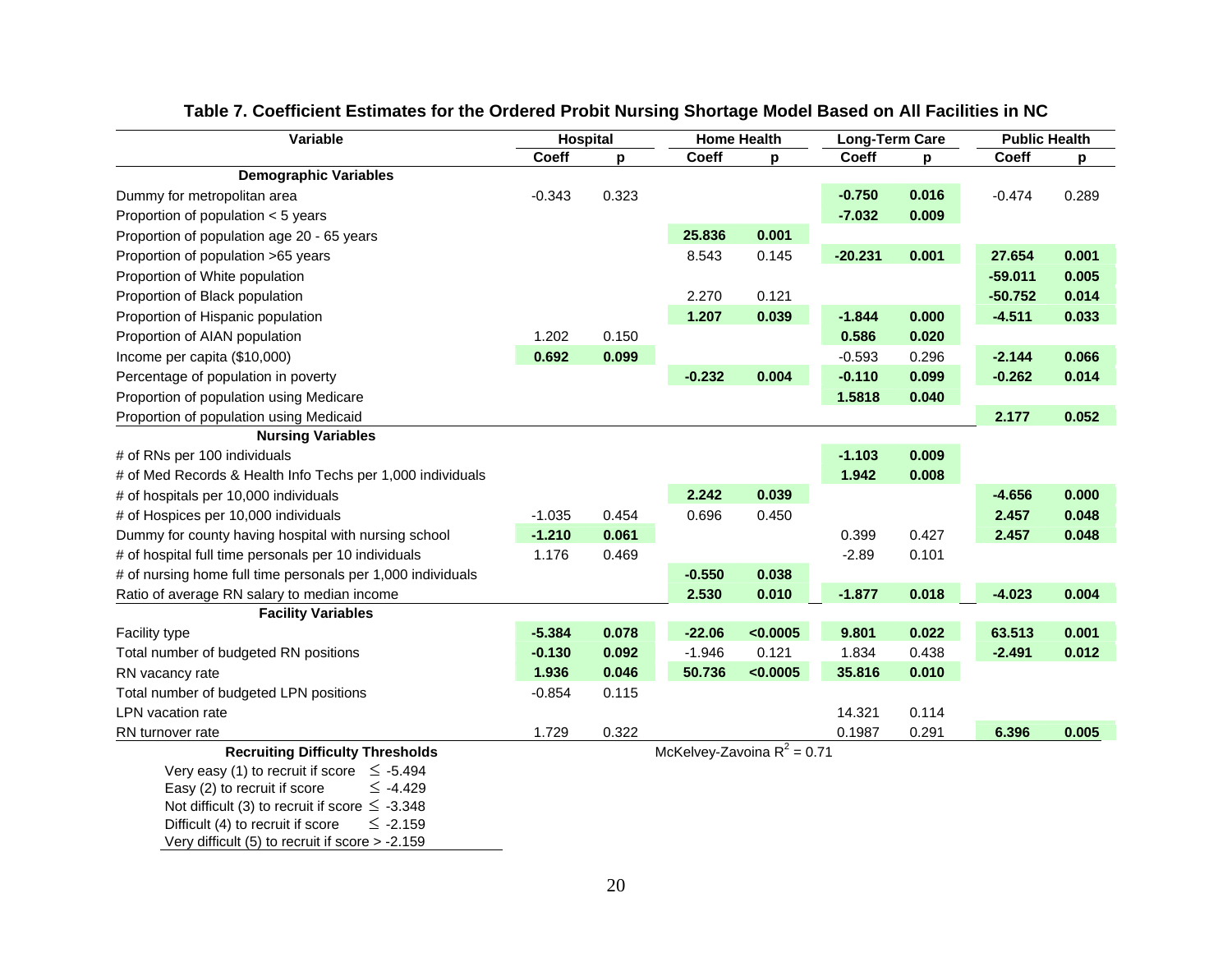# <span id="page-24-0"></span>**C. Validation of North Carolina Results**

To address some of the questions regarding the adequacy of the "difficulty recruiting" variable, project staff attempted to validate the reported difficulty with a series of follow-up calls to those facilities that reported the most and least difficulty recruiting RNs. A list of the ID codes for the top- and bottom-ranked facilities was given to the North Carolina Center for Nursing, which provided contact information for those facilities without linking them to the identifiers in order to preserve the confidentiality of the data provided on the original survey. Consequently, the validation process was partially "blind," with no one involved in the validation knowing whether the facility had original reported a very high or a very low level of recruiting difficulty. The interviewer asked for a retrospective evaluation of difficulty recruiting RNs in 2004 (the data year used in the analysis), and to control for the possibility that people would provide retrospective data based on the current situation, an assessment of the current difficulty recruiting RNs was also obtained. Results were then sent back to the North Carolina Center for Nursing, where names of facilities were stripped and original survey identifiers were reattached in order to compare original with retrospective responses.

The rank order correlation between the original data reported in 2004 and retrospective data obtained through the validation process was only 0.347, an indication that difficulty recruiting RNs was a less than ideal measure of shortage, even though the correlation was greater than would be expected by random chance ( $p = 0.016$ ). Not only was the difficulty recruiting in 2004 from the interviews not highly correlated with current difficulty, but it also was not highly correlated with the original assessments made in 2004. Because this process provided only marginal support for the validity of this dependent variable, it was decided that subjective indicators of shortage were likely to be too highly influenced by personal judgments and biases of the person completing the survey (e.g., overall disposition, momentary mood) to justify using them as the basis for a shortage assessment and rating process.

### **D. Apply North Carolina Ordered Probit Coefficients in North Dakota**

Another attempt to validate the models to use the North Carolina data on recruiting difficulty involved an attempt to apply these models to another state. The coefficients from the ordered probit models were applied to comparable data from North Dakota to compare predicted to actual reported recruiting difficulty. The coefficients from the North Carolina models proved to be poor predictors of reported difficulty in North Dakota.

This raised serious questions about the possibility of using coefficients from one state to predict or estimate the extent of shortages in another state. Although further investigation might reveal that coefficients from one state might be used in another state with similar demographic characteristics, interstate variations in health care and labor market environments seem to preclude nationwide use of a model constructed in only one state.

### **E. OLS Regressions for Vacancy Rates Using Combined Data from NC and ND**

It was hypothesized that the relatively small sample size for models based solely on data from North Carolina might have contributed to the limited number of statistically significant coefficients, and that increasing the number of cases might yield better results. This hypothesis led to a final set of models in the study incorporating facility-level data by the study team and models based on a combined data set from both North Carolina and North Dakota. OLS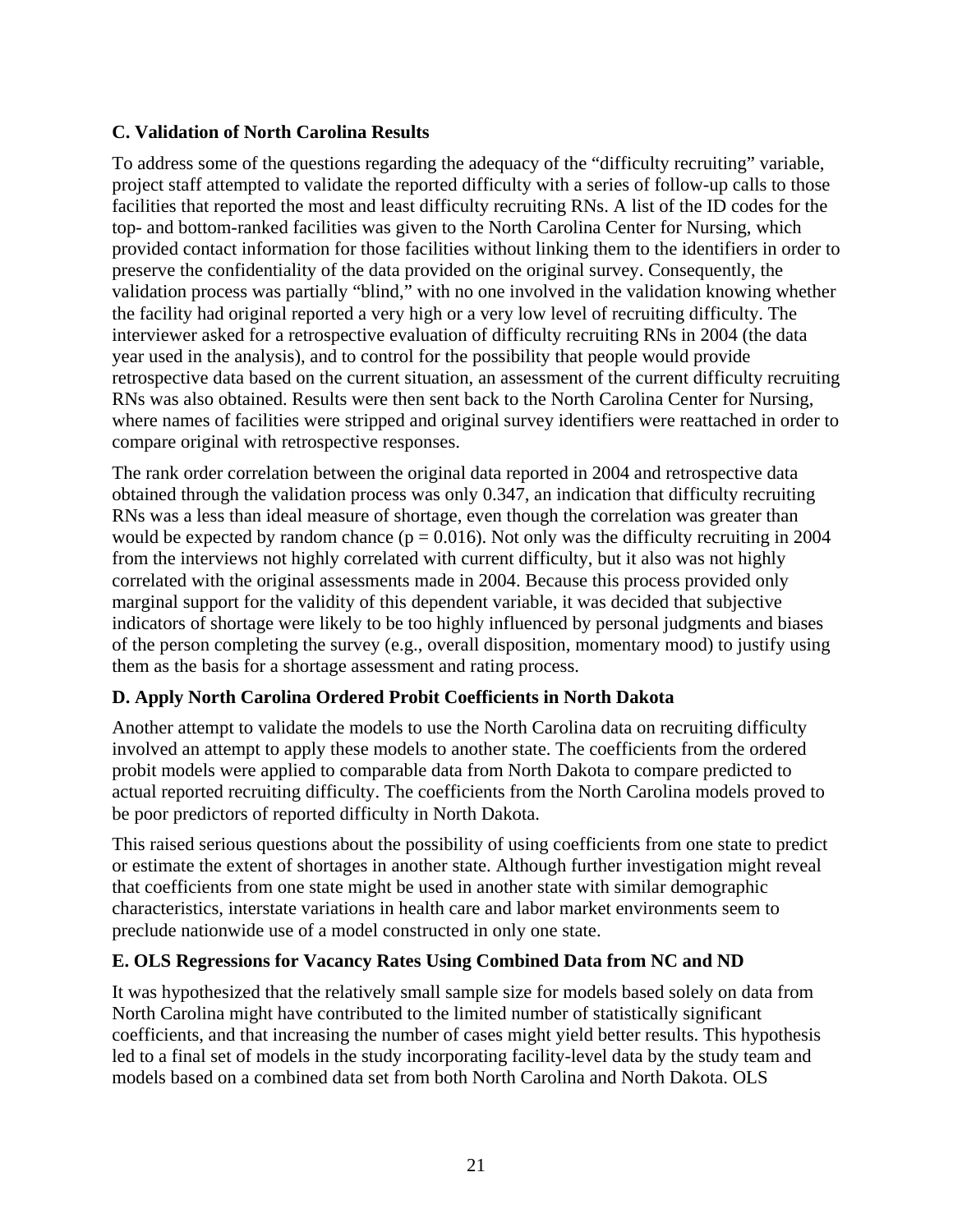<span id="page-25-0"></span>regression models were estimated to predict vacancy rates at facilities in those two states combined.

The hypothesis, in fact, proved to be true. Models based on the combined dataset (shown below in Tables 8 to 11) highlighted a greater number of statistically significant explanatory variables for RN vacancy rates than models for either state alone. The overall explanatory power of these models remained only moderate, however, with much unexplained variation in vacancy rates. The long-term care model, in particular, had very limited explanatory power ( $R^2 = 0.238$ ; Table 10). Furthermore, these models continued to rely heavily on facility-specific data that would be difficult to obtain at the national level.

| <b>Independent Variable</b>                    | <b>Estimate</b> | <b>Std Err</b> | t-stat   | p-value |
|------------------------------------------------|-----------------|----------------|----------|---------|
| Intercept                                      | $-0.7335$       | 0.3863         | $-1.899$ | 0.061   |
| Dummy for North Dakota                         | 0.0155          | 0.0203         | 0.7619   | 0.448   |
| Dummy for metropolitan area                    | 0.0239          | 0.0194         | 1.2323   | 0.222   |
| Income per capita (\$10,000)                   | 0.0327          | 0.0270         | 1.2096   | 0.230   |
| Proportion of Hispanic population *10          | $-0.0226$       | 0.0358         | $-0.629$ | 0.531   |
| <b>Total Medicare inpatient days per Pop</b>   | $-0.0728$       | 0.0173         | $-4.219$ | 0.0001  |
| Proportion of population $<$ 5 years $*10$     | 0.2115          | 0.1239         | 1.7076   | 0.092   |
| Proportion of population >65 years             | 0.8423          | 0.3865         | 2.1792   | 0.032   |
| Proportion of population age 20 - 65 years     | 0.5597          | 0.4809         | 1.1639   | 0.248   |
| # Full time RNs per 100 individuals            | 0.0828          | 0.0392         | 2.1113   | 0.038   |
| Ratio of average RN salary to median<br>income | 0.0739          | 0.0440         | 1.6775   | 0.098   |
| Number of budgeted RN positions                | $-0.0021$       | 0.0021         | -1.008   | 0.317   |
| <b>RN</b> turnover rate                        | 0.2252          | 0.0655         | 3.4395   | 0.001   |
| <b>LPN vacancy rate</b>                        | 0.1661          | 0.0523         | 3.1785   | 0.002   |
| LPN turnover rate                              | 0.0048          | 0.0159         | 0.3003   | 0.765   |

#### **Table 8. OLS Coefficient Estimates for RN Vacancy Rates in Hospital Settings for Combined NC & ND Model**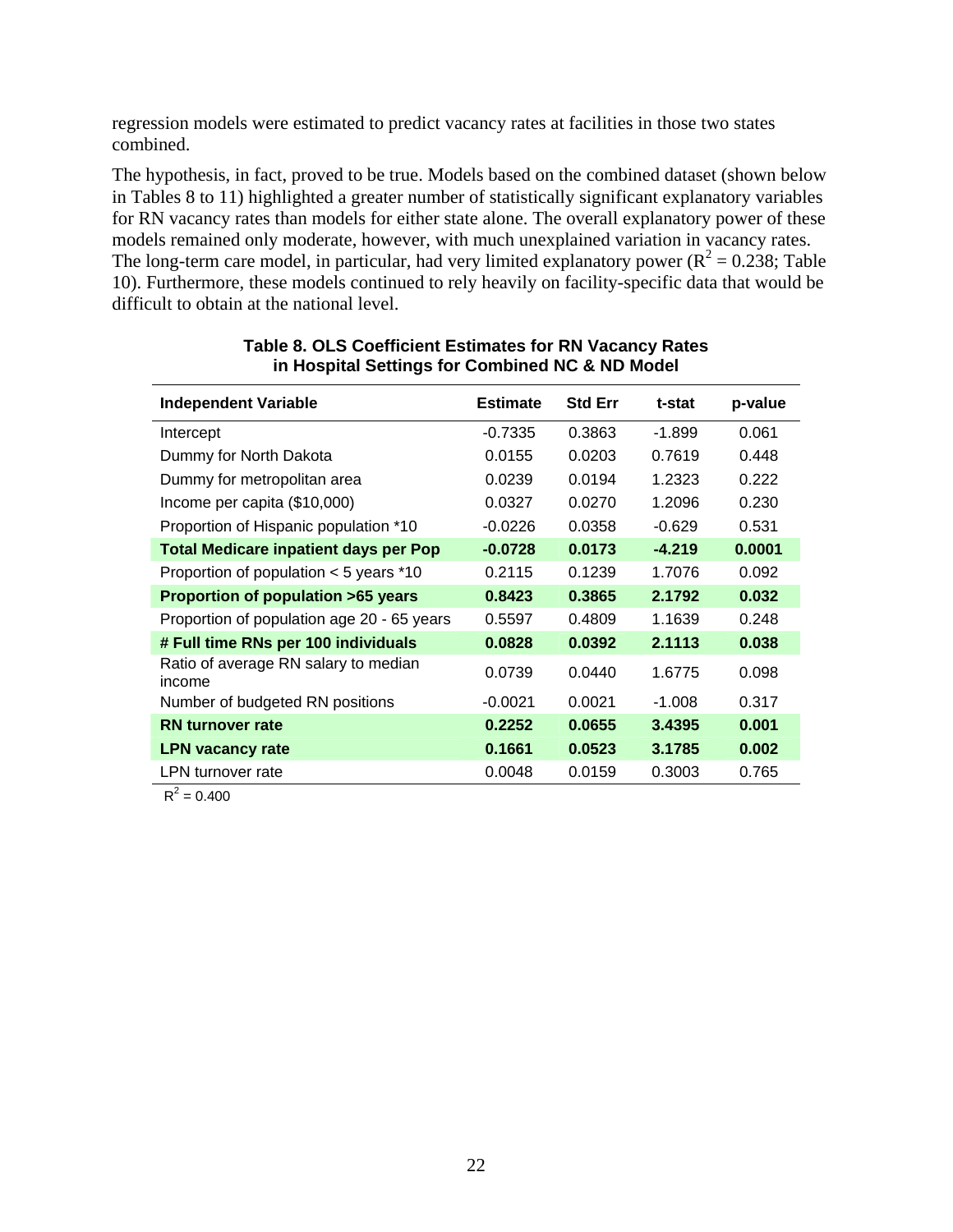<span id="page-26-0"></span>

| <b>Independent Variable</b>                     | <b>Estimate</b> | <b>Std Err</b> | t-stat   | p-value |
|-------------------------------------------------|-----------------|----------------|----------|---------|
| <b>Intercept</b>                                | $-0.5407$       | 0.2488         | $-2.174$ | 0.032   |
| Dummy for North Dakota                          | $-0.0811$       | 0.0450         | $-1.801$ | 0.075   |
| Dummy for county w/ hosp w/ prof nursing schl   | 0.0945          | 0.0699         | 1.3522   | 0.180   |
| Income per capita (\$10,000)                    | 0.0789          | 0.0329         | 2.3969   | 0.018   |
| Proportion of Hispanic population x 10          | $-0.0966$       | 0.0606         | $-1.593$ | 0.114   |
| # Hospitals per 10,000 individuals              | $-0.0240$       | 0.0217         | $-1.105$ | 0.272   |
| # Med records & health info techs per 1,000 Pop | 0.0607          | 0.0579         | 1.0491   | 0.297   |
| Proportion of population $<$ 5 years x 10       | 0.4565          | 0.2532         | 1.8031   | 0.074   |
| Proportion of population >65 years              | 1.1646          | 0.5227         | 2.2279   | 0.028   |
| Number of budgeted RN positions                 | $-0.2623$       | 0.1473         | $-1.781$ | 0.078   |
| <b>RN</b> turnover rate                         | 0.1234          | 0.0360         | 3.4259   | 0.001   |
| <b>LPN vacancy rate</b>                         | 0.1937          | 0.0687         | 2.8196   | 0.006   |
| Number of budgeted LPN positions                | 0.6455          | 0.5568         | 1.1593   | 0.249   |

#### **Table 9. Coefficient Estimates for RN Vacancy Rates in Home Health Setting for Combined NC & ND Model**

 $R^2 = 0.346$ 

#### **Table 10. Coefficient Estimates for Long-Term Care Setting for Combined NC & ND Model**  (Dependent Variable is RN Vacancy Rate)

| <b>Independent Variable</b>                 | <b>Estimate</b> | <b>Std Err</b> | t-stat    | p-value |
|---------------------------------------------|-----------------|----------------|-----------|---------|
| Intercept                                   | 0.2447          | 0.2397         | 1.0207    | 0.309   |
| Dummy for North Dakota                      | 0.0392          | 0.0337         | 1.1655    | 0.246   |
| Income per capita (\$10,000)                | $-0.0324$       | 0.0380         | $-0.8517$ | 0.396   |
| Proportion of Hispanic population *10       | 0.0567          | 0.0443         | 1.2798    | 0.203   |
| Proportion of population $<$ 5 years $*$ 10 | $-0.2825$       | 0.1789         | $-1.5792$ | 0.116   |
| Proportion of population >65 years          | $-0.5939$       | 0.3957         | $-1.5007$ | 0.136   |
| # Full time RNs per 100 individuals         | 0.0343          | 0.0459         | 0.7470    | 0.456   |
| Ratio of average RN salary to median income | 0.0389          | 0.0569         | 0.6834    | 0.495   |
| Number of budgeted RN positions             | $-0.1725$       | 0.1351         | $-1.2765$ | 0.204   |
| RN turnover rate                            | 0.0223          | 0.0199         | 1.1191    | 0.265   |
| <b>LPN vacancy rate</b>                     | 0.3508          | 0.0754         | 4.6521    | 0.000   |
| <b>Number of budgeted LPN positions</b>     | 0.4843          | 0.1735         | 2.7920    | 0.006   |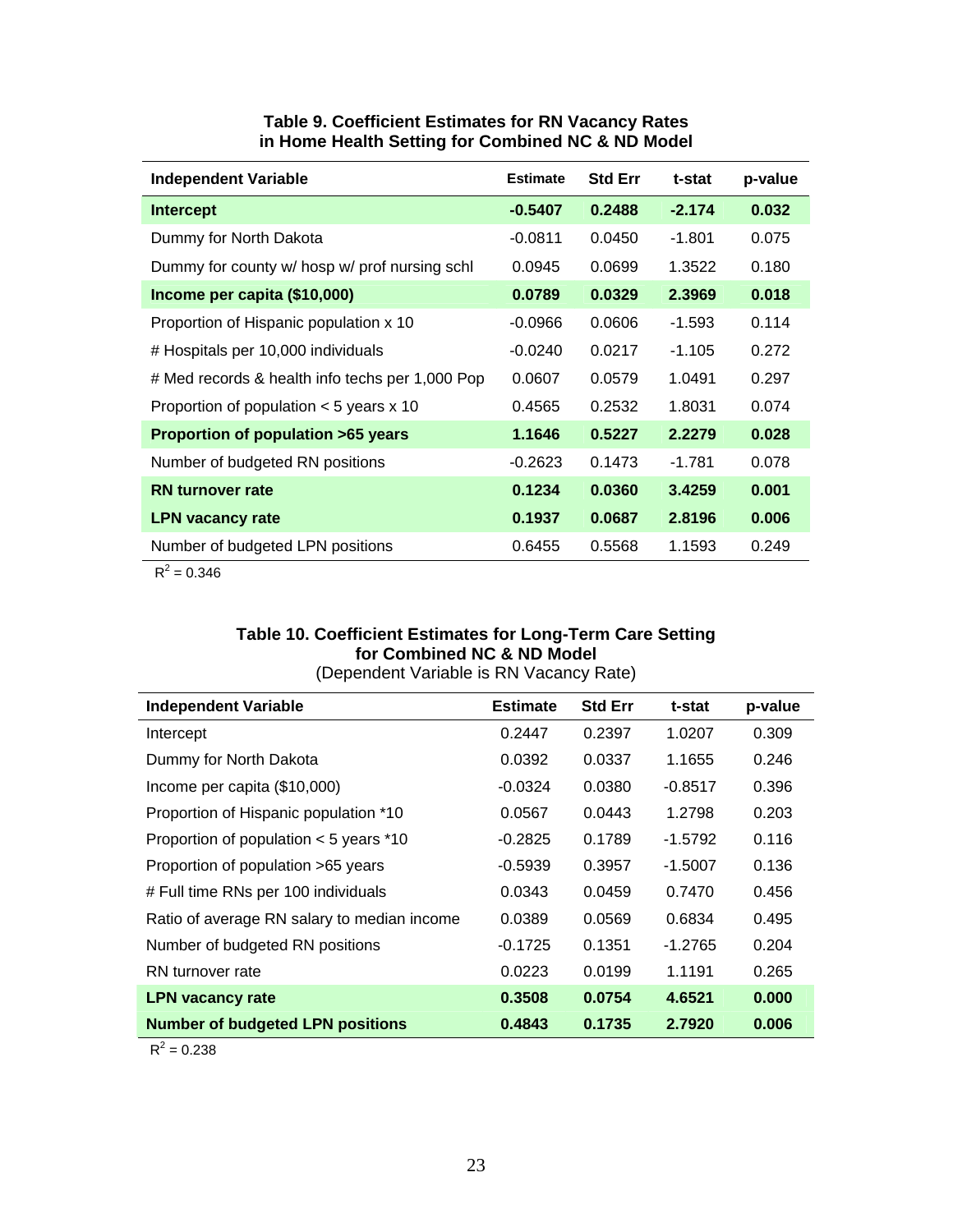<span id="page-27-0"></span>

| <b>Independent Variable</b>                  | <b>Estimate</b>            | <b>Std Err</b> | t-stat    | p-value |
|----------------------------------------------|----------------------------|----------------|-----------|---------|
| Intercept                                    | 0.0755                     | 0.1079         | 0.6999    | 0.486   |
| <b>Dummy for North Dakota</b>                | $-0.0848$                  | 0.0288         | $-2.9455$ | 0.004   |
| Dummy for Cnty w/ Hosp w/ Prof Nursing Schl  | 0.0622<br>0.0708<br>0.8792 |                |           | 0.382   |
| <b>Proportion of AIAN population x 10</b>    | 0.0652                     | 0.0226         | 2.8856    | 0.005   |
| Proportion of black population               | 0.1231                     | 0.0937         | 1.3133    | 0.193   |
| # Hospitals per 10,000 individuals           | 0.0466                     | 0.0239         | 1.9535    | 0.054   |
| # Hospices per 10,000 individuals            | $-0.0541$                  | 0.0293         | $-1.8447$ | 0.069   |
| <b>Total Medicaid inpatient days per Pop</b> | $-0.0910$                  | 0.0378         | $-2.4066$ | 0.018   |
| Proportion of population $<$ 5 years x 10    | $-0.2130$                  | 0.1284         | $-1.6591$ | 0.101   |
| Percentage of population in poverty          | $-0.0081$                  | 0.0041         | -1.9653   | 0.053   |
| Ratio of mean RN salary to median income     | 0.1357                     | 0.0428         | 3.1690    | 0.002   |
| RN turnover rate                             | 0.0710                     | 0.0421         | 1.6854    | 0.096   |

#### **Table 11. Coefficient Estimates for Public Health Setting for Combined NC & ND Model**  (Dependent variable is RN Vacancy Rate)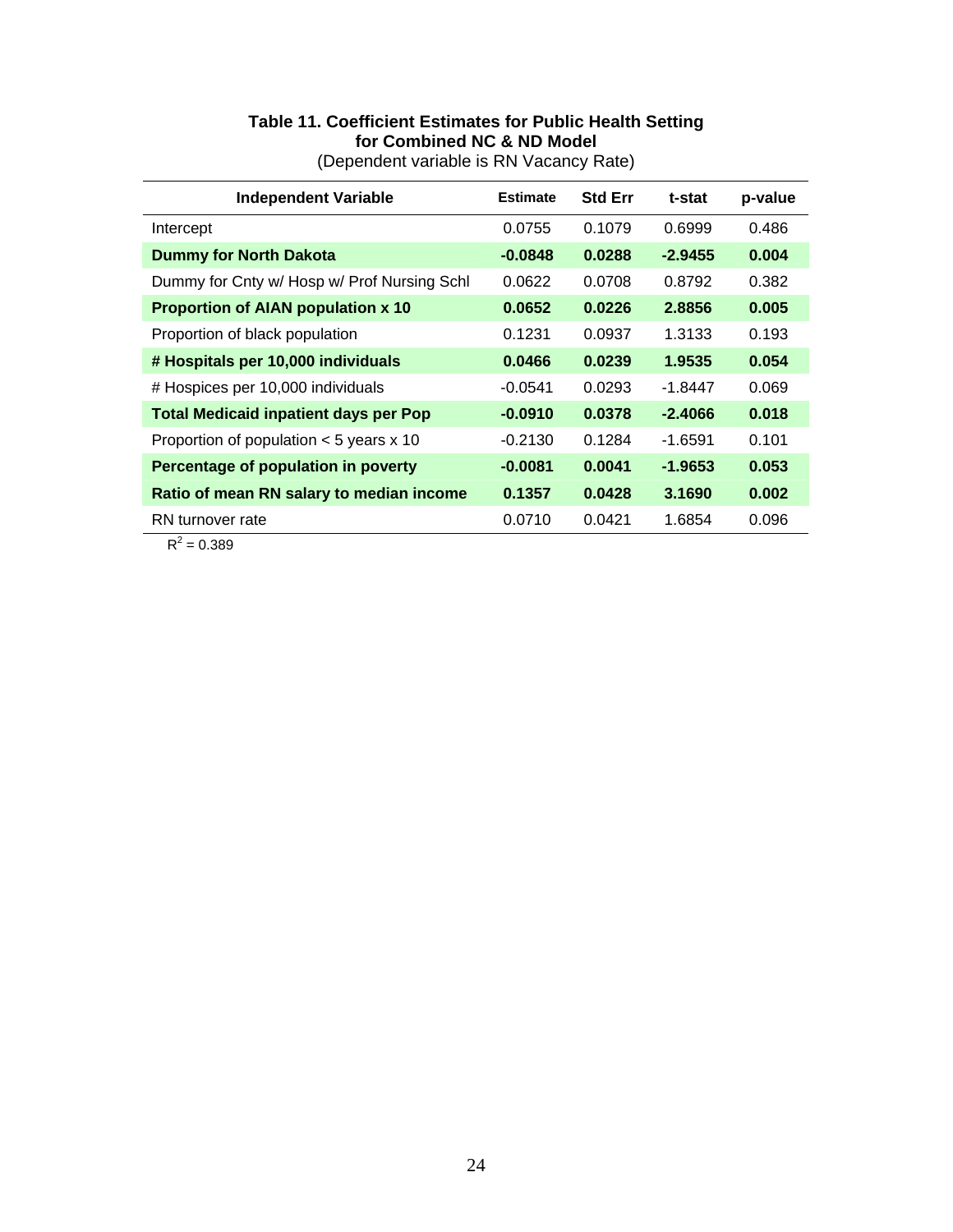### **IV. Models and Analyses Based on Geographic Data**

<span id="page-28-0"></span>Given the practical and methodological shortcomings evident in the analyses using facility-level data, the project team shifted its attention to models based only on county-level data that were nationally available and frequently updated. This shift seemed justified theoretically as well, because the inability of a facility to recruit and retain RNs in a county with sufficient overall supply of RNs may be a result of organizational culture rather than a genuine shortage. Limiting analyses to easily obtainable county level data seemed to serve these ends better than further pursuit of a model incorporating facility-level data.

#### **A. Limitations and Challenges**

There are limitations and challenges to a method based solely on geographic factors. For one, patterns of RN employment and health service utilization often transcend county (and state) lines. Knowing where RNs and patients live does not necessary tell researchers where services were provided or received, and thus where shortages actually existed.

Furthermore, the use of county-level data can mask large differences in facilities within counties. This is particularly true in the largest metropolitan counties. For example, New York County (Manhattan) may not meet the criteria for worst county-level RN shortage, but this ignores the fact that some facilities within Manhattan have a much harder time recruiting RNs than others (e.g., public facilities, those located in neighborhoods perceived as unsafe). Geography-based methodologies also may not adequately account for special circumstances specific to facilities.

Regardless of whether a facility is in a large county or not, it may have extenuating circumstances. There may be adequate numbers of RNs in the county, for example, but it may still be difficult to recruit RNs to work with the homeless.

Supplementing geography-based models with other procedures can minimize some of these limitations. Primary care Health Professional Shortage Areas (HPSAs) are currently designated based on geography-level characteristics, on facility-level characteristics, or on service to special populations. A similar tiered process could be developed for nursing shortage designations. Geographic designations could also be supplemented with an application process that allows facilities to submit facility-specific data. Special rules could be established to address sub-county variations in large urban areas (e.g., certain facilities in counties with population greater than one million—public, in a HPSA, or in a high-poverty Census tract—might automatically qualify).

One thing that emerged clearly in the analyses of facility-level data is that certain types of facilities were disadvantaged in the competition for RNs relative to others. The current methodology for awarding nursing loan repayment funds is based on categories of facilities, and this could be preserved so that certain types of facilities continue to receive preference, but in combination with geographic designations. Geographic designations could also be combined with facility type, in recognition of the fact that certain types of facilities (e.g., long-term care) may face greater disadvantages than others (e.g., hospitals). Facilities located in shortage counties could be given priority based on facility type, or conversely, facilities within priority categories (e.g., disproportionate share hospitals, community health centers) could be given priority designations based on county-level shortages.

An application procedure would allow facilities that feel they have been unfairly disadvantaged by a county-level designation to submit facility-level data to document their situation. This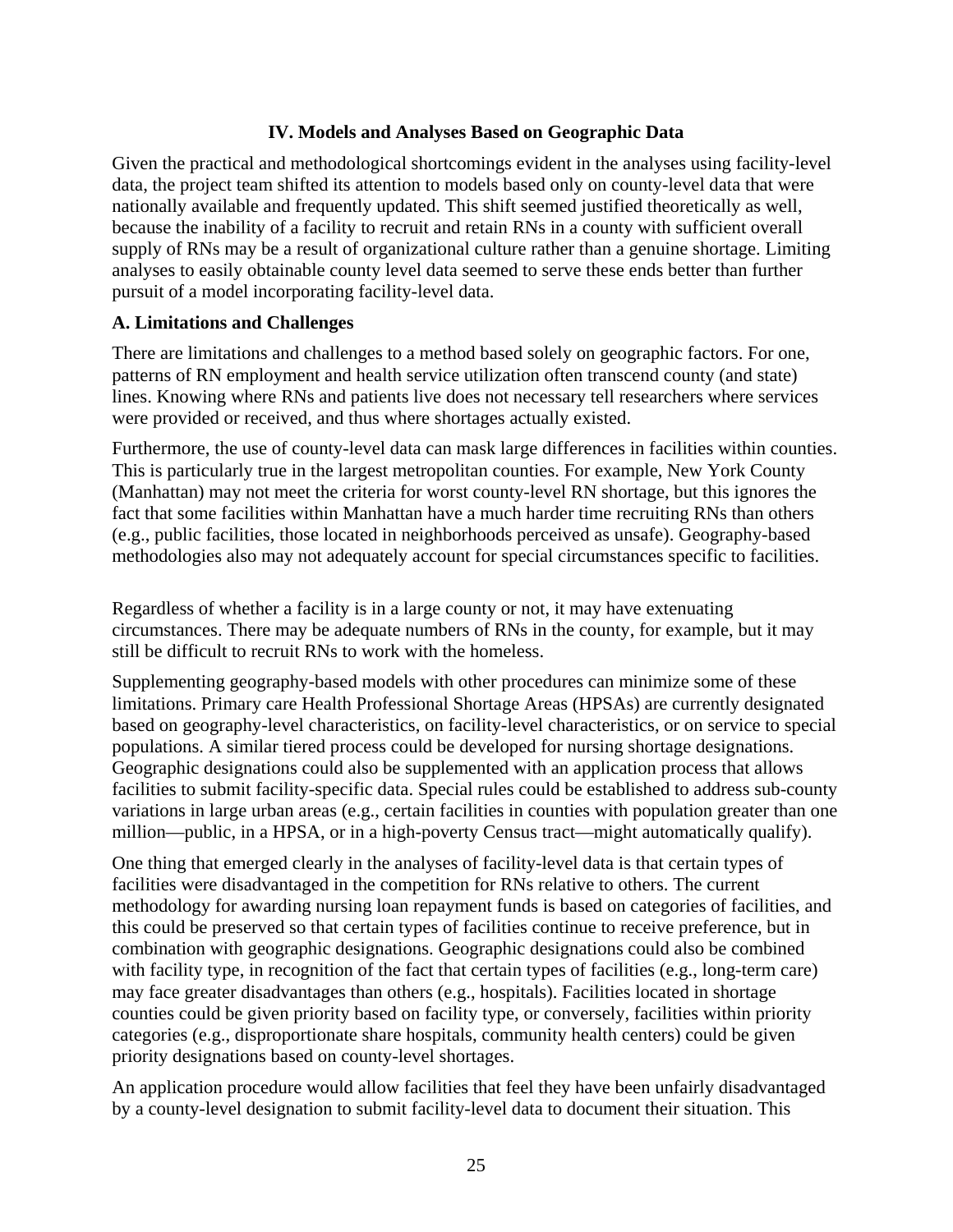<span id="page-29-0"></span>would ease the burden on HRSA because most designations would be based on geography, but would provide facilities with special circumstances with an opportunity to qualify.

# **B. Measuring RN Supply at the County Level**

The counts of RNs by county were taken from the 2000 U.S. Census long-form data, which is a 1-in-6 sample of the U.S. population. These data gave RNs by county of residence, not employment, and were less accurate when the actual number of RNs in the county was low (due to sampling error), but this was probably the best source available for county-level counts of RNs nationally.

In larger counties, the sample size should be sufficiently accurate. But in smaller counties, sampling error could have the effect of either undercounting or overcounting RNs. One person in the sample represents, on average, six people. If a small county has 102 RNs, theoretically one would expect 17 to be selected by the Census sample. If only 13 were in fact selected, the county would appear to have only 78 RNs, and might inappropriately qualify as a shortage county. On the other hand, if 20 were selected, the county would appear to have 120 RNs, which might prevent it from qualifying as a shortage county. These kinds of sampling errors would be random and not systematic, so less populous counties should not be consistently advantaged or disadvantaged by the method.

It is important that any method used by HRSA be easily updated using existing sources of data. Updating the decennial U.S. Census data can only be done every ten years, which creates estimation problems that grow over time, especially for counties that are rapidly growing or shrinking. Starting in 2008, another option will become available when the Census Bureau's American Community Survey (ACS) begins to provide estimates for smaller areas using threeyear moving averages. Although the ACS sample will be smaller than the Census long-form data, it will be larger than any other interim data set, which increases the potential for sampling errors in small counties. Each person sampled in the ACS in one year will represent more than 100 people.

# **C. Adjusting for Commuting**

Estimates of where RNs live were inadequate measures of supply because in some areas commuting inflows or outflows were very substantial. For example, only 16% of workers in New York County in 2000 actually resided in New York County. Using numbers of RNs living in New York County would thus substantially overestimate the degree of shortage in that county.

The U.S. Census Bureau provides data collected in the decennial census on commuting flows between every pair of counties in the U.S. From these data, commuting inflow was estimated based on the percentage of persons employed in county who lived in a different county, and commuting outflow was calculated based on the percentage of employed residents of the county who worked in a different county. These rates of county inflow and outflow were applied to RNs on the assumption that RN commuting patterns were not different from commuting patterns overall. (Preliminary analyses did not indicate that RNs were any more or less likely to work outside of their county of residence.)

# **D. Geography-Based Methods**

There are a number of ways to conceptualize and measure RN supply at the county level, ranging from simple to sophisticated. All of the methods below were calculated using RN supply data adjusted for commuting patterns.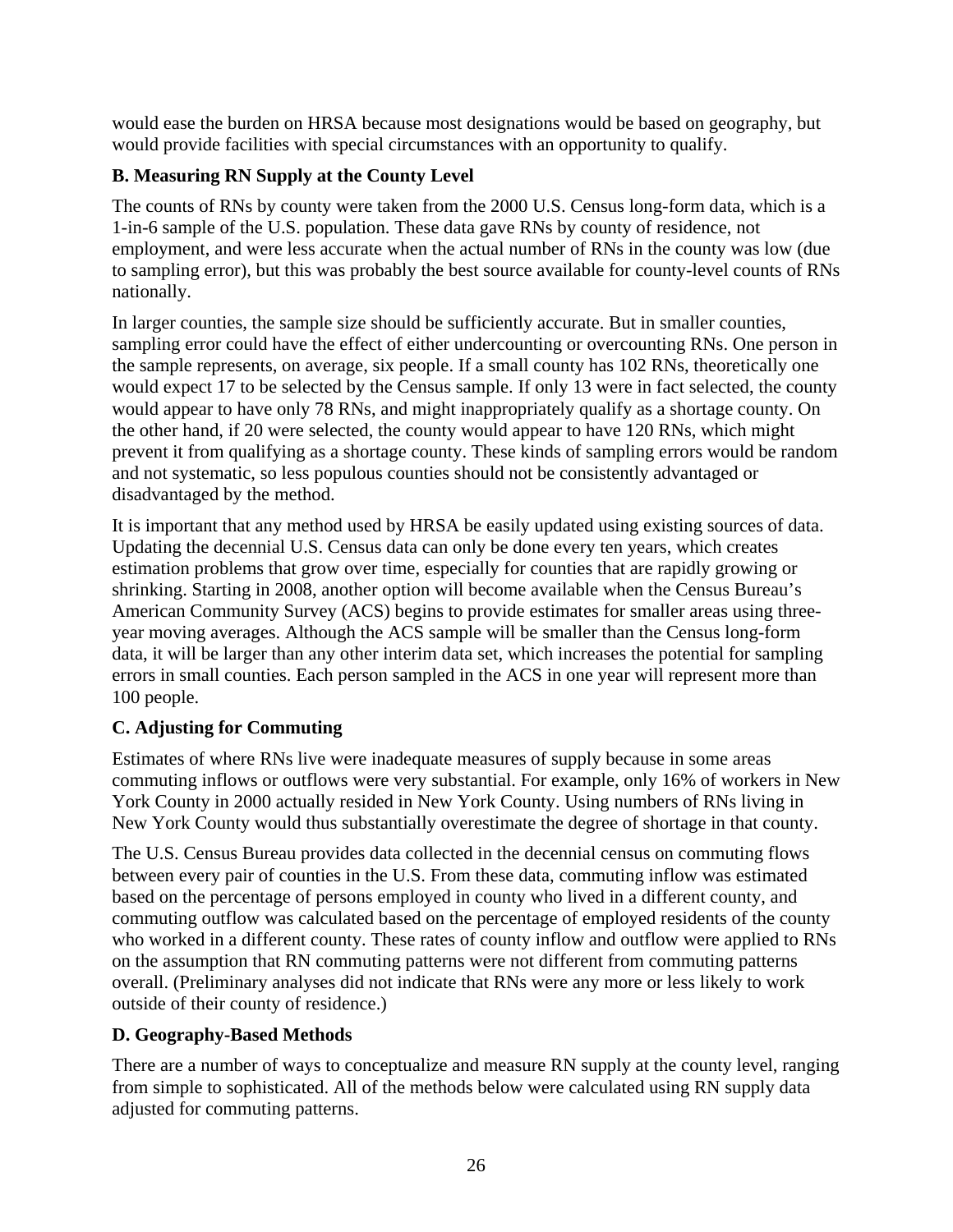# <span id="page-30-0"></span>**1. RNs to Population Ratio Method**

This method is based upon the assumption that RNs should be evenly distributed across the U.S. in direct proportion to population (e.g., that 70 people in Los Angeles County, California require the same number of RNs as the 70 people who make up the entire population of Loving County, Texas). The estimated number of RNs required in a county is calculated based on population need rather than demand for RNs created by the existing health care infrastructure, and assumes that people receive nursing services where they live.

This ratio is very simple to compute (#RNs/#Population) and the data needs are also relatively clear. On the other hand, this ratio is also very crude, ignoring actual use of services (i.e., where people actually receive care), and demographic variations in health care needs (e.g., the greater needs of the older adults).

# **2. RNs to Adjusted Population Method**

The project team explored two methods of adjusting the population. The first was based on rates of primary care utilization by gender and age (with weights based on the new primary care HPSA methodology) and the second was based on rates of utilization of multiples types of services estimated on age alone (with weights based on age-specific utilization rates for different types of services, gleaned from a variety of sources, most commonly *Health, United States, 2005*).

Because it accounts for population demographics, this method, which assumes that age-specific patterns do not vary across counties, should more accurately reflect population need than a simple RN to population ratio. However, this method, like the first, is based on estimated need for RNs rather than estimated demand for RNs.

### **3. RN to Physician Ratio**

Both previous methods fail to account for the location of health care infrastructure. Regardless of the needs of the population, if an area has no health care employers to hire RNs there is no labor market demand for RNs and therefore no shortage. Places with more health care employers should, however, have more physicians, so physician supply can be used as a crude proxy for RN employer demand.

On the other hand, the net effect of this method is that areas that are short on both physicians and RNs appear comparable to areas that have surpluses of both physicians and RNs if the ratio is similar. This is particularly concerning because physician shortage areas may have the greatest need for RNs to provide basic primary care. This raises the RN shortage standard for exactly those counties—they must be short of RNs relative to the number of physicians when they are already short of physicians.

# **4. County Cluster Adjustments**

All of the previous methods discussed ignore the flow of patients between adjacent counties to receive health care. An attempt was made to adjust for this by recalculating the previous ratios based on county clusters (RN, population, and/or physician counts summed for each county and its contiguous counties). The effect of this adjustment was higher shortage scores for nurse-poor counties surrounded by other nurse-poor counties, compared to nurse-poor counties surrounded by nurse-rich counties. This was theoretically appropriate in that it accounts for the unavailability of RNs in neighboring counties as well as in the county of residence.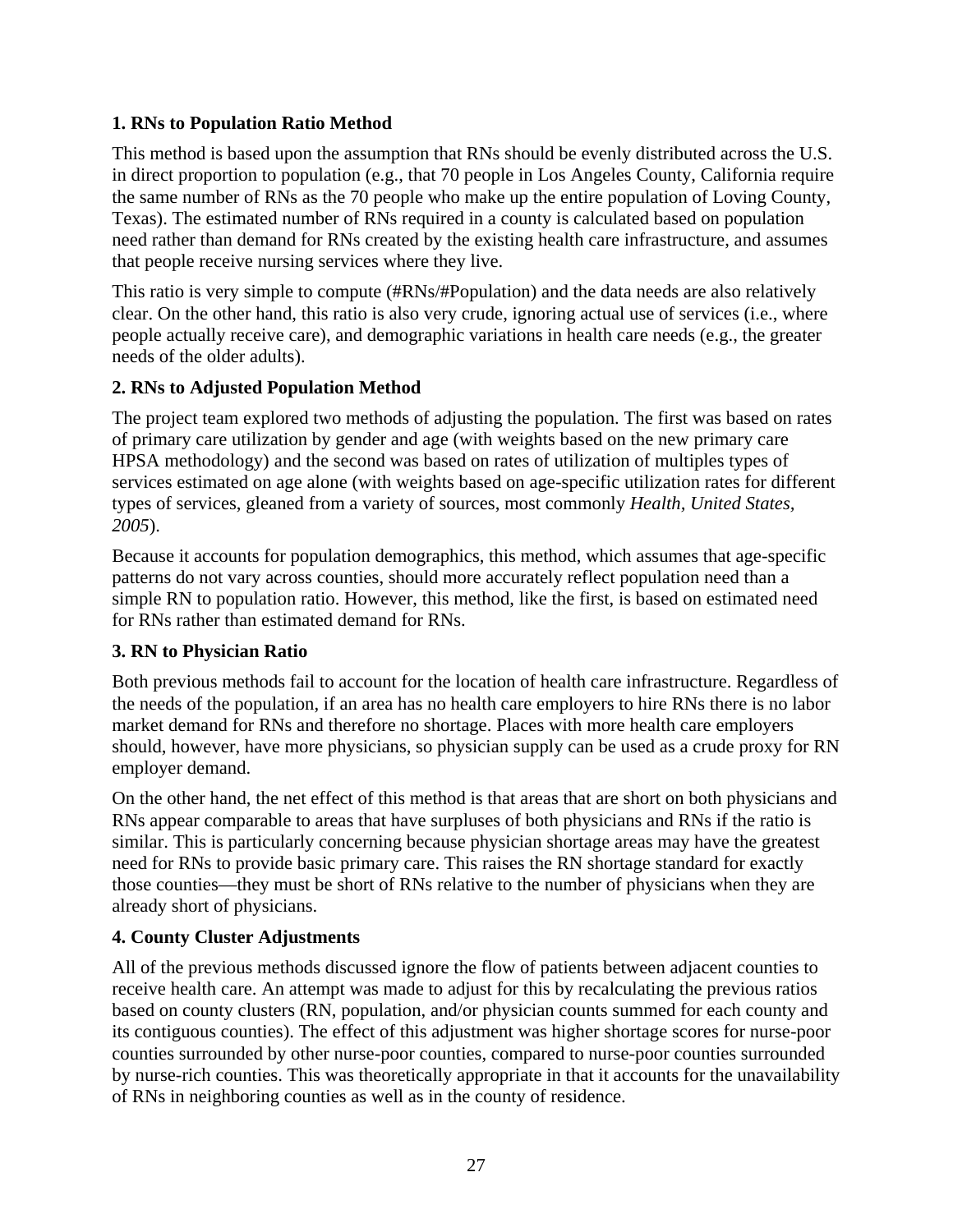<span id="page-31-0"></span>This method showed some promise, but it still did not address some of the fundamental problems of the previous ratio methods. Furthermore, it did not account for the effects of multiple counties drawing on each others' resources. For example, it is tempting to say that County A's shortage isn't really so bad because it is bordered on the west by County B, which has a surplus of RNs. The situation of both County A and County B would be accounted for in County A's county cluster, but what would not be accounted for is the possibility that County B is bordered on the west by County C, which is also short of RNs and draws on County B's resources. County B's surplus may be sufficient to share between its own population and County A's population, but not between its own population, County B's population, *and* County C's population.

### **5. Cross-County Patient Flow Adjustments**

Another attempt to adjust for the flow of patients between counties involved adjusting population figures based upon commuting flows. This assumed that the flows for seeking health care services were similar to those for commuting in general, and that areas that drew more commuters had more health care infrastructure and would also draw more health care consumers. Unfortunately, it was not clear that this is a reasonable assumption. It seemed likely to be true for many counties, but may not be true for some (particularly counties with large outflows of "extreme commuters" who travel more than sixty minutes to their jobs).

After reviewing the various versions of these ratio models, it was unclear whether county clusters or adjustments for cross-county patient flows were consistently an improvement on base ratios. It was concluded that an ideal method should use actual measures of health care utilization rather than attempting to estimate patient flows.

### **6. Factor Analysis of Nursing Shortage Indicators**

A more sophisticated attempt to create a typology of counties based on the RN labor market involved factor analysis, an advanced statistical technique used to collapse a large set of characteristics of objects (counties in this case) into a smaller set of "factors" that represent different aspects of the objects. In this case, different characteristics of counties related to the supply of and demand for nurses (e.g., #RNs per capita, per capita income) load into different factors that represent different aspects of the supply and demand for nurses (e.g., a factor related to the economic conditions in the county).

This technique identified three broad factors relevant to nursing shortages at the county level: RNs relative to infrastructure (demand); RNs relative to population (need); and economic conditions. These factors are shown in Table 12.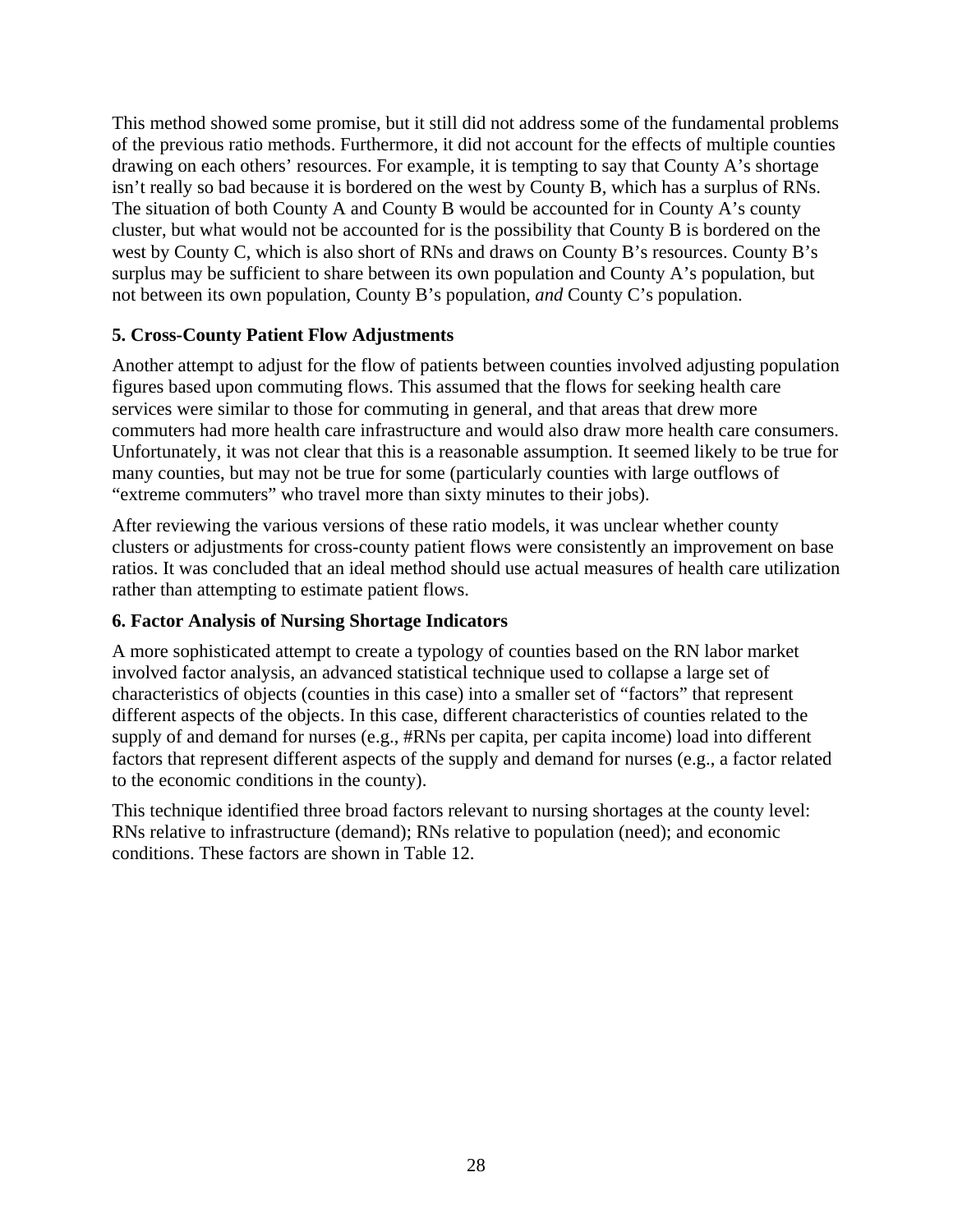| Variable                              | Factor 1 | <b>Factor 2</b> | <b>Factor 3</b> |
|---------------------------------------|----------|-----------------|-----------------|
| Metropolitan dummy variable           | $-0.025$ | $-0.044$        | 0.188           |
| RNs per 1,000 individuals             | 0.003    | 0.256           | 0.012           |
| RNs per 1,000 individuals $<$ 5 years | $-0.007$ | 0.259           | 0.002           |
| RNs per 1,000 individuals >=65 years  | 0.005    | 0.109           | 0.122           |
| RNs per hospital bed                  | 0.213    | $-0.052$        | 0.048           |
| RNs per MD                            | 0.136    | 0.096           | $-0.132$        |
| RNs per 1,000 civilian labor force    | 0.020    | 0.274           | $-0.045$        |
| RNs per 1,000 inpatient days          | 0.272    | $-0.059$        | $-0.058$        |
| RNs per 1,000 outpatient visits       | 0.158    | 0.007           | $-0.016$        |
| RNs per 1,000 emergency room visits   | 0.134    | 0.066           | 0.016           |
| Infant mortality rate                 | 0.028    | 0.019           | $-0.140$        |
| RNs per 100 Medicare inpatient days   | 0.278    | $-0.053$        | $-0.038$        |
| RNs per 100 Medicaid inpatient days   | 0.220    | $-0.018$        | $-0.069$        |
| Median household income (\$10,000)    | $-0.027$ | $-0.091$        | 0.310           |
| Percent persons in poverty            | 0.037    | 0.052           | $-0.297$        |
| Unemployment rate                     | 0.064    | $-0.037$        | $-0.151$        |
| Percentage of manufacturing workers   | 0.057    | $-0.102$        | 0.036           |
| Percentage of health service workers  | $-0.041$ | 0.232           | $-0.168$        |
| Percentage of Blacks and Hispanics    | 0.010    | $-0.053$        | $-0.098$        |
| Percentage of AIAN                    | 0.020    | 0.061           | $-0.119$        |

#### <span id="page-32-0"></span>**Table 12. Standardized Factor Analysis Coefficients Related to Nursing Shortages in Counties in the U.S.**

Note: The three factors can explain 50.3 percent of total variation of all variables

Using factor analysis, a typology of eight categories was created based upon their scores on the three dimensions (Table 13). Using this approach, the counties with the greatest shortages were low on all three factors (i.e., category 111), indicating high levels of unmet need, unmet demand, and socioeconomic disadvantage. The counties with the least shortages were high on all three factors (i.e., category 222).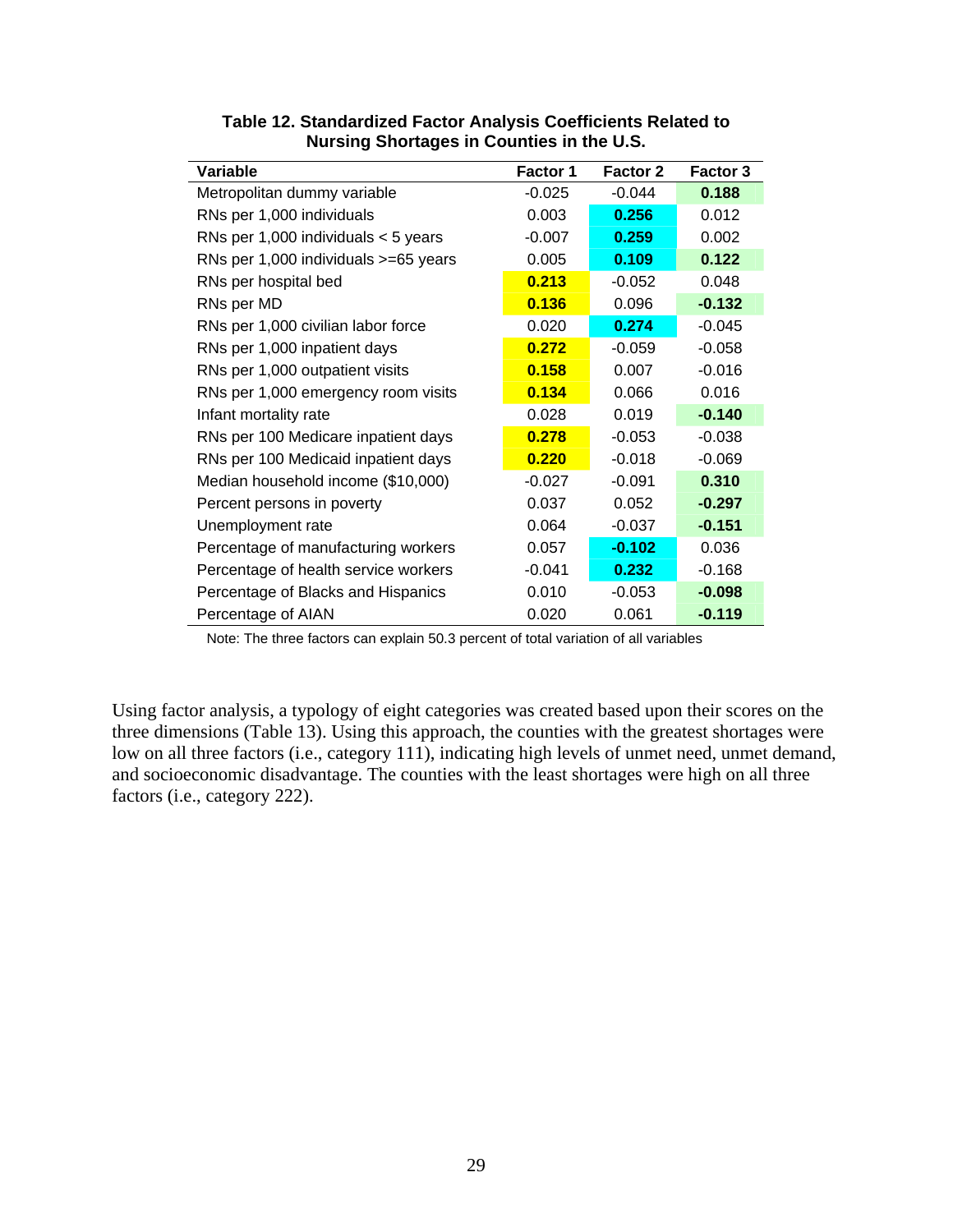<span id="page-33-0"></span>

| <b>Census</b>     | Category <sup>(a)</sup> |       |                |                |       |                | <b>Total</b> |       |       |       |
|-------------------|-------------------------|-------|----------------|----------------|-------|----------------|--------------|-------|-------|-------|
| <b>Division</b>   | <b>Missing</b>          | 111   | 112            | 121            | 122   | 211            | 212          | 221   | 222   |       |
| <b>East North</b> | 70                      | 14    | 40             | 23             | 50    | 20             | 111          | 34    | 75    | 437   |
| <b>Central</b>    | 16.0%                   | 3.2%  | 9.2%           | 5.3%           | 11.4% | 4.6%           | 25.4%        | 7.8%  | 17.2% | 100%  |
| <b>East South</b> | 80                      | 38    | 22             | 32             | 20    | 71             | 35           | 46    | 20    | 364   |
| <b>Central</b>    | 22.0%                   | 10.4% | 6.0%           | 8.8%           | 5.5%  | 19.5%          | 9.6%         | 12.6% | 5.5%  | 100%  |
| <b>Middle</b>     | 13                      | 3     | 13             | 26             | 48    | $\overline{2}$ | 8            | 9     | 28    | 150   |
| <b>Atlantic</b>   | 8.7%                    | 2.0%  | 8.7%           | 17.3%          | 32.0% | 1.3%           | 5.3%         | 6.0%  | 18.7% | 100%  |
| <b>Mountain</b>   | 67                      | 49    | 55             | 29             | 18    | 13             | 22           | 22    | 5     | 280   |
|                   | 23.9%                   | 17.5% | 19.6%          | 10.4%          | 6.4%  | 4.6%           | 7.9%         | 7.9%  | 1.8%  | 100%  |
| <b>New</b>        | 4                       | 1     | $\overline{2}$ | $\overline{2}$ | 25    | 1              | 2            | 4     | 26    | 67    |
| <b>England</b>    | 6.0%                    | 1.5%  | 3.0%           | 3.0%           | 37.3% | 1.5%           | 3.0%         | 6.0%  | 38.8% | 100%  |
| <b>Pacific</b>    | 25                      | 20    | 30             | 10             | 12    | 18             | 29           | 15    | 5     | 164   |
|                   | 15.2%                   | 12.2% | 18.3%          | 6.1%           | 7.3%  | 11.0%          | 17.7%        | 9.2%  | 3.0%  | 100%  |
| <b>South</b>      | 167                     | 66    | 58             | 55             | 41    | 66             | 56           | 44    | 36    | 589   |
| <b>Atlantic</b>   | 28.4%                   | 11.2% | 9.8%           | 9.3%           | 7.0%  | 11.2%          | 9.5%         | 7.5%  | 6.1%  | 100%  |
| <b>West North</b> | 147                     | 34    | 50             | 62             | 89    | 21             | 35           | 97    | 83    | 618   |
| <b>Central</b>    | 23.8%                   | 5.5%  | 8.1%           | 10.0%          | 14.4% | 3.4%           | 5.7%         | 15.7% | 13.4% | 100%  |
| <b>West South</b> | 103                     | 102   | 22             | 52             | 18    | 72             | 30           | 58    | 12    | 469   |
| <b>Central</b>    | 22.0%                   | 21.8% | 4.7%           | 11.1%          | 3.8%  | 15.4%          | 6.4%         | 12.4% | 2.6%  | 100%  |
| <b>Total</b>      | 676                     | 327   | 292            | 291            | 321   | 284            | 328          | 329   | 290   | 3,138 |
|                   | 21.5%                   | 10.4% | 9.3%           | 9.3%           | 10.2% | 9.0%           | 10.4%        | 10.5% | 9.2%  | 100%  |

**Table 13. Numbers and Percentages of Counties in Factor Analysis Categories, by Census Division** 

Note: <sup>(a)</sup> An example of how to interpret the category: 121 means F1<median, F2>median, F3<median

This analysis showed promise in theory, but was based on primary care utilization, with no basis for examining long-term care, home health care, or public agency services, and no way of reflecting variations in staffing intensity across types of care. While acute care hospitals are the primary driver of RN demand, the focus on hospital care does not make this method applicable to counties without hospitals.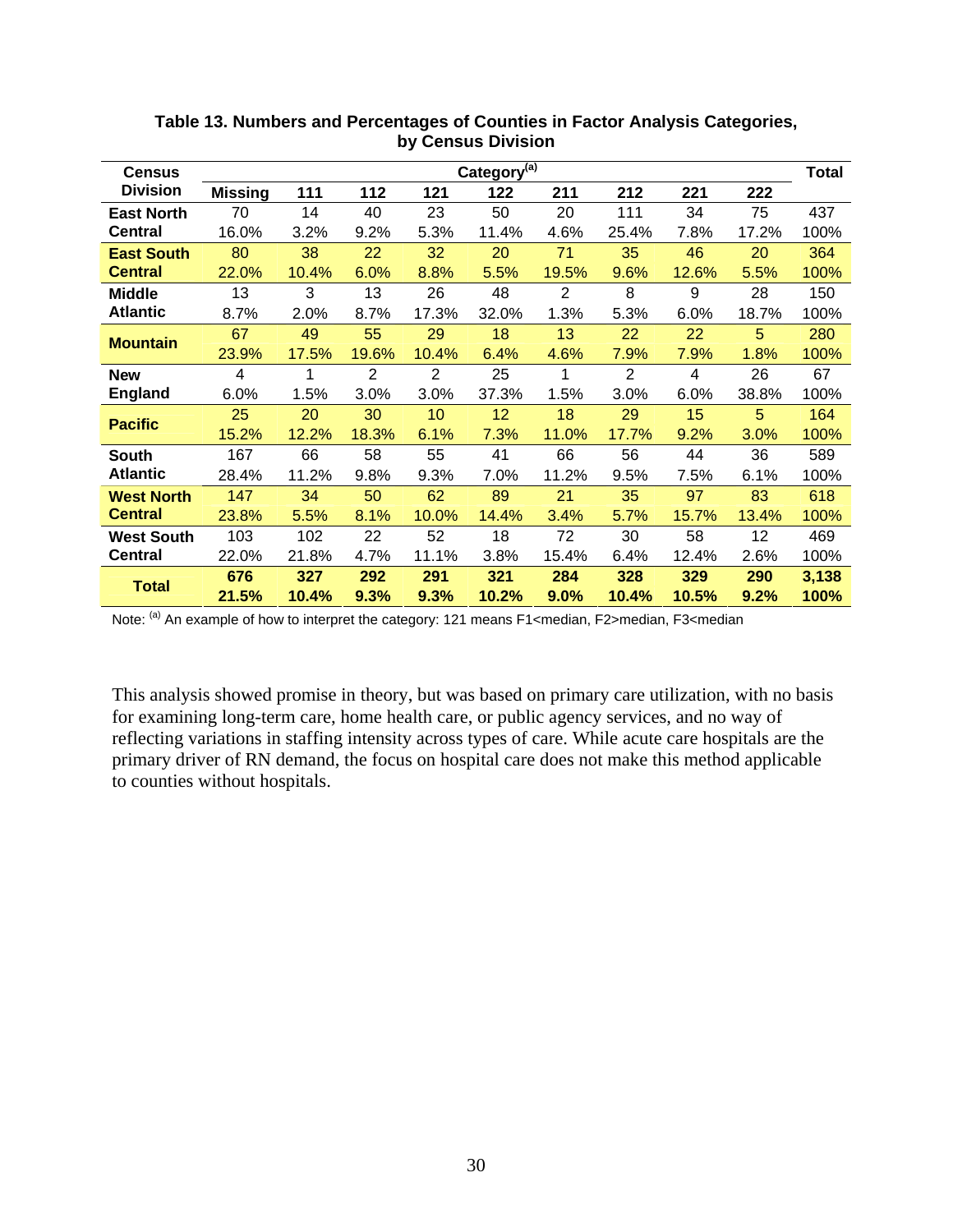# **V. Preferred Method**

<span id="page-34-0"></span>Staff members of the Center for Health Workforce Studies have been working with the Lewin Group on the update of the HRSA Nurse Supply Model (NSM) and Nurse Demand Model (NDM). Although the exact analyses included in the NDM could not be replicated at the county level due to data constraints, the basic logic employed in the NDM was very useful in thinking about demand for RNs.

The project staff decided to apply a simplified version of the NDM logic to: 1) estimate health care utilization in different settings for counties (e.g., inpatient days); 2) estimate current national RN staffing by setting (e.g., RNs working in inpatient units); 3) calculate national RN staffing intensity for each setting (e.g., RNs per inpatient day); 4) apply national RN staffing intensity ratios to measures of utilization for each county; and 5) sum estimate demand for each setting to produce overall RN demand for individual counties. Each step is summarized briefly below.

# **A. Estimate Health Care Utilization**

The data on county-level health care utilization primarily came from the Area Resource File (ARF). The ARF included data on:

- Short-term inpatient days (non-psychiatric hospitals)
- Long-term inpatient days (non-psychiatric hospitals)
- Psychiatric hospital inpatient days
- Nursing home unit inpatient days (hospitals)
- Outpatient visits (non-emergency)
- Emergency department visits

The number of (non-hospital) nursing home residents in a county was obtained from the 2000 Census. This was based on the Census short-form data, which is theoretically obtained from 100% of the U.S. population.

The number of home health patients per county was estimated using the age and gender distribution of the population, based upon national age-specific and gender-specific utilization rates from the Centers for Disease Control and Prevention (CDC).

Although this estimate was based upon population characteristics rather than actual use of services, home health patients by definition were receiving services where they live, so this was somewhat less problematic than estimating other types of utilization based upon population characteristics.

# **B. Estimate Current National RN Staffing**

Data for current levels of RN staffing by setting were taken from the 2000 NSSRN, which included data on the number of RNs employed in the following types of care:

- Short-term inpatient (non-psychiatric hospitals)
- Long-term inpatient (non-psychiatric hospitals)
- Psychiatric inpatient (non-Federal)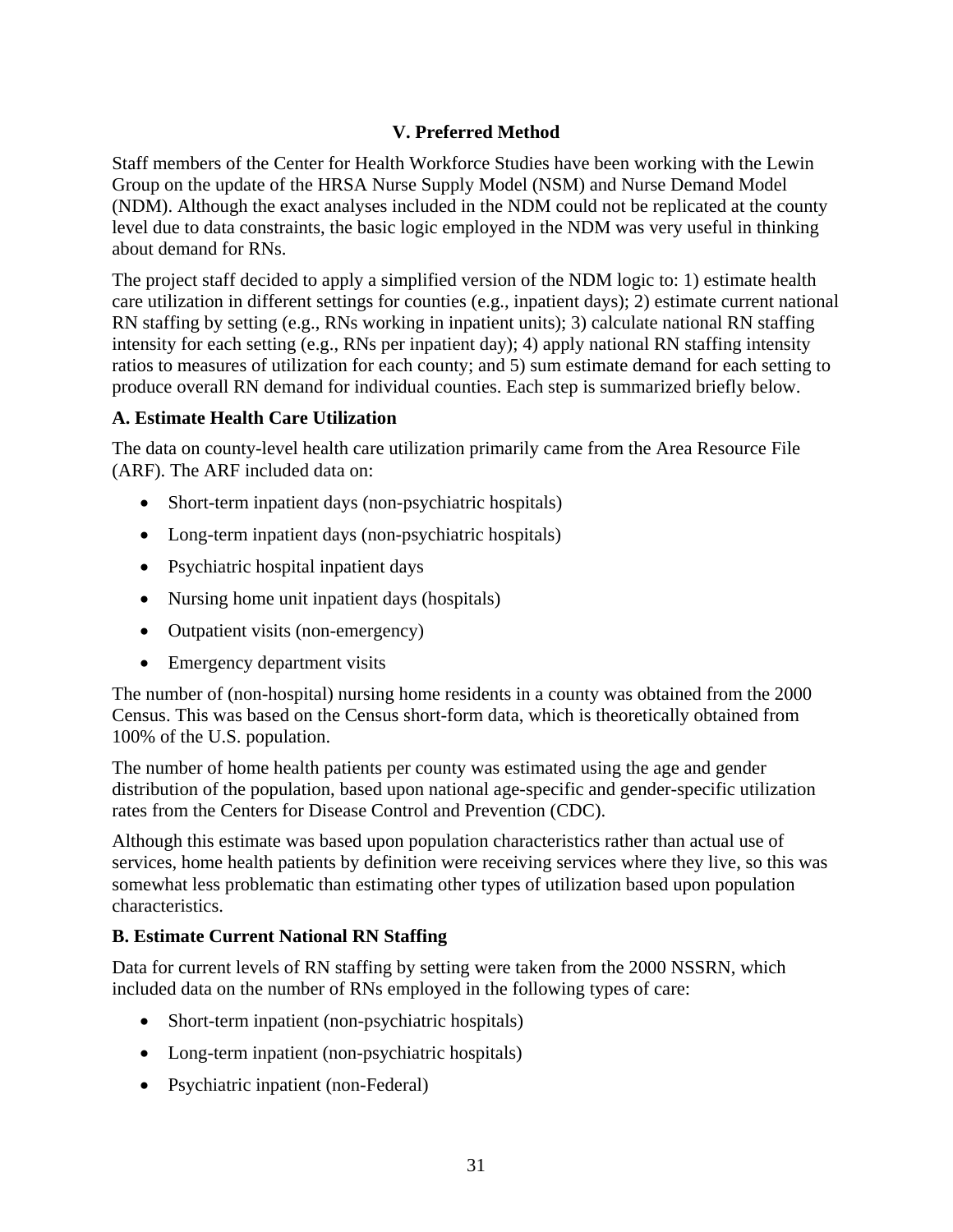- <span id="page-35-0"></span>• Nursing home unit (hospital)
- Outpatient (non-emergency)
- Emergency outpatient
- Non-hospital nursing home
- Home health
- Nurse education
- Public/community health
- School health
- Occupational health
- Non-hospital ambulatory care
- Other nursing care

national levels of RN staffing intensity for the various types of care. The national ratios are shown in the table below. These numbers were combined with the national utilization data described above to compute

| Short-Term Hospital, Inpatient          | 4.97 RNs / 1,000 Inpatient Days  |  |  |  |
|-----------------------------------------|----------------------------------|--|--|--|
| Long-Term Hospital, Inpatient           | 11.66 RNs / 1,000 Inpatient Days |  |  |  |
| All InPt Units in Psychiatric Hospitals | 1.45 RNs / 1,000 Inpatient Days  |  |  |  |
| Nursing Home Unit in Hospital           | 0.48 RNs / 1,000 Inpatient Days  |  |  |  |
| <b>Other Nursing Home</b>               | 0.07 RNs / NH Resident           |  |  |  |
| <b>Nurse Education Programs</b>         | 0.02 RNs / Active RN             |  |  |  |
| <b>Public/Community Health RNs</b>      | 5.28 RNs / 10,000 Pop            |  |  |  |
| School Health (excl. college)           | 12.5 RNs / 10,000 Pop 5-17       |  |  |  |
| Occupational Health                     | 2.07 RN / Pop 18-64              |  |  |  |
| Home Health                             | 0.10 RNs / Home Health Patient   |  |  |  |
| OutPt or Diagnostic Units in All Hosp   | 0.14 RNs / 1,000 Visits          |  |  |  |
| EDs in All Hospitals                    | 0.86 RNs / 1,000 Visits          |  |  |  |
| <b>Ambulatory Care</b>                  | 7.43 / 10,000 Pop                |  |  |  |
| Other                                   | 4.1 RNs / 10,000 Pop             |  |  |  |
|                                         |                                  |  |  |  |

**Table 14. National RN Staffing Ratios by Type of Care**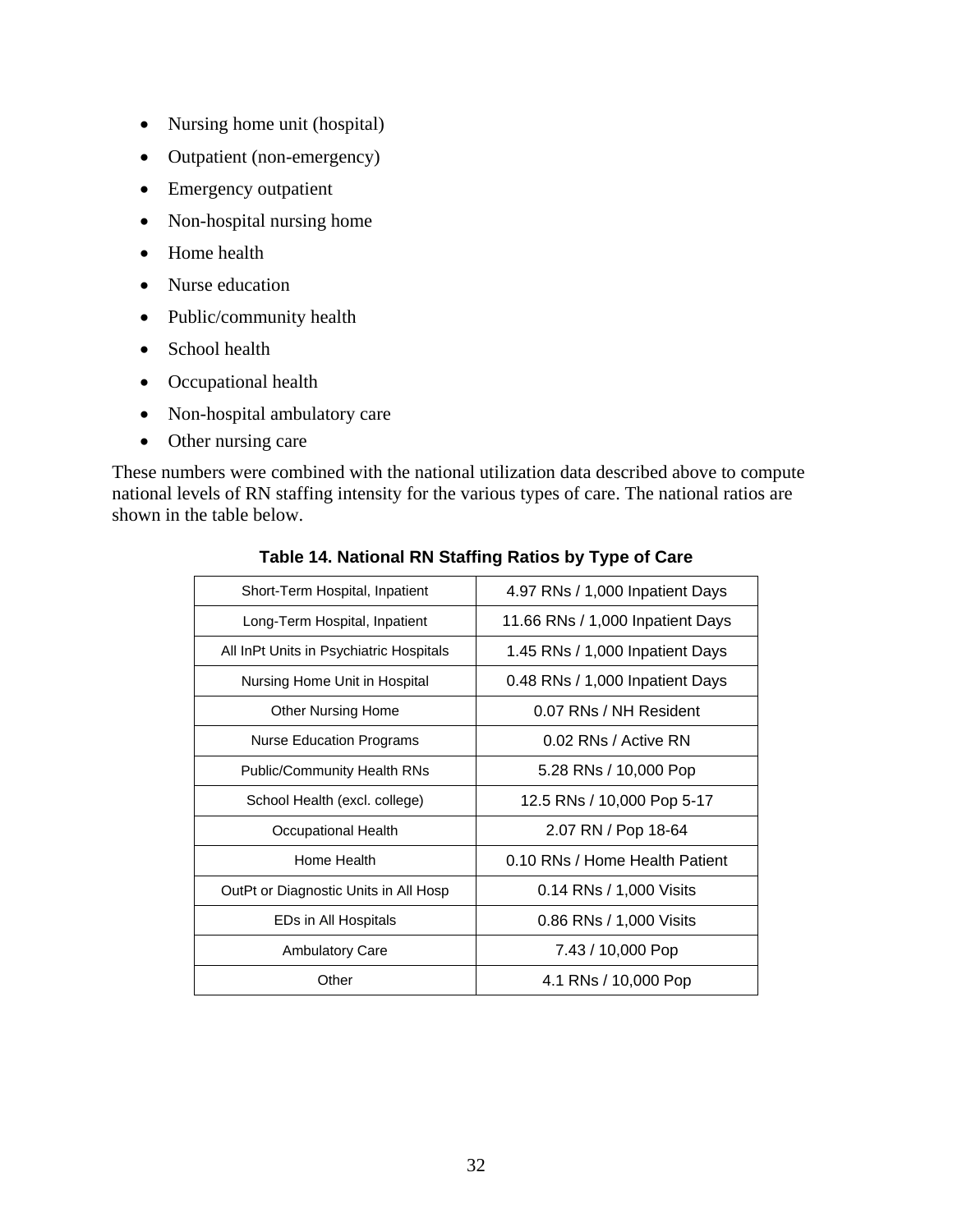# <span id="page-36-0"></span>**C. Estimating RN Demand by County**

These national staffing ratios were then applied to the utilization rates for each county. For County A has 12,000 inpatient days per year, their demand for RNs in inpatient units is estimated example, the national ratio was 4.97 RNs working in hospital inpatient units per inpatient day. If at 59.6 (4.97 x [12,000/1,000]).

Overall RN demand for the county was obtained by summing RN demand in the county across all settings. (This procedure also opens the possibility of comparing setting-specific demand to setting-specific supply if data on RN supply by setting are available at the county level.)

# **D. Use Supply of RNs to Estimate RN Shortages**

RN shortages w ere thus measured as follows:

#### **RN shortage = Estimated demand for RNs in the county minus the number of RNs in the county (adjusted for commuting patterns).**

Raw shortage estimates were then standardized as a percent of demand. The results are presented shaded black. The full technical report has separate maps for all 50 states, along with a table with for all counties in the U.S. in the map in Figure 8. The counties with the greatest shortages are the numerical scores.

This method has advantages over any of the other methods examined in this study, especially in relation to the guiding principles initially proposed for the study:

- It uses nationally available data that is periodically updated.
- It uses actual health care utilization patterns by county.
- It accounts for multiple types of care (including non-clinical services).
- It accounts for differences in RN staffing intensity across settings. Some limitations persist, however. It does not account for county or state variations in health systems (e.g., HMO penetration, use of LPNs), and does not account for patient acuity within types of care. Furthermore, it assumes current RN staffing levels were adequate at the national level in 2000, which may not have been the case.

The NDM uses factors such as HMO penetration and LPN staffing in regressions to adjust estimated staffing intensity and make it specific to each county rather than applying national ratios. A similar procedure might eventually be used to do the same thing here.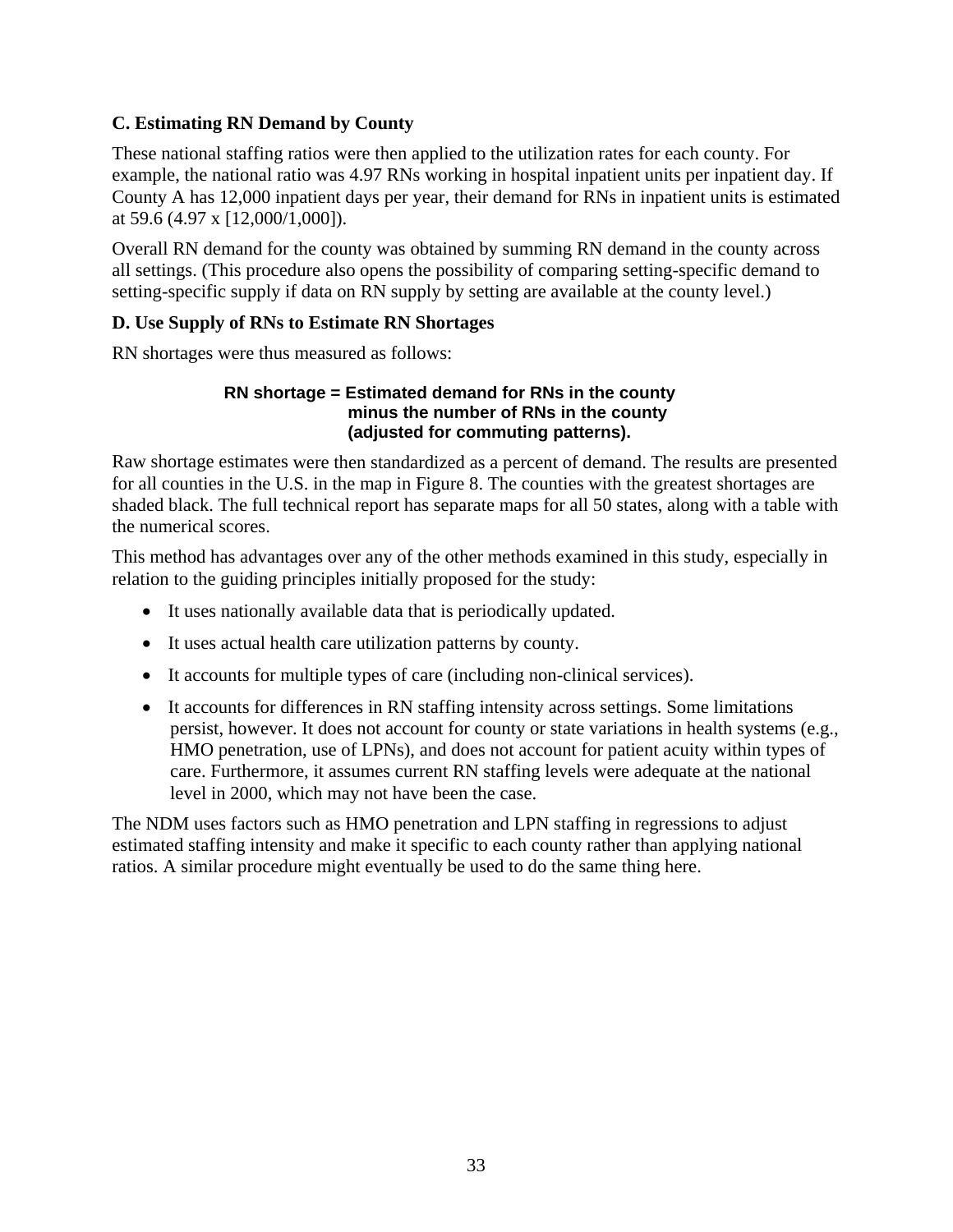#### **VI. Outstanding Issues Related to the Preferred Method**

<span id="page-37-0"></span>There were a number of outstanding issues related to the Preferred Method that required a closer look. While fully addressing some of these issues was beyond the scope and timeframe of the current study, limited analyses were performed to investigate some potential avenues for improving the Preferred Method to address these shortcomings. Two of the most important analyses are summarized below.

#### **A. The Problem of Patient Acuity**

Study staff did attempt to correct for patient acuity in hospital settings because hospital patient acuity will differ across counties in ways that may systematically disadvantage counties with major medical and trauma centers. ARF data was used to measure the number of surgeries and to estimate percent of inpatient days spent in the ICU. NSSRN data was used to estimate the number of RNs working in ICU units and operating rooms, and the steps in the earlier model were followed to obtain estimates of demand for operating room RNs and ICU RNs calculated separately from other hospital RNs. It was a problem, however, that many counties lacked accurate ICU bed data (especially large urban counties). Perhaps, as a result, this adjustment did not have the expected effects on RN demand estimates. In fact, it often resulted in lower rather than greater estimated demand for RNs.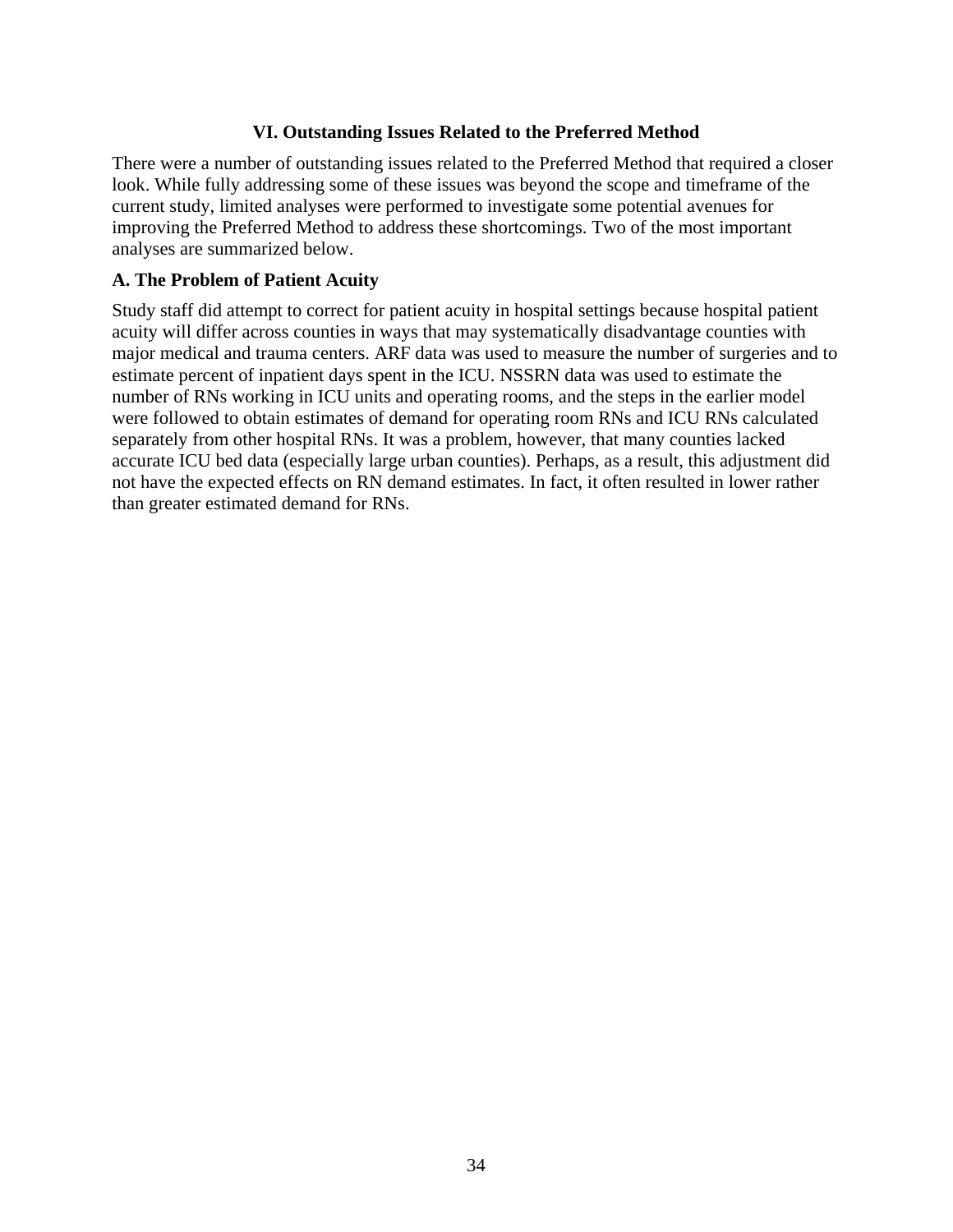<span id="page-38-0"></span>

**Figure 8. Estimated RN Shortage Percentages for Counties in the U.S.**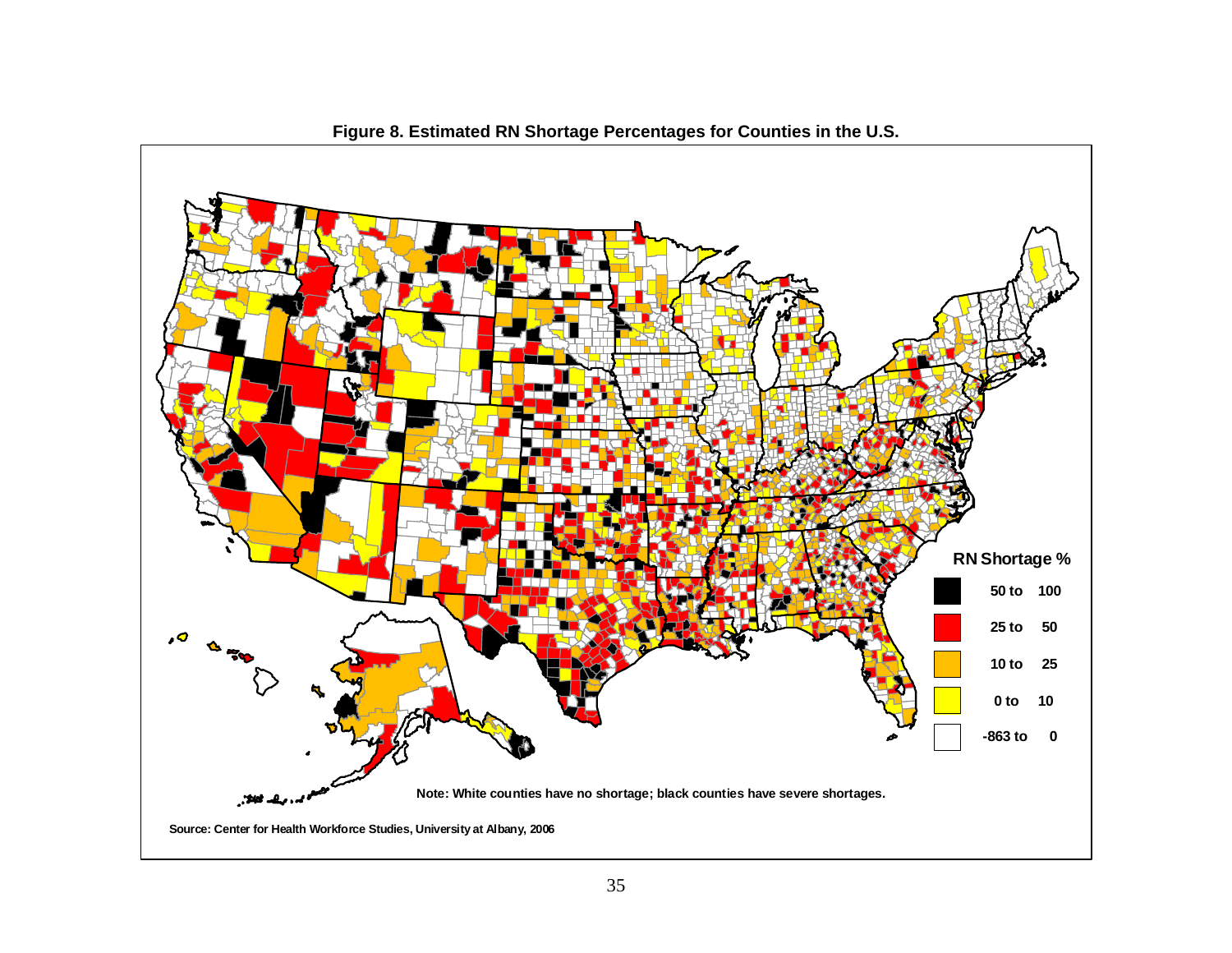<span id="page-39-0"></span>This additional adjustment for ICU and surgical services is theoretically important in that it is one of the few possible adjustments for acuity. While the quality of currently available data may prohibit incorporating the adjustment into a national methodology, hospitals that feel that their higher patient acuity has disadvantaged them in the standard process could potentially submit ICU and surgical data through an application and appeals process.

## **B. RN Commuting Patterns**

The original version of the Preferred Method assumed that RN commuting patterns were similar to those of the overall workforce. This is generally true in the aggregate—RNs are no more or less likely than other workers to work outside the county where they live. At the county level, however, RN commuting patterns sometimes varied dramatically from the patterns for all workers. Additional analyses summarized below revealed that RN commuting patterns depended more on county characteristics than on characteristics of RNs (e.g., gender, income level, etc.). These analyses were based on data from New York, North Carolina, and Mississippi, states for which data were available on both county of residence and county of employment.

# **1. Models to Predict RN Commuting Patterns**

To help identify the factors related to RN commuting patterns, models based on county characteristics were developed. The commuting patterns of all workers had been, on average, a good proxy for the commuting patterns of RNs, so this was retained as one independent variable. This variable should reflect many of the primary drivers of commuting behavior (e.g., relative wages, cost of living, etc.). Another independent variable was assumed to be opportunities for RN employment in a particular county. This was measured by the extent to which the number of RNs living in a county compared to the estimated demand for RNs in that county (based on infrastructure and service use). Counties where resident RNs were in short supply relative to service use were expected to be net importers of RNs, while counties where resident RNs were more than sufficient for the county's health care needs were expected to be net exporters of RNs.

Other factors included in the analysis were whether the county was a whole-county HPSA, the county's major industry, and whether the county was a persistent poverty county. The ruralurban characteristics of the county (population size, proximity to a metropolitan area) were also accounted for, although these did not prove as crucial as expected (probably because they did not affect RN commuting any differently than overall commuting, which was already controlled for).

The intercept for the model was 0.495, indicating that if all other variables had a zero value, each resident RN would be equal to 0.495 RNs working in the county. The coefficient for overall commuting was 0.601, indicating that for every one percent increase in net incommuting, there would be a 0.601 unit increase in RN incommuting. The supply of resident RNs relative to estimated demand was negatively related to net incommuting (-0.148).

The percent of the population living in an urban area within the county was positively related to RN incommuting  $(0.001)$ , but this was not statistically significant ( $p=0.059$ ). For every increase of 10,000 population, RN incommuting increased by 0.0012. Whole-county HPSA status decreased net RN incommuting (-0.157), as did persistent poverty county status (-0.158) and dependence on manufacturing (-0.09).

There was an interesting interaction effect between population size and persistent poverty status: being a persistent poverty county had a greater depressant effect on RN incommuting in small population counties than in large population counties. This model had an adjusted  $R^2$  of 0.702.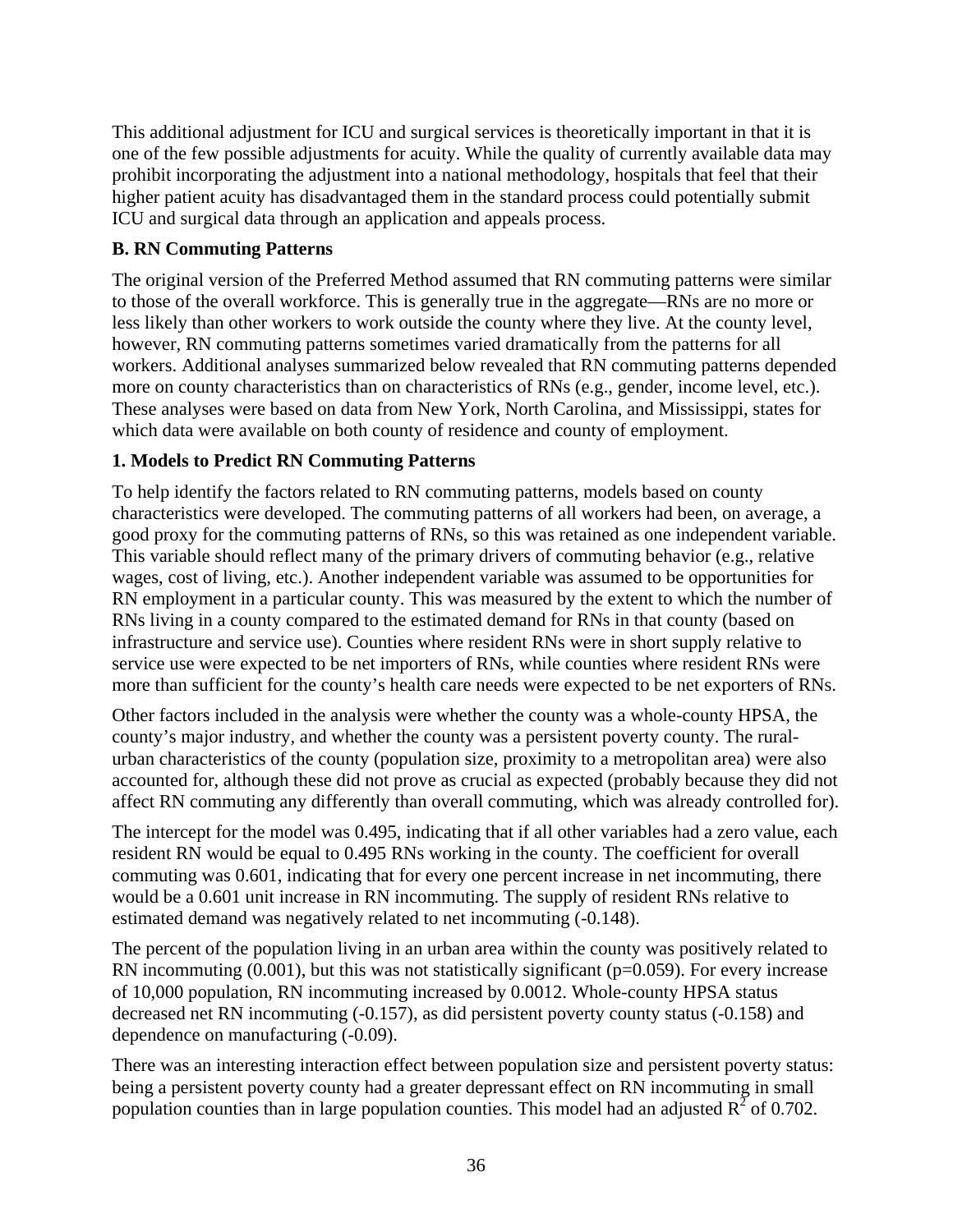<span id="page-40-0"></span>Table 15 shows the results of models estimated separately for groups of counties based on their relationship to a metropolitan area (part of a metropolitan area, adjacent to a metropolitan area, or not adjacent to a metropolitan area). Although the results show some potential to fine-tune the RN incommuting estimates for different groups of counties, the differences in the model coefficients were not dramatic. Differences in model fit were substantial, however. The model for counties not adjacent to a metropolitan area was the best fitting model (adjusted  $R^2 = 0.842$ ). The model for metropolitan counties also fit well ( $R^2 = 0.805$ ). The model for non-metropolitan counties adjacent to metropolitan areas, however, explained less variation ( $R^2 = 0.509$ ).

|                                       | <b>All Counties</b>                                |       | <b>Metro Counties</b> |                | <b>Counties Adjacent</b><br>to Metro Area |       | <b>Counties Not</b><br>Adjacent to<br>Metro Area |       |
|---------------------------------------|----------------------------------------------------|-------|-----------------------|----------------|-------------------------------------------|-------|--------------------------------------------------|-------|
|                                       | B                                                  | S.E.  | B                     | S.E.           | B                                         | S.E.  | B                                                | S.E.  |
| (Constant)                            | $0.495***$                                         | 0.059 | $0.545***$            | 0.089          | $0.357*$                                  | 0.167 | $0.536**$                                        | 0.165 |
| All worker incommuting                | $0.601***$                                         | 0.050 | $0.563***$            | 0.057          | $0.559**$                                 | 0.187 | $0.664***$                                       | 0.146 |
| <b>RN Surplus</b>                     | $-0.148***$                                        | 0.017 | $-0.221***$           | 0.034          | $-0.094**$                                | 0.025 | $-0.227***$                                      | 0.043 |
| Pct Urban                             | 0.001                                              | 0.001 | 0.0009                | 0.001          | 0.003                                     | 0.002 | 0.003                                            | 0.001 |
| Whole-County HPSA (1=yes)             | $-0.157***$                                        | 0.037 | $-0.117$              | 0.059          | $-0.153*$                                 | 0.068 | $-0.151**$                                       | 0.046 |
| Mfg Dependent (1=yes)                 | $-0.009**$                                         | 0.028 |                       |                |                                           |       | $-0.134**$                                       | 0.041 |
| Persistent Poverty (1=yes)            | $-0.158**$                                         | 0.053 | $-0.287*$             | 0.133          |                                           |       | $-0.100$                                         | 0.058 |
| Total Population (*10,000)            | $0.001*$                                           | 0.000 | 0.003                 | 0.000          |                                           | ٠     |                                                  |       |
| Housing Stress (1=yes)                |                                                    |       | 0.050                 | 0.065          |                                           | ۰     | $0.100*$                                         | 0.046 |
| Service Dependent (1=yes)             |                                                    |       |                       | $\blacksquare$ | $0.361**$                                 | 0.118 |                                                  |       |
| Retirement Destination (1=yes)        | $\blacksquare$                                     | -     | $\blacksquare$        | ٠              | $-0.215$                                  | 0.117 | ٠                                                | ۰     |
| <b>Total Pop x Persistent Poverty</b> | $0.033**$                                          | 0.000 | $0.049*$              | 0.000          |                                           |       | ۰                                                |       |
| <b>Total Pop x Housing Stress</b>     | $\blacksquare$                                     |       | $-0.002$              | 0.000          |                                           |       |                                                  |       |
| Pct urban x Persistent Poverty        | ۰                                                  |       |                       |                |                                           |       | $-0.003$                                         | 0.002 |
| Adjusted $R^2$                        | 0.702                                              |       | 0.805                 |                | 0.509                                     |       | 0.842                                            |       |
|                                       | *** $p \le 0.001$<br>** $p ≤ 0.01$<br>$*$ p ≤ 0.05 |       |                       |                |                                           |       |                                                  |       |

**Table 15. Ordinary Least Squares Regression Coefficients Predicting RN Incommuting, By Type of County** 

Interestingly, the most accurate method for estimating commuting varied by county type. In metro counties, the commuting flow of all workers was the most accurate estimate of the three models 39% of the time; while in counties adjacent to metro areas, the model for all counties was the most accurate 47% of the time; and in counties not adjacent to metro areas, the best estimate was the RUCC-specific estimate 51% of the time.

In many cases, however, the "best" estimate was better than the "next best" estimate by only a point or two. When the variable used to evaluate was the percent of the time that an estimate differed by more than 10% from the actual RN commuting value, the all-county estimate was accurate more often for metro and adjacent-to-metro counties, while non-adjacent-to-metro counties did best when the RUCC-specific estimate was used. It was never preferable to use the overall commuting pattern.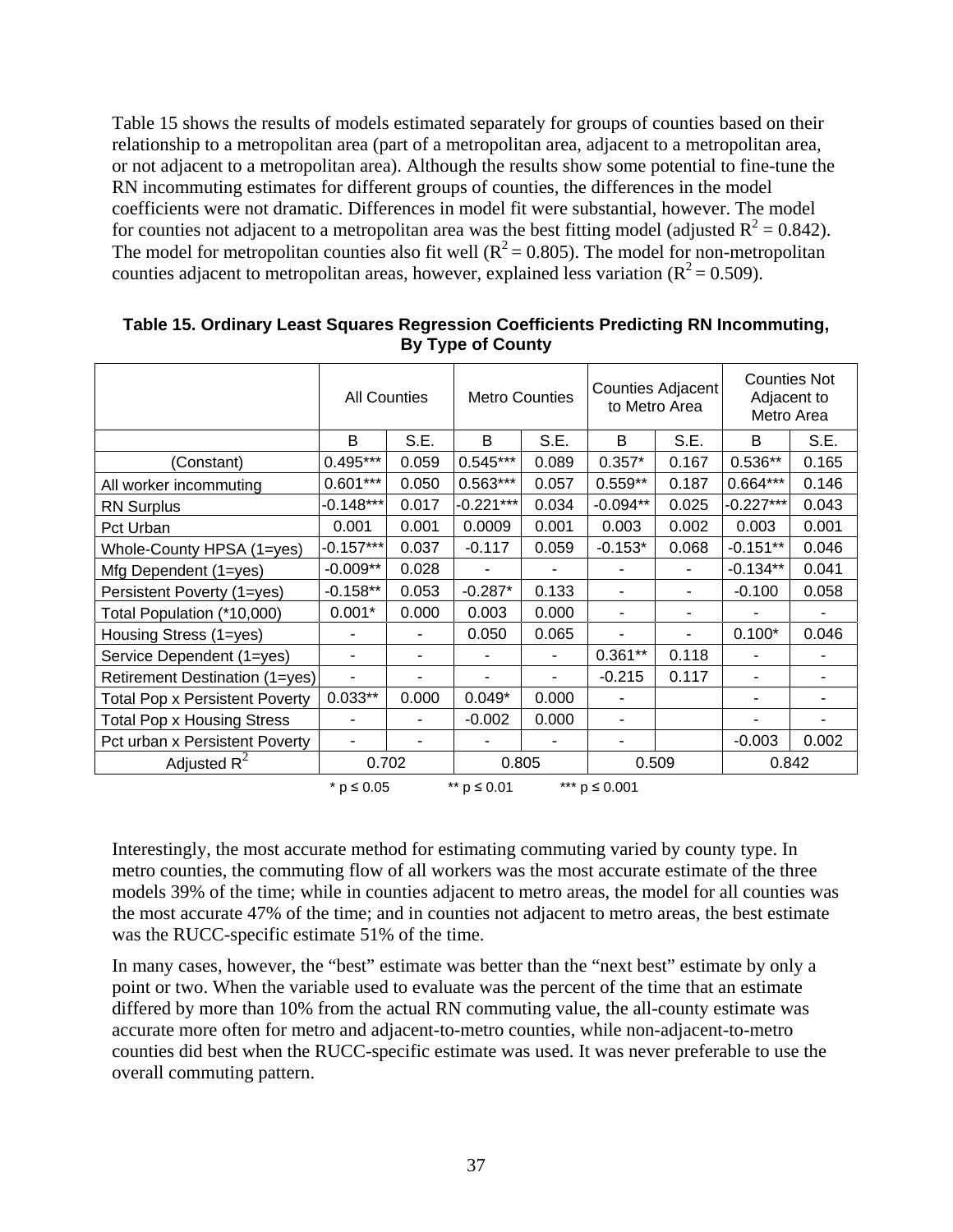| Group (N)                                      | <b>Statistic</b> | <b>All-Counties</b><br><b>Regression</b><br><b>Estimate Off By</b><br>$>10\%$ | <b>RUCC-Specific</b><br><b>Regression</b><br><b>Estimate Off By</b><br>$>10\%$ | <b>Estimate Eased</b><br>on Commuting<br>of All Workers<br>Off By $> 10\%$ |
|------------------------------------------------|------------------|-------------------------------------------------------------------------------|--------------------------------------------------------------------------------|----------------------------------------------------------------------------|
| <b>Metro County</b>                            | Mean             | 61.3%                                                                         | 71.0%                                                                          | 61.3%                                                                      |
| (93)                                           | Std Dev          | 49.0%                                                                         | 45.6%                                                                          | 49.0%                                                                      |
| <b>Adjacent to</b><br><b>Metro County (86)</b> | Mean             | 68.6%                                                                         | 79.1%                                                                          | 76.7%                                                                      |
|                                                | <b>Std Dev</b>   | 46.7%                                                                         | 40.9%                                                                          | 42.5%                                                                      |
| Not Adjacent to                                | Mean             | 63.1%                                                                         | 56.9%                                                                          | 66.2%                                                                      |
| <b>Metro County (65)</b>                       | Std Dev          | 48.6%                                                                         | 49.9%                                                                          | 47.7%                                                                      |
| Total<br>(244)                                 | Mean             | 64.3%                                                                         | 70.1%                                                                          | 68.0%                                                                      |
|                                                | <b>Std Dev</b>   | 48.0%                                                                         | 45.9%                                                                          | 46.7%                                                                      |

<span id="page-41-0"></span>**Table 16. Percentage of Cases in Which Estimate Differs From Actual by More Than 10%** 

# **2. Using Commuting Patterns to Estimate RN Supply**

Because the evaluation of the estimates using data from the counties from which they were derived was somewhat tautological, it was decided to assess whether these corrections brought estimates of RN employment by county closer to actual employment data in other states (for which real commuting patterns were not available). The states used in this preliminary validation process were Tennessee, Texas, Pennsylvania, South Dakota, and some counties in Iowa.

When compared to actual counts of RNs working in particular counties, the revised commuting adjustments did little to improve the supply estimates. The estimated supply was closer to the actual supply on average when overall commuting was used as the adjustment factor. There was some variation by the Rural Urban Classification Code (RUCC): the estimate of commuting based on the all-county model produced somewhat lower average differentials than other estimates for counties adjacent to metro areas, and somewhat lower absolute average differentials for counties not adjacent to metro areas.

It is important to remember that the accuracy of the commuting estimates is only one source of error in estimated supply of RNs working in a county. Another source of error is in the estimated numbers of RNs living in the counties in which they work. It may be possible in future work to estimate confidence intervals around commuting estimates and estimates of supply of resident RNs, and for shortage designations to be based on the lower of the two estimates of RNs based on the two confidence intervals. This would remove some of the disadvantage potentially faced by rural areas due to sampling errors, although it would increase the likelihood of designating some counties that should not qualify.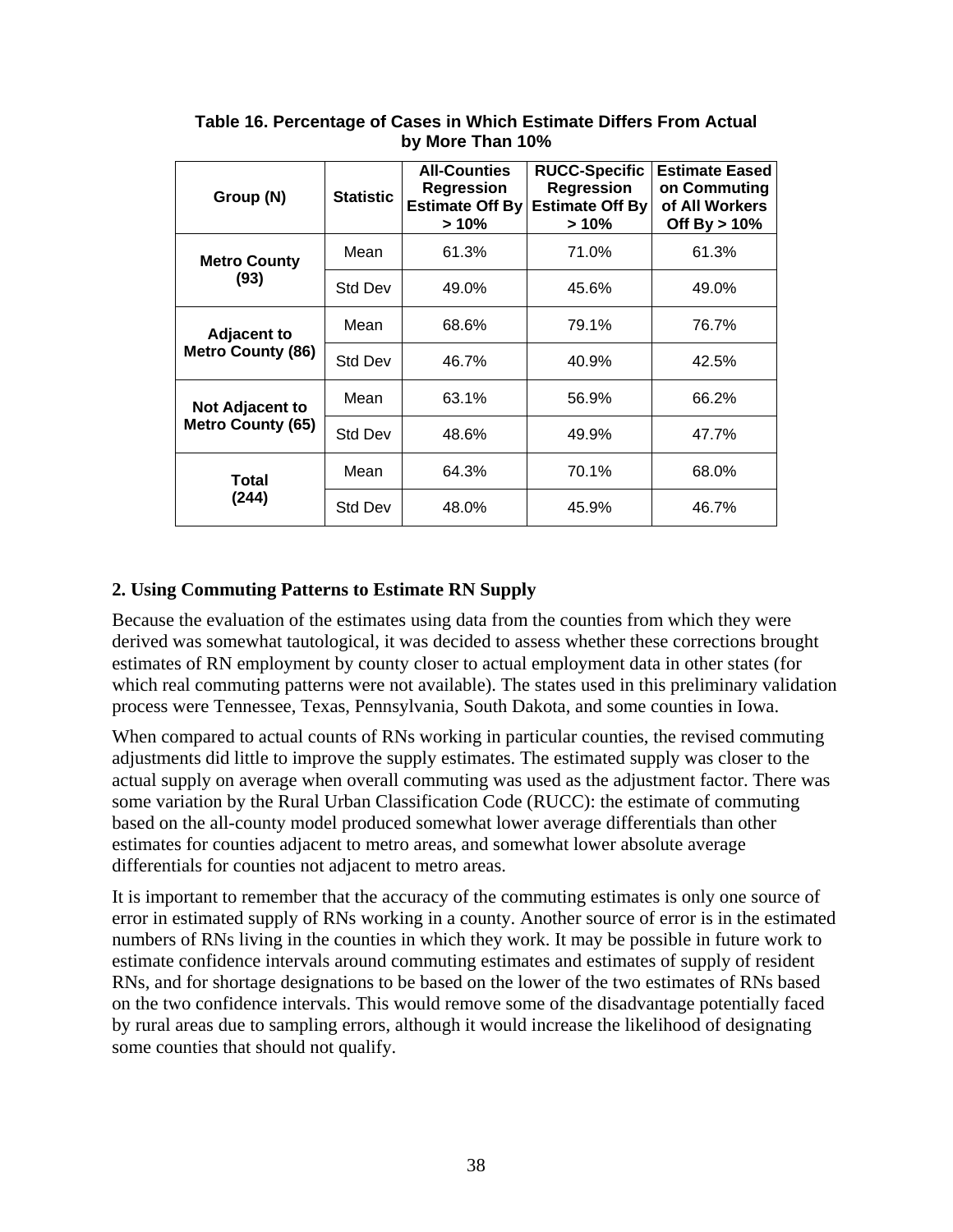#### **VII. Study Recommendations**

<span id="page-42-0"></span>The study identified six recommendations for HRSA and other organizations to consider as they attempt to identify facilities with critical shortages of RNs accurately and reliably. Several of these recommendations are presented below.

- 1) Of the methods examined in this study, the Preferred Method outlined in this report is the best choice for assessing the severity of nursing shortages in counties in the U.S. It meets more of the desirable criteria identified by the study advisory panels and it can be implemented with currently available data. Additional steps outlined below could further improve the effectiveness of this method.
- 2) Additional review and validation of the Preferred Method is required by stakeholders who would be affected by its implementation. Ideally, this validation should take place in a representative sample of states, counties, and facilities across the U.S., and would address the following kinds of questions:
	- Are facilities and counties classified correctly by the method? Is the method biased in favor of or against a type of facility, type of community or county, or region of the country? If so, how should the bias be addressed or overcome?
	- Are the basic data required to support the method both available and accurate for all regions and states in the U.S.? How should sampling errors for small rural counties be addressed?
	- How should facilities that have nursing shortages primarily due to persistent poor management be dealt with in the method? What criteria should be used to identify facilities with poor management and should their identities be made public?
	- Should the method be supplemented by some sort of appeals process to permit a facility with a genuine shortage to qualify for NELRP and NSSP even though the method does not place it in a sufficiently severe shortage category?
	- Should the method identify just enough "severe shortage" counties and facilities to allocate all NELRP and NSSP recipients and other related funds based on nursing shortages? Or should it identify extra facilities to provide flexibility to account for other factors?
- 3) More accurate estimates of RN employment and supply should be developed at the county level. This may not require new data collection if appropriate refinements can be made to the sampling frames for existing datasets, especially the NSSRN.
- 4) More research should be conducted on factors related to the demand for RNs, including HMO penetration, alternate service delivery models, the use of LPNs and other types of staff, and new diagnostic and treatment technologies. Factor analysis may be a fruitful avenue for additional research. Another promising avenue for research will open up when the revised HRSA Nursing Demand Model becomes available sometime in 2007.
- 5) More research should be conducted on factors related to the supply of RNs including RN commuting patterns, how very rural communities can recruit and retain RNs, how inner-city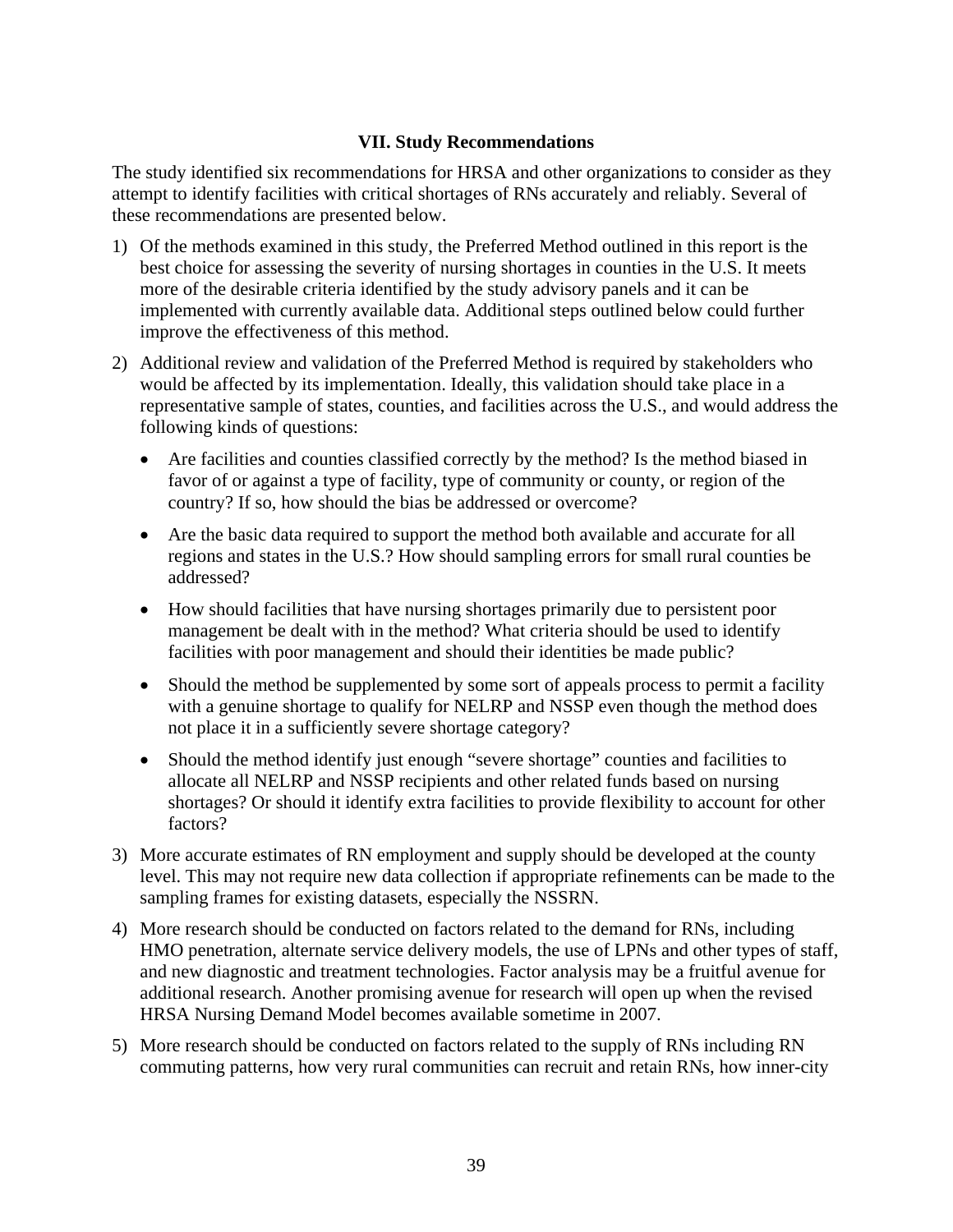facilities can recruit and retain RNs, etc. The revised HRSA Nursing Supply Model is expected to be available sometime in 2007 and offer expanded research opportunities.

6) Because shortcomings in available data and extenuating circumstances might cause certain facilities to be assigned the wrong shortage designation, a formal protocol by which facilities can appeal and correct their shortage designation should be developed. T he development process should consider a variety of appeal options including single facility designation changes and blanket designation changes for entire classes of facilities.